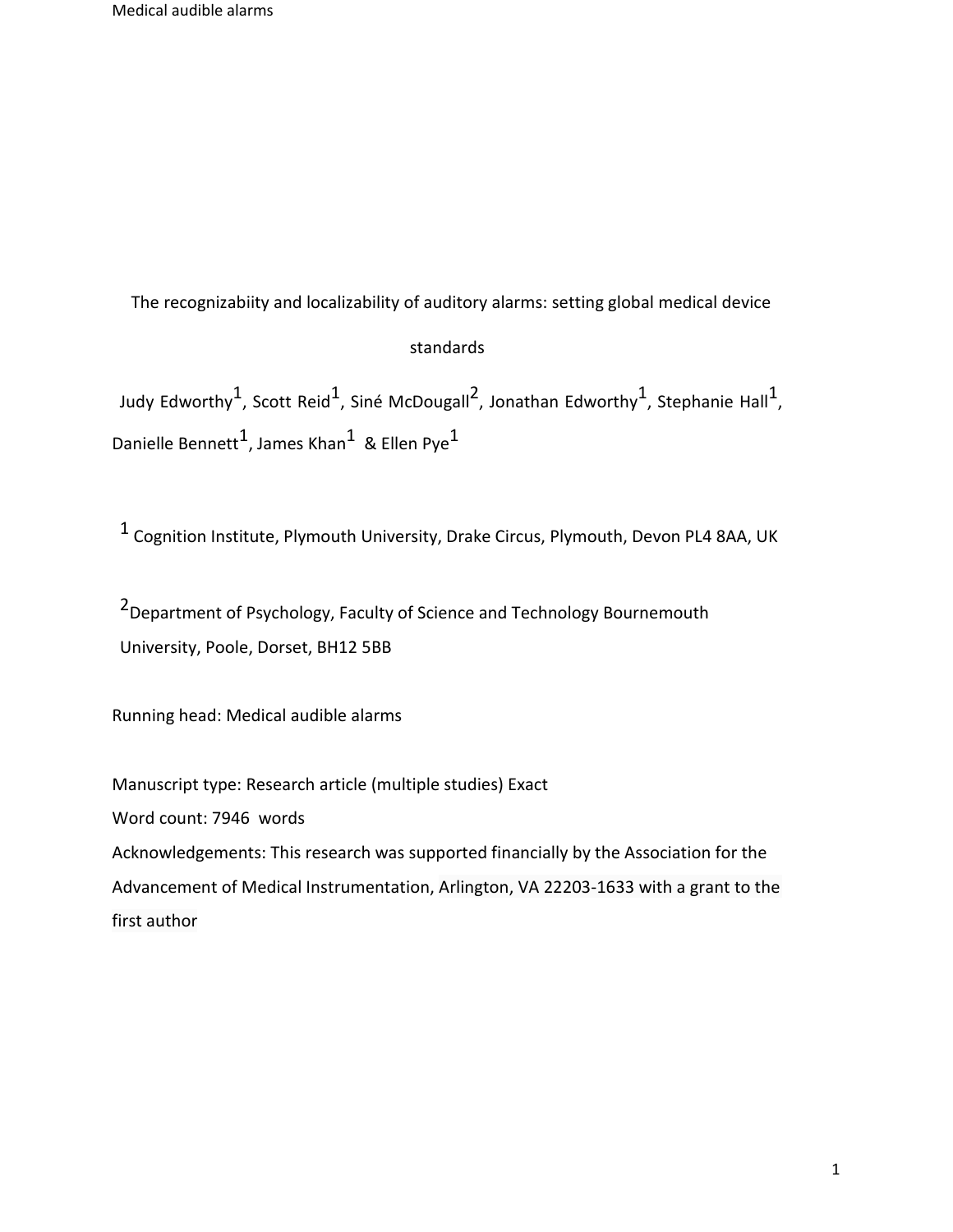**Objective:** Four sets of eight audible alarms matching the functions specified in IEC 60601-1-8 (2012) were designed using known principles from auditory cognition, with the intention that they would be more recognizable and localizable than those currently specified in the standard.

**Background:** The audible alarms associated with IEC 60601-1-(2012), a global medical device standard, are known to be difficult to learn and retain, and there have been many calls to update them. There are known principles of design and cognition which might form the basis of more readily recognizable alarms. There is also scope for improvement in the localizability of the existing alarms.

**Method:** Four alternative sets of alarms matched to the functions specified in IEC 60601-1-8 (2012) were tested for recognizability and localizability, and compared with the alarms currently specified in the standard

**Results:** With a single exception, all prototype sets of alarms outperformed the current IEC set on both recognizability and localizability. Within the prototype sets, 'auditory icons' were the most easily recognized, but the other sets, using word rhythms and simple acoustic metaphors, were also more easily recognized than the current alarms. With the exception of one set, all prototype sets were also easier to localize.

**Conclusion:** Known auditory cognition and perception principles were successfully applied to a known audible alarm problem

**Application:** This work constitutes the first (benchmarking) phase of replacing the alarms currently specified in the standard. The design principles used for each set demonstrates the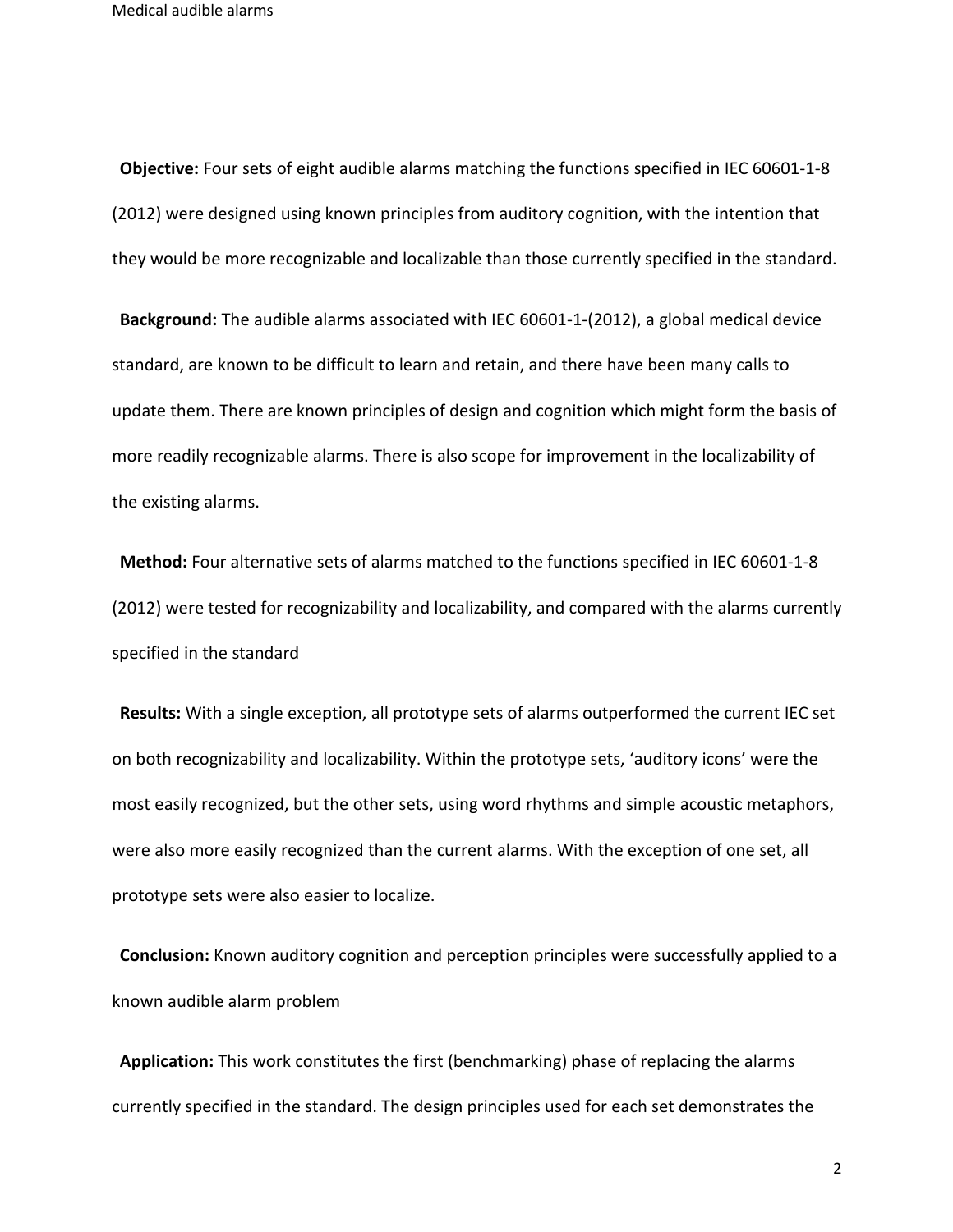relative ease with which different alarm types can be recognized and localized.

**Keywords:** audition; auditory displays; learning; medical device technologies

**Precis:** Four sets of audible alarms matched to the functions specified in IEC 60601- 1-8, a global medical device standard, were designed using known principles of successful audible alarm design. When tested for recognizability and localizability, all sets (with one exception for localizability) outperformed the current alarms specified in the standard. This work represents the first phase of updating the alarms specified in that standard

Accepted for publication: 15 April 2017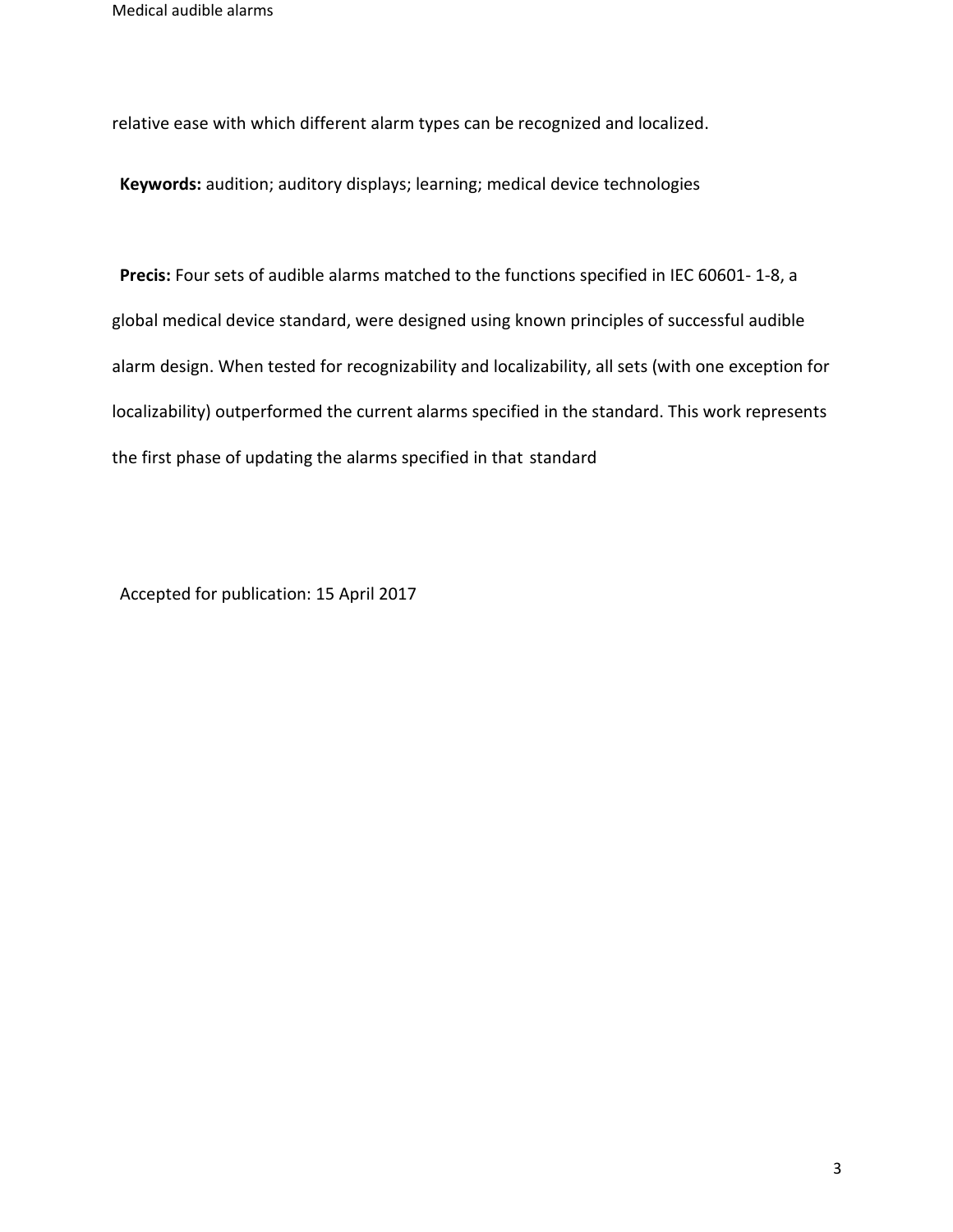#### **INTRODUCTION**

The global medical device standard IEC 60601-1-8 (Medical electrical equipment - Part 1-8: General requirements for basic safety and essential performance - Collateral Standard: General requirements, tests and guidance for alarm systems in medical electrical equipment and medical electrical systems) has considerable reach in the sphere of medical instrumentation. According to the American National Standards Institute (ANSI) the standard 'Specifies basic safety and essential performance requirements and tests for alarm systems in medical electrical equipment and medical electrical systems and provides guidance for their application. This is accomplished by defining alarm categories (priorities) by degree of urgency, consistent alarm signals and consistent control states and their marking for all alarm systems' (webstore.ansi.org). The standard was first published in 2006 and was republished in 2012 with some refinements and an amendment to the fine detail of the audible alarms, namely an increase in the length allowable for the onset rise time of the alarm pulses.

 The standard specifies seven alarm risk categories and one general category (Kerr, 1983; Kerr & Hayes, 1985, Figure 1). In addition, the standard contains a 'reserved' set of eight audible alarm sounds for these categories. These alarm sounds are mapped to the eight categories, and in line with the prioritizing suggested in the standard, there are both high- and medium-priority versions of the eight alarm sounds. The differentiation between these categories is achieved by presenting the high priority alarm as a 5-pulse rhythmic unit (da-da-da---da-da) twice in quick succession, whereas the medium priority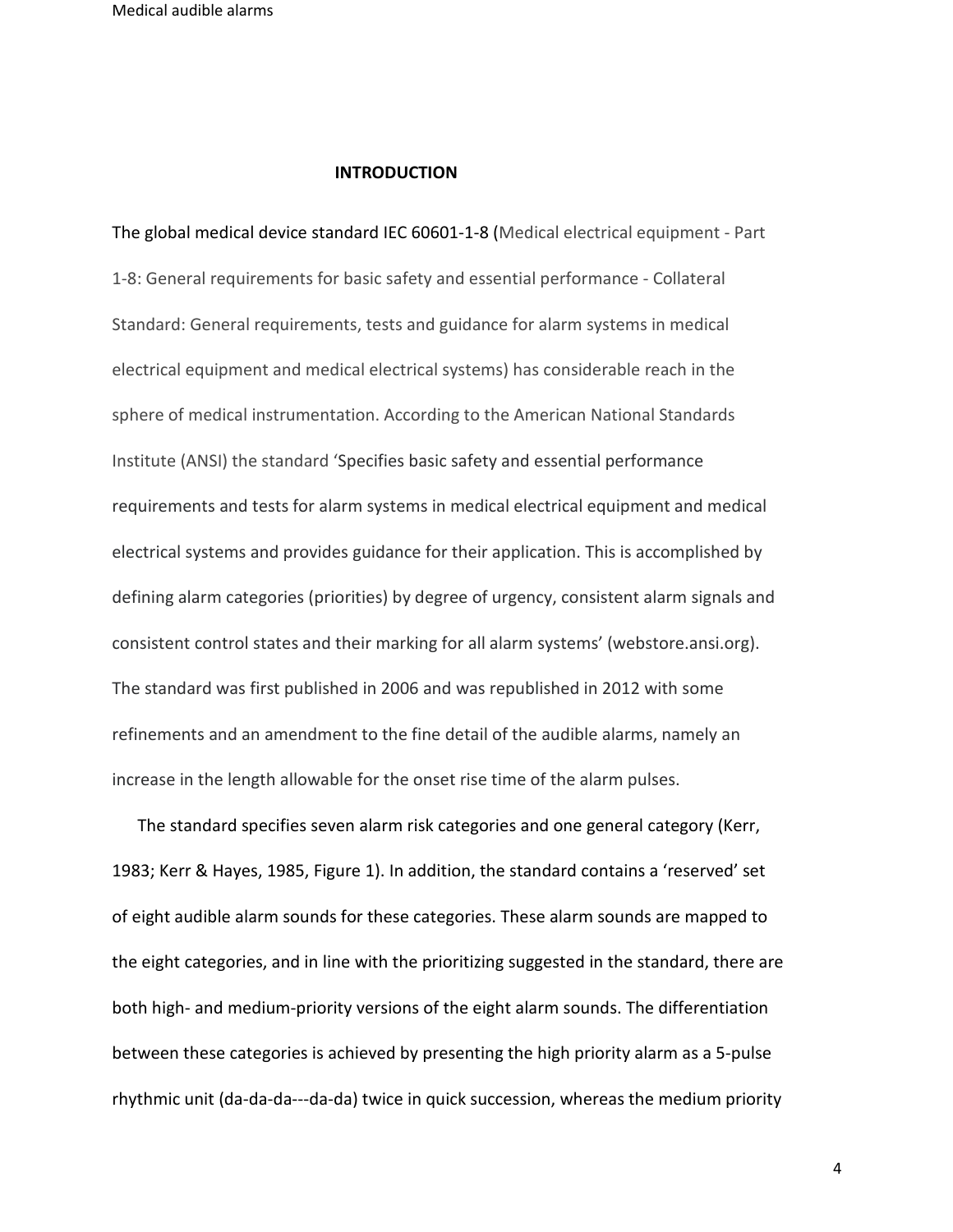sound is references by a single, 3-pulse unit presented at a slower pace than the high priority alarm (da—da—da). A low priority or information sound is also specified, which can be in the form either of a hostess ding-dong call or a single tone. Reminder signals are also specified separately.



Figure 1: General alarm structure and categories of IEC 60601-1-8

The alarms currently supporting the standard were put forward by Block et al (2000) and are as indicated in Appendix 1a. The alarms are tonal and are sometimes referred to as 'melodies'. They are constructed from pulses of sound with at least four harmonics (pure tones) in order to provide some resistance to masking, and to aid localizability. The alarms follow some, but not all, of the known (at the time of design) principles of imbuing an appropriate sense of urgency into the alarms **(**Arrabito et al, 2004; Edworthy et al 1991; Finley & Cohen, 1991; Haas & Casali, 1995; Haas & Edworthy, 1996; Guillaume et al, 2003; Hellier et al 1993; Momtahan, 1991).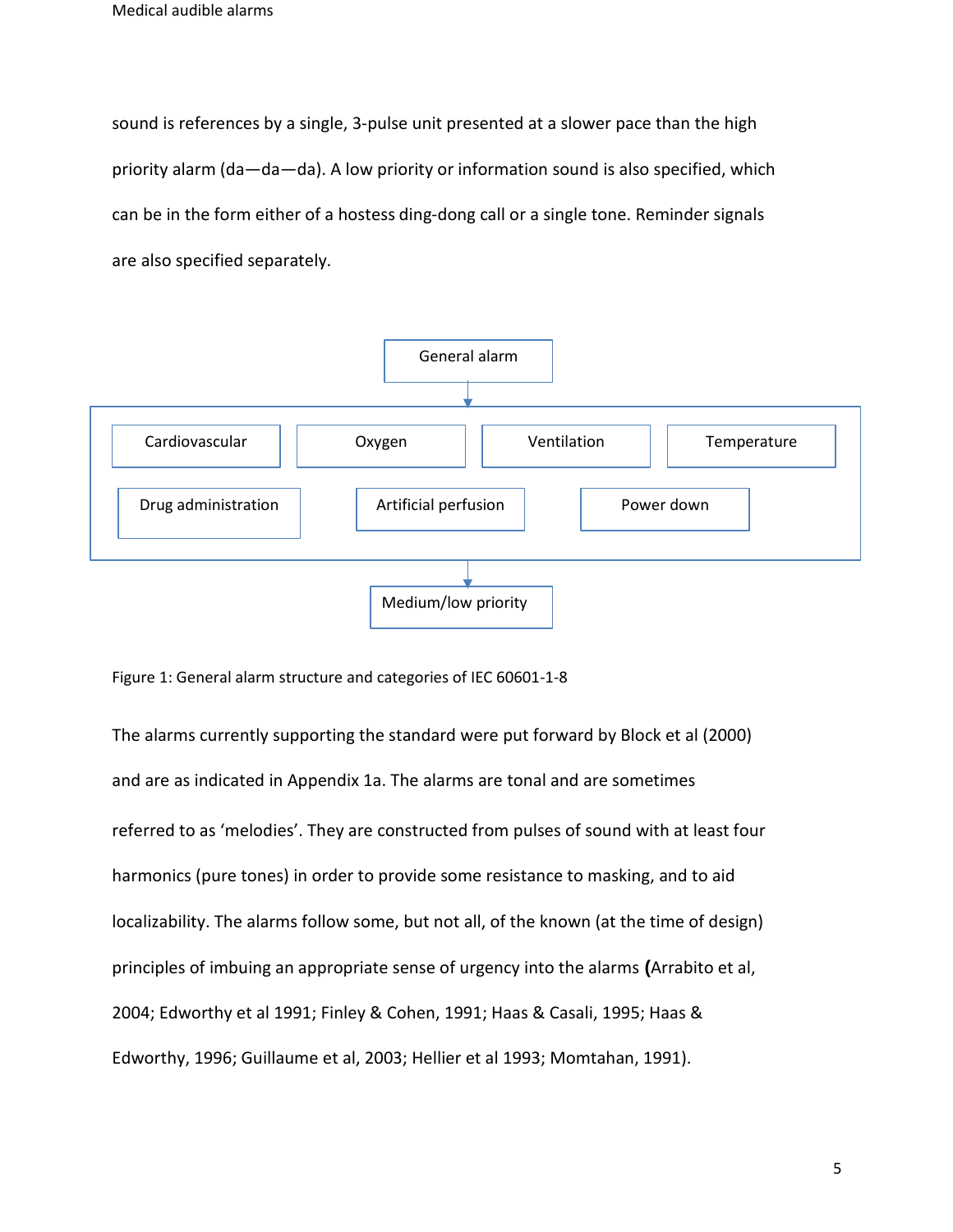Studies around 2006-2008 demonstrated that clinicians found it difficult to learn and distinguish between the alarms even after repeated exposure on more than one testing occasion (Lacherez, Seah & Sanderson, 2007; Sanderson, Wee & Lacherez, 2006; Wee & Sanderson, 2008). Furthermore, clinicians with musical training performed better at the learning task than those without (Sanderson et al, 2006; Wee & Sanderson, 2008). The key reasons for this learning difficulty is the high level of similarity between the sounds (which only differ according to their pitch patterns, see Appendix 1a) and the lack of link between sound and function. Underscoring the acknowledgement of the suboptimality of the current alarm set is the designer's own stated opinion (now published a few years ago) that the current alarms need to be updated and replaced (Block, 2008).

 There is thus a strong imperative to improve and update the alarm sounds currently supporting IEC 60601-1-8. Huge advances in both technology and understanding have been made since the inception of the existing alarm sounds, which were (even at the time of adoption) known (or could be predicted) to be sub-optimal. This makes the use of better, richer, more ergonomically-designed alarms a possibility and a safety imperative (particularly given the length of time needed to incorporate new elements in a standard and the subsequent longevity of those changes.

 The current alarms bear little implicit relationship to their meanings so any association therefore hasto be learned (Petocz et al, 2008). Some attempt was made to provide a link between sound and meaning in the current IEC 60601-1-8 alarm sounds by suggesting ways in which the sound mapped to its meaning via its pitch pattern. For example, the pitch pattern of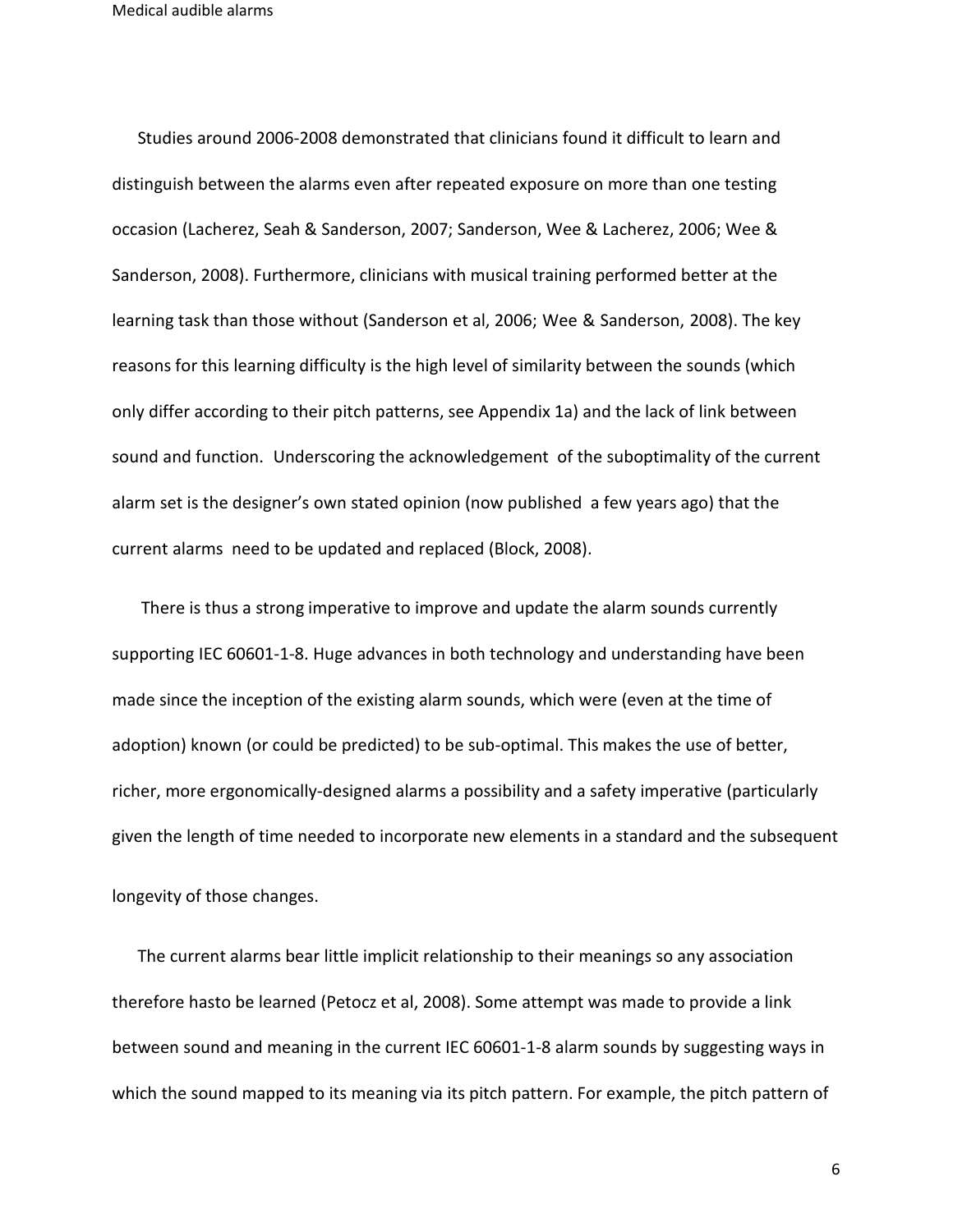the ventilation sound (Appendix 1a) can be thought as being akin to the rise and fall of breathing (as the alarm rises and falls in pitch pattern) and the power down alarm falls in pitch from start to end, which can be likened to the failure of a power source. Strong association between sound and meaning help people to learn alarms more quickly. This is achieved by the alarm sound being a metaphor for the function it is describing. 'Good' metaphors (an interesting question of itself) can lead to very quick recognition needing only one or two exposures to the sound (Belz et al, 1999; Edworthy, Page et al, 2014; Graham, 1999; Leung et al 1997; Perry, Stevens et al 2007; Stephan et al, 2006; Ulfvengren, 2003). One of our goals in designing prototype sets of alarm sounds is to move on from small-scale tweaking of tonal alarm sounds (and consequently small-scale tweaking of the standard) which generally achieve only small improvements, to sets of alarm sounds which can be learned after very brief exposure. For example, 'auditory icons', which are usually everyday sounds with clear metaphors and meaning, can sometimes be recognized after only one or two exposures to the sound. The possible use of auditory icons as clinical alarms therefore has potential benefit in an age where sound reproduction and quality can be both excellent and inexpensive.

 The standard is also concerned with psychoacoustic issues. The standard specifies that the alarm sounds should have a fundamental frequency of between 150 and 1000Hz, and should contain at least four harmonics within the range 300-4000Hz. This is to help aid localization and resistance to masking (Patterson, 1982). The physics of sound localization and masking is complex (Blauert, 1997; Zwicker & Fastl, 2013) but by and large (with some caveats) both are helped by increasing the harmonic richness or harmonic density of the sound, which is most simply interpreted as the number of harmonics contained within the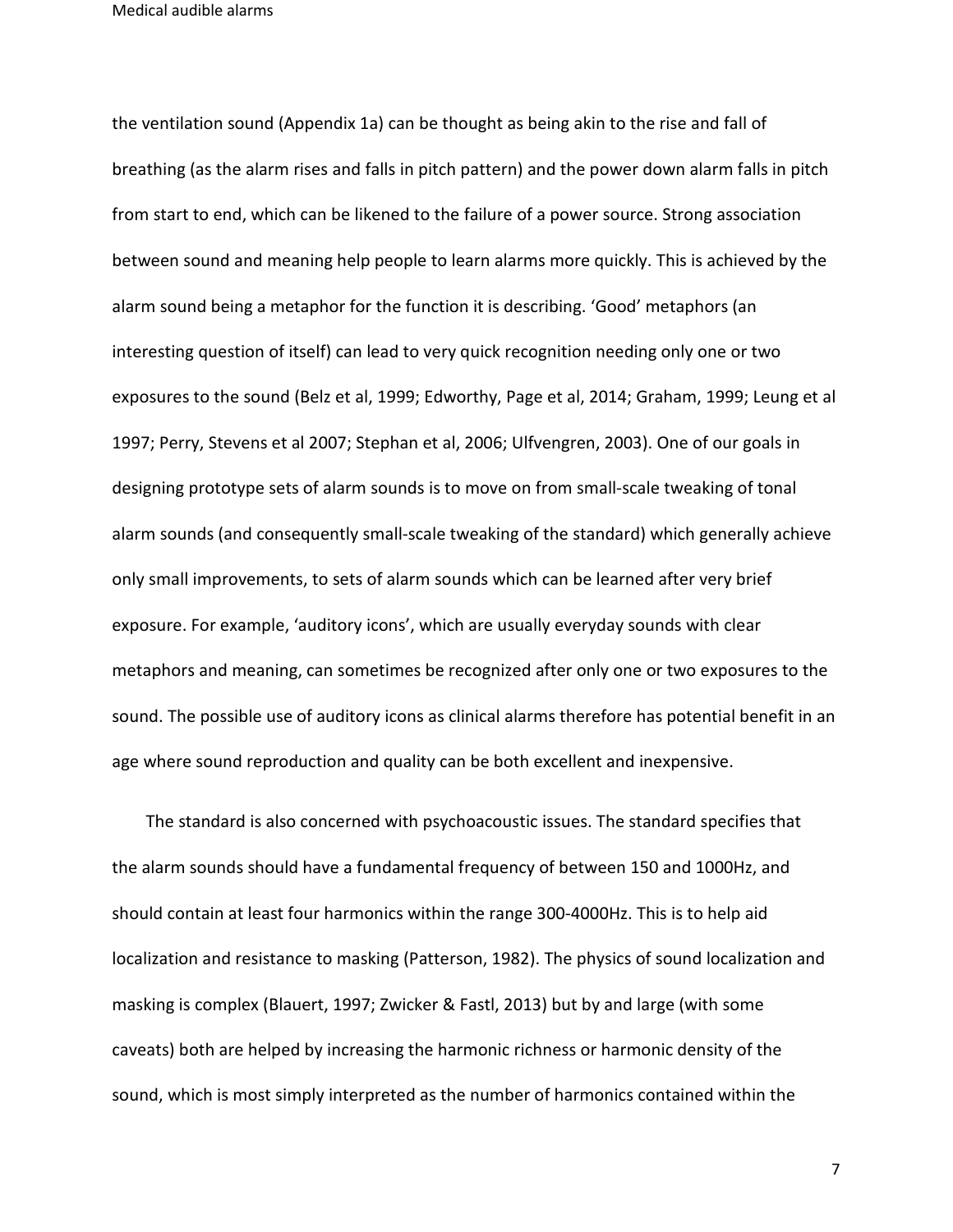sound. Very generally speaking, the more harmonically dense a sound is, the easier it will be both to localize and to provide resistance to masking. The small amount of research specifically concerning the localizability of alarm sounds which does exist (Alali, 2011; Vaillancourt, Nélisse et al, 2013; Catchpole, McKeown & Withington, 2004 demonstrates that more harmonically rich and dense sounds produce better localization, or fewer errors in localization. Broadband noise performs particularly well.

 Another benefit of the specification of harmonic structure in the standard is that the range it specifies for the fundamental frequency of the alarm (the pitch that is heard) is lower than would normally be used in alarms, which also helps in improving localizability and in reducing the aversiveness of the alarm (Edworthy, 2017).

 Thus while the alarms currently supporting IEC 60601-1-8 are an improvement on the most mediocre types of shrill, acoustically poor and hard-to-learn alarms, they are still in need of updating. In this paper we present the initial benchmarking of four alternative sets of alarms that might form the basis of this update. As there is no standardized or accepted method for evaluating an auditory alarm, the obvious place to start in the development and benchmarking of proposed new alarms is to test them in a way that allows direct comparison to be made with the current IEC 60601-1-8 alarms. The only experimental data available for these is learning data, so our first study compares the learnability (more specifically, recognizability) of other potential designs with the current sounds. Here, we focus on recognizabiity after a single exposure to each alarm sound within each alarm set, rather than conducting a full-blown learning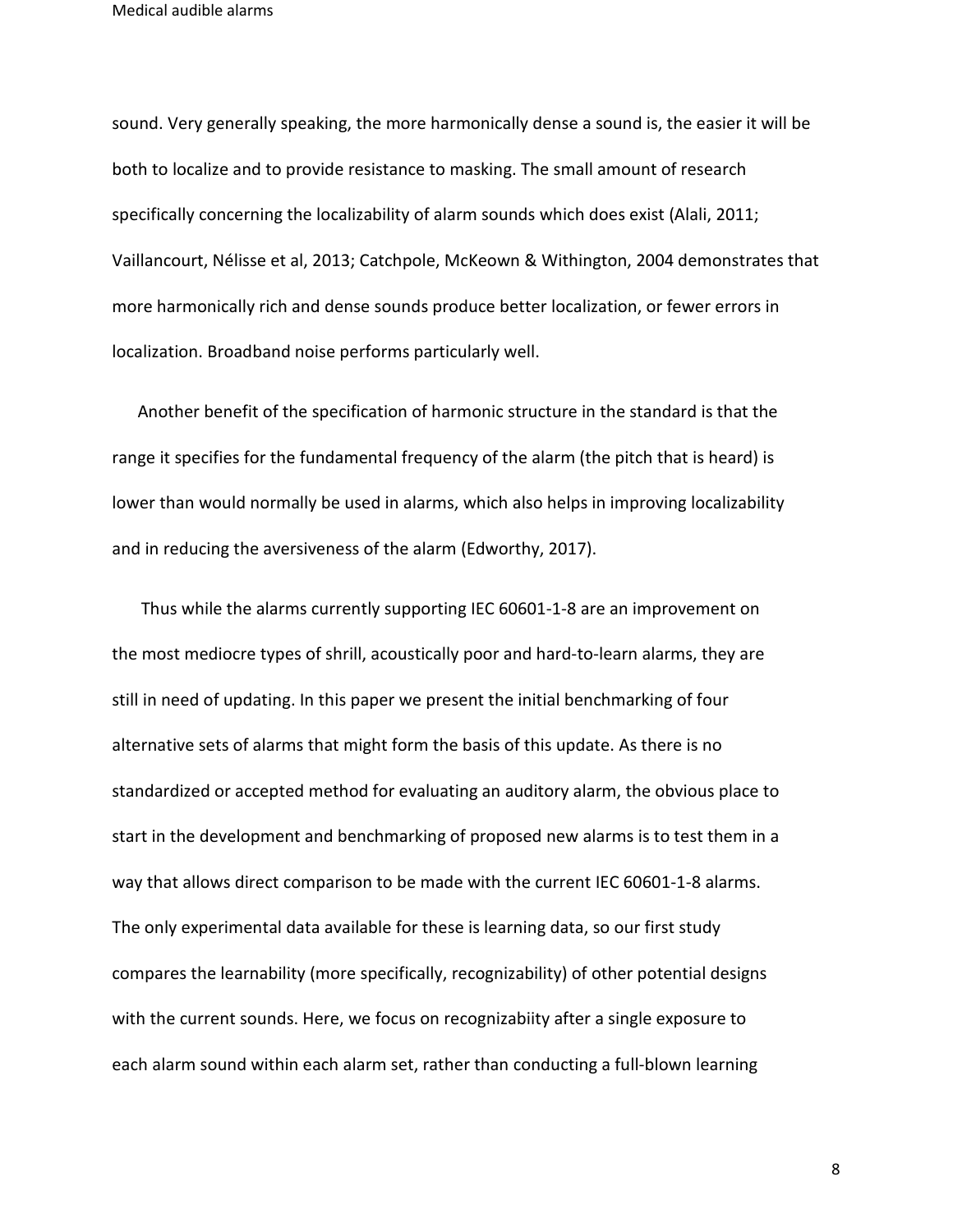trial, as this level of exposure is more typical of the way alarm sounds are introduced into the workplace (indeed, the first time a clinician hears an alarm sound in a new piece of equipment could well be in a real clinical situation, and we know that some types of sound are very easy to learn). Earlier studies with sounds which provide good metaphors (particularly auditory icons) also suggest that reliable recognizability can be achieved after a single, or at least a very small number of, exposures to the sound. In our study, participants are exposed to the alarms on multiple occasions but are only told its meaning on the first presentation of the sound. Our second study investigates the localizability of the alarms, as predictions can be made about the relative localizability of the various sets tested. Localizabiity is important for clinical alarms in contexts where carers may not always be present at a bedside, and/or where there is more than one bed in a unit, as is typical of many Intensive Care Units. If an alarm has enhanced localizability when, say, a nurse is in an ICU ward and needs to identify which patient requires attention, the most efficient way of achieving this is that their ear is drawn to the correct patient rather than via some other indirect, more circuitous rout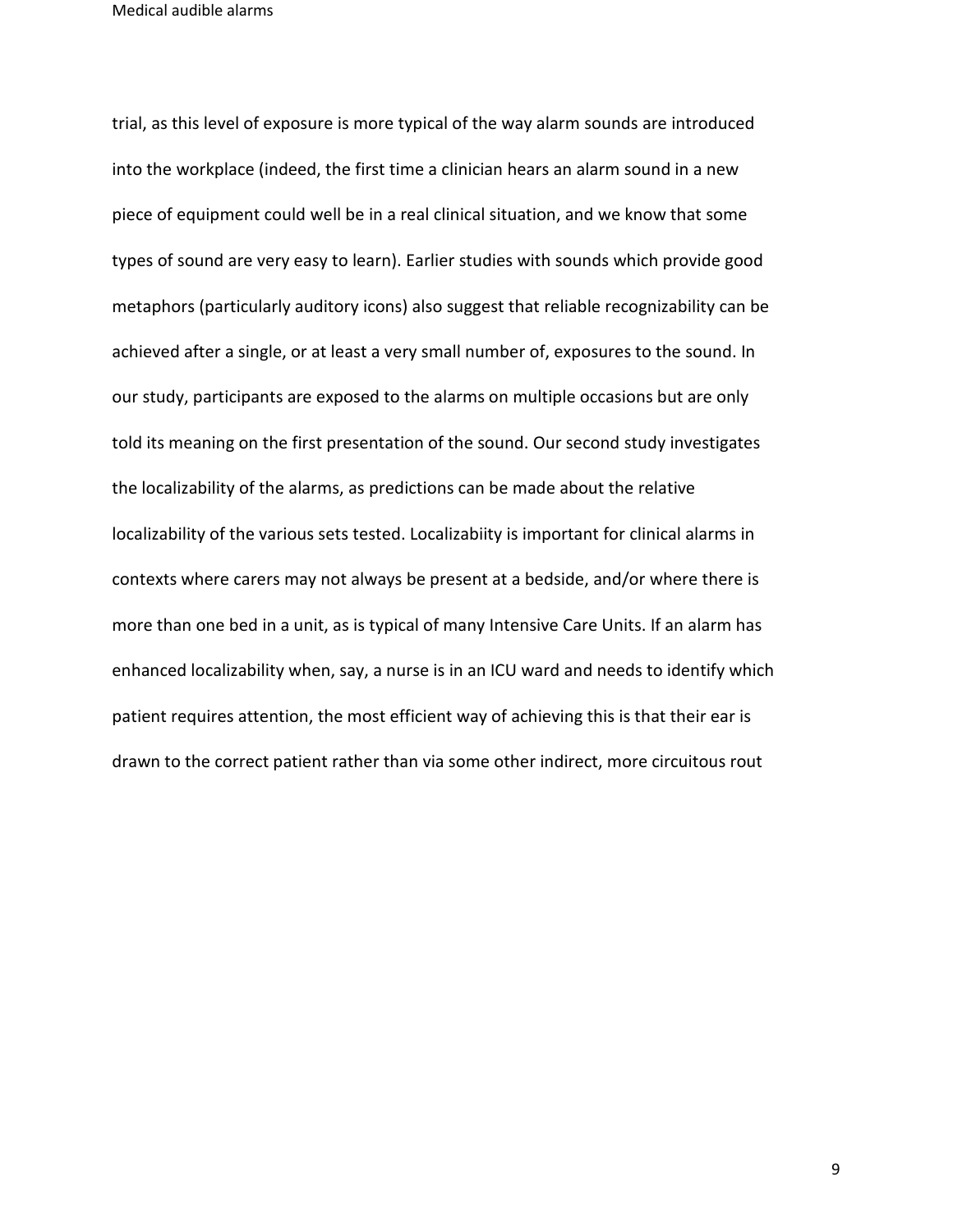#### **STUDY 1: ALARM RECOGNIZABILITY**

## **Alarm sets**

 This study is concerned with the comparison of four sets of potential alarm sounds designed to represent different ways of improving both variability and the sound-meaning relationships within an alarm set. It is not a factorial experiment aimed at determining the extent to which acoustic parameters and other elements affect learnability, but rather uses the available literature to design possible sets which would be expected to be an improvement on the current set.

 Two key factors known to be important in influencing the degree to which alarms (or indeed any sounds intended to convey meaning) can be learned and/or recognized are the degree to which the sound and its referent are related, and the degree of variability in the sounds, which can be thought of as the number of dimensions along which the sounds vary. In the study presented here, this variability is achieved through evaluation which is to some extent the subjective view of the experimenters but is currently a topic of more formal evaluation in our laboratory.

 As all of the prototype alarm sets were developed as potential replacements for the current alarms, the degree of variability in each set was intended to be substantial. The sound-referent relationships are determined in different ways for each set, but in each set there is a principle or set of principles on which the relationship has been developed. Finally, the design remits adopted for the four sets of experimental sound meant that three of them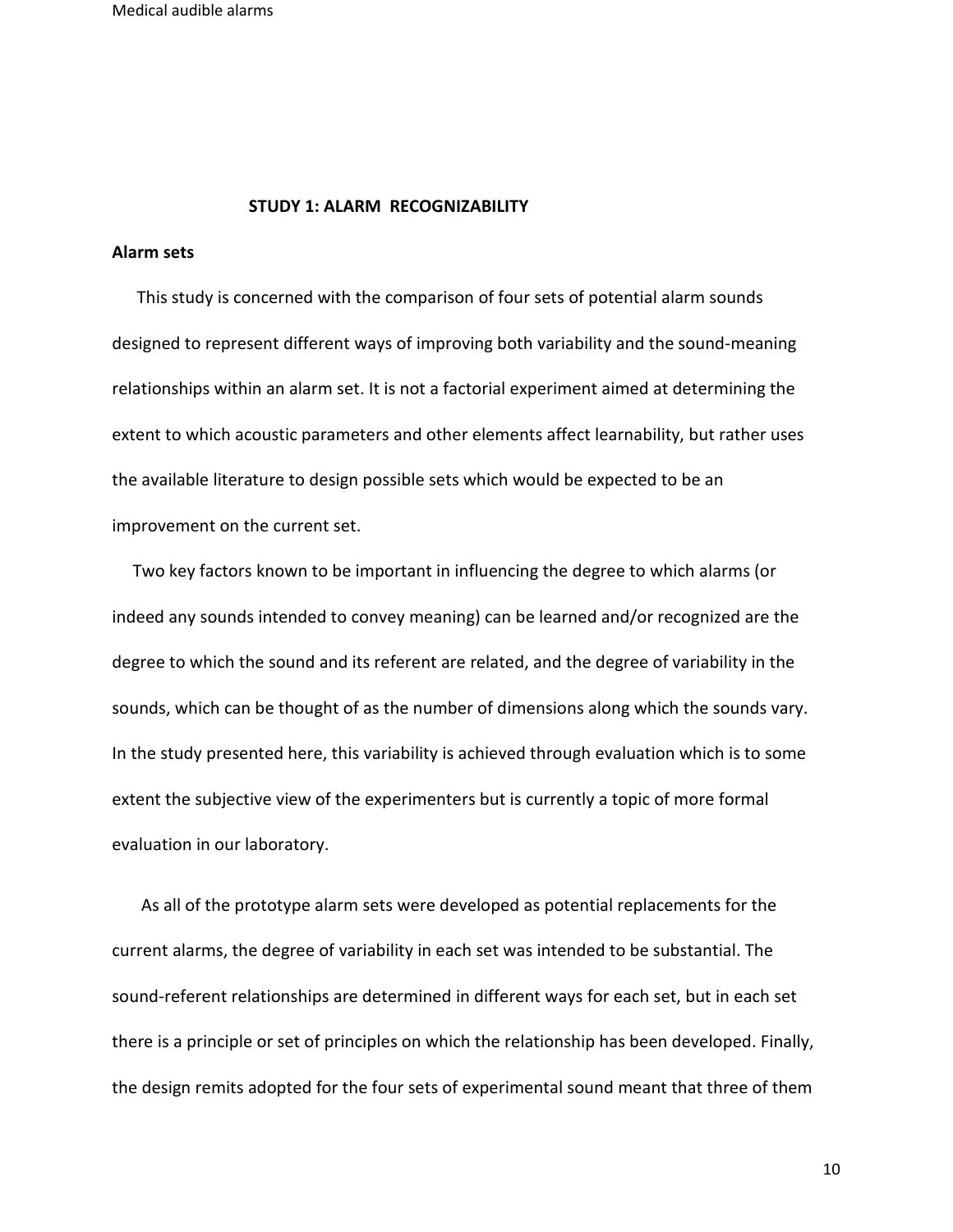(auditory icon, auditory icon plus ident, and word rhythm) were harmonically dense while the current IEC alarms and the 'resilient' alarms are more harmonically sparse by comparison. The IEC standard specifies that the pulses of the alarm bursts must contain at least four harmonics, and alarms with this configuration are often used in practice.

The design of the alarm sets reported here started from the agreed position that each of the sets of alarms should cover the following ten functions as specified in the current standard: General; Perfusion; Cardiovascular; Drug administration; Oxygen; Power down; Temperature; Ventilation; medium priority; and low priority. Each set consisted of ten alarm sounds, one for each of those ten functions.

 The principles driving the four prototype alarm sets are shown are described below, and the detail of the acoustic and temporal features are shown in Appendix 1(a) to 1(d). The eight function alarms are all intended as the high-priority version of that alarm. In addition to the eight high-priority function alarms, a single medium and a single low priority alarm were added. In the standard, there are high- and medium-priority versions of each of the eight alarms, and a single low-priority alarm. However, the medium-priority alarms are variants of the high-priority alarms and during the planning stages of this work it was established that the status of the high-priority alarms was of much greater significance than the medium priority alarms, and that in future versions of the standard consideration might be given to a single medium-priority alarm as well as a single low-priority alarm, which already exists within the standard.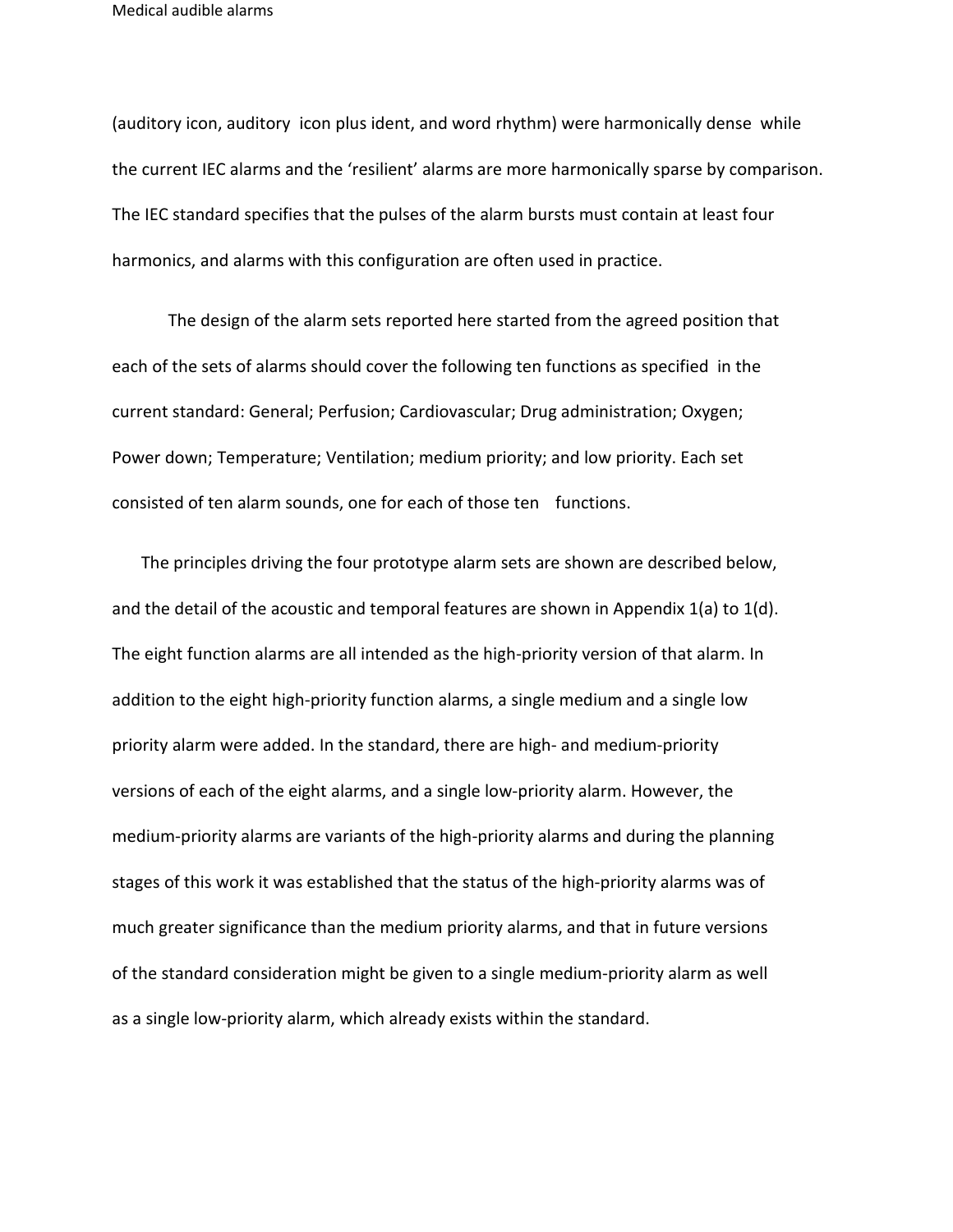## **'Word rhythms'**

 These alarms attempt to copy the rhythms of the words of the functions that they represent. They were intended to function as mnemonics for the alarm meanings expressed in a word or words. For example, the cardiovascular alarm is represented by a 6-pulse unit mimicking the word 'cardiovascular', power down is represented by a threepulse unit in the rhythm 'Po-wer----down' and so on (see Appendix 1b). This linking should improve learnability relative to the IEC set, and also improve the differentiation between the alarms (and conversely also be the possible source of confusion between alarms with the same number of syllables). The sounds were constructed so as to have different timbres from one another and to contain a relatively large number of harmonics. All of the sounds (aside from the low and medium priority sounds) contained at least a dozen discernible harmonics, often in excess of 20. The low-and mediumpriority sounds contained fewer harmonics (less than a dozen). Of course, word rhythms are highly language dependent so would be different for different languages depending on how the categories translate. When a standard is published it is initially published in English and in French, and once adopted is routinely translated into other languages such as Chinese, Japanese, German and so on before being adopted in those countries. It is important to note that we are testing only an English version of the words corresponding to the categories in this study.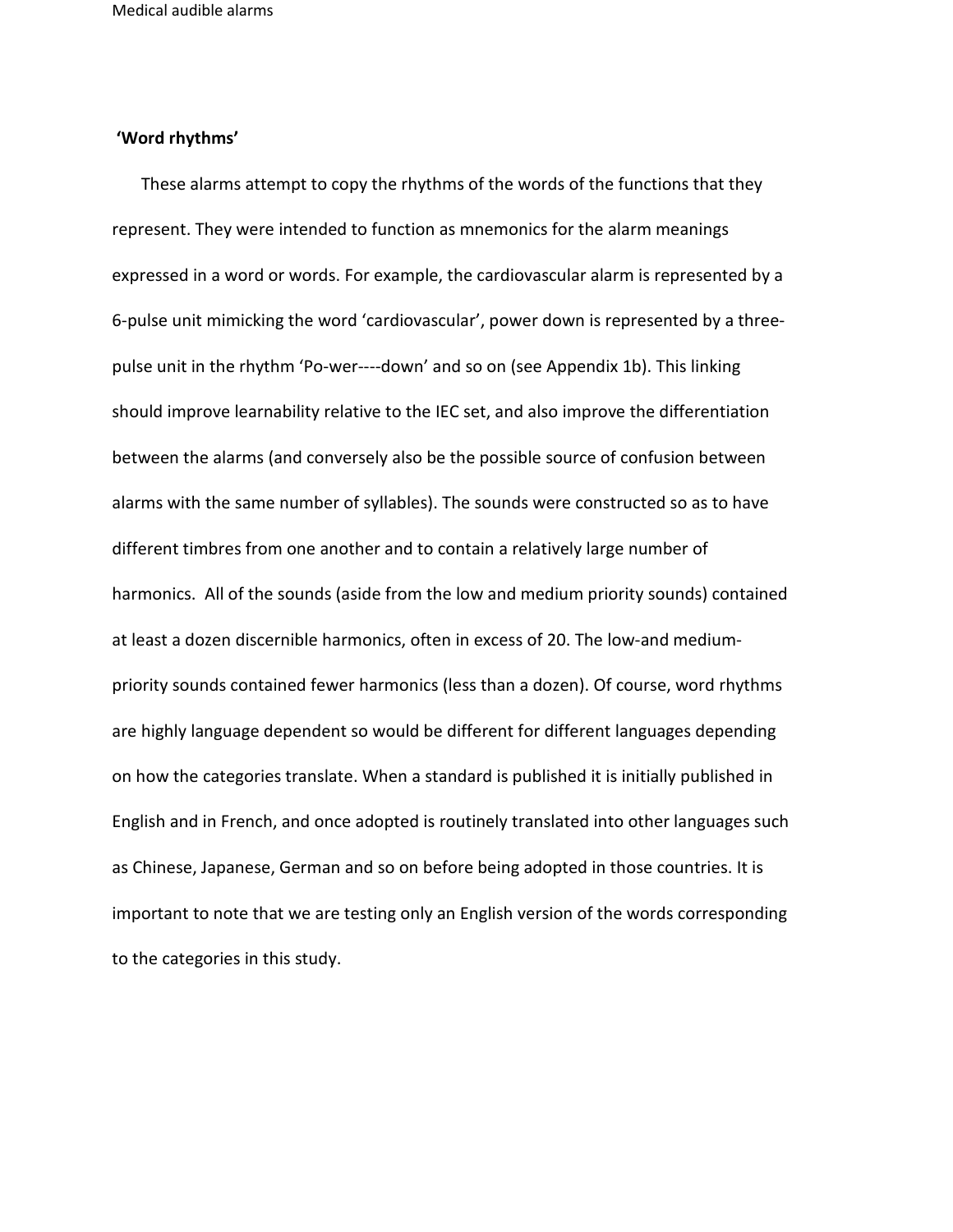## **'Auditory icons' and 'auditory icons plus ident'**

 'Auditory icon' is a term used to describe any sort of sound that has an obvious link to the hazard it is representing. It is a rather loose term but in general is used to refer to everyday sounds which can act as metaphors for the hazards that they represent. Depending on how well the link is made, alarms which are auditory icons can be very easy to learn – in many cases next to no learning is required. We selected seven sounds to act as metaphors for the seven specific functions for which alarms were required. For example, we use a drumming sound for cardiovascular, a pillbox shaking for drug administration and so on (see Appendix 1c). We adapted the current (IEC) general sound into a much quicker and repeated version of the 5-pulse alarm as the auditory icon for 'general'. This sound is well-known in its slower form to clinicians and so can serve as an auditory icon as its meaning is well-learned (Graham, 1999; Petocz et al, 2008).

We constructed a second set of auditory icons by adding an 'ident' to the sounds described above. 'Ident' is short for 'identifier', which is typically used in a visual format. Visual idents are short and usually concise visual images, typically used by TV stations, to allow quick identification of the channel. We are using the auditory equivalent of this by providing a short and concise signal embedded in the auditory icon that should allow identification (and potential classification) of the auditory icon, in this case as an alarm.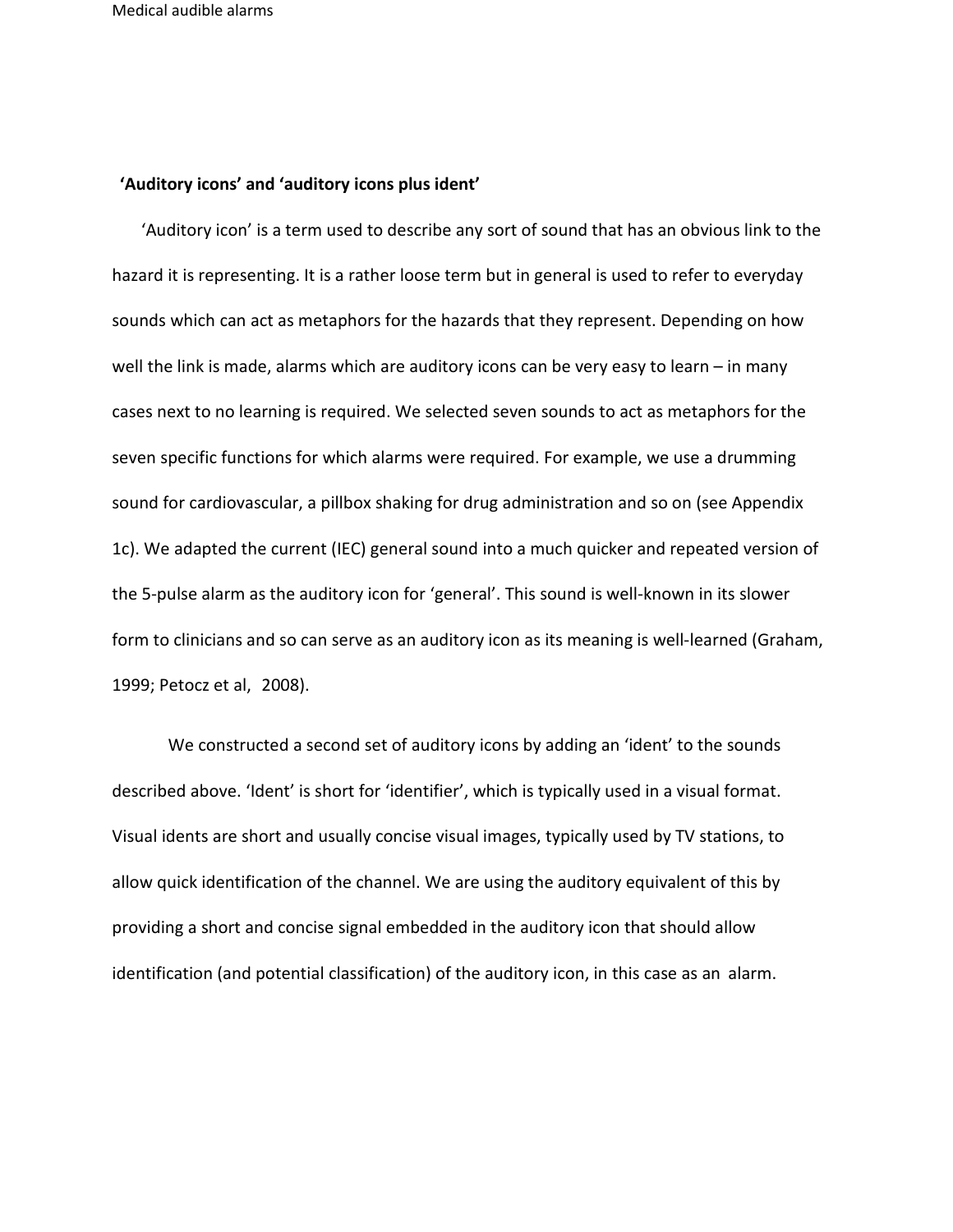The ident used was the 'auditory icon' version of the general (Table 1(c), 'General'). We included the 'auditory icon + ident' as an additional set as the addition of the ident reinforces the status of the sound as an alarm – a possible implementation and aesthetic issue in future testing and evaluation.

 Because the auditory icons used are real-world sounds, they possess a complex and usually rich harmonic structure. Identifying the precise number of harmonics in each of the sounds is thus difficult to achieve, but all of the sounds used possessed more than 16 harmonics, often many more than this. The only exception to this was the general and the low-and medium-priority sounds, which were more abstract in nature and contained between 6 and 12 harmonics.

#### **'Resilient'**

 Advances in technology and sound processing and storage mean that it is now considerably easier to store and play complex sounds like those embodied in the word rhythm and the auditory icon sounds. The design of the 'resilient' set is based on the assumption that sometimes a low-fidelity sound device may be used, which may compromise the quality of the alarm sounds. Here, the meanings of the alarms are achieved through the use of simple metaphors that are unlikely to be degraded no matter how bad the device used to reproduce the sound. The 'resilient' set of sounds are a more acoustically simple set of sounds produced recorded at a sampling rate of 8kHz rather than 44.1 kHz (the rate for the other sets of sounds), and possess fewer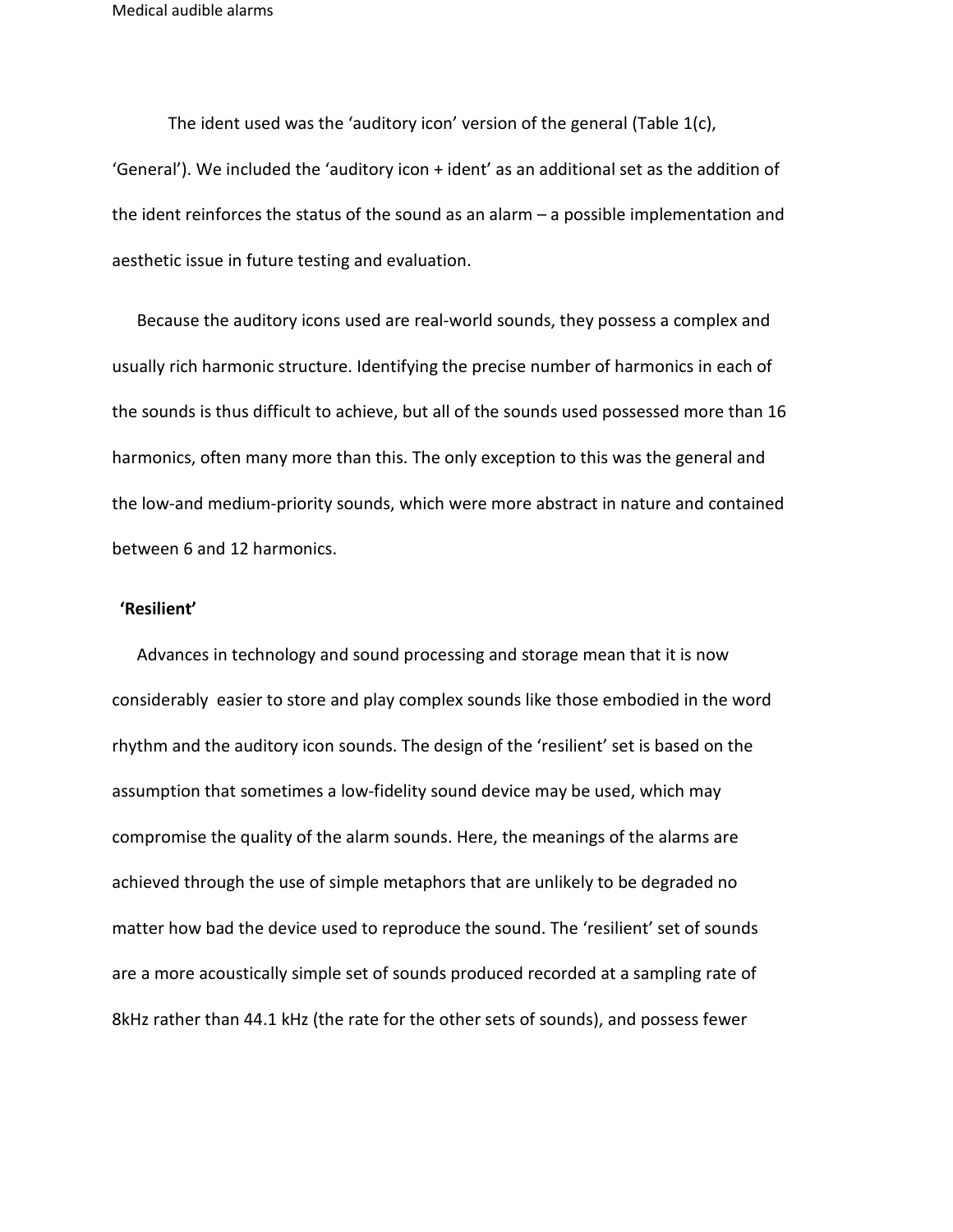harmonics than the other alarm sets (other than the IEC alarms; see Appendix 1d). The meanings are achieved either through a simple metaphor such as a falling pitch (used for power down), or different numbers of pulses, in a similar way to the 'word rhythm' alarms. Harmonically, these sounds are less complex and dense than the word rhythm and auditory icon alarms. Most of the sounds possessed six harmonics. Because these alarms represent greater variation across the set than the IEC alarms, the precise values of these harmonics (in terms of Hz) could vary as the sound progressed (for example they could increase or decrease in value, if the sound went up or down in pitch).

## **IEC alarms**

 The IEC alarms tested were constructed exactly as specified in the current standard and were as shown in Appendix 1(a). Each of the sounds possessed 5 harmonics in total. The values of the frequencies were fixed throughout the duration of the sound.

#### **Method**

## **Materials**

 Each participant was asked to learn only one of the five sets of alarms: the IEC alarms, the 'word rhythm' alarms, the 'auditory icons' alarms, the 'auditory icons plus ident' alarms or the 'resilient' alarms. The alarms were as indicated in Appendices 1(a) to 1(d). They were normalized to sound at a loudness level of approximately 75-80dB(A) at the ear, measured with a Koolertron Sound Level Meter.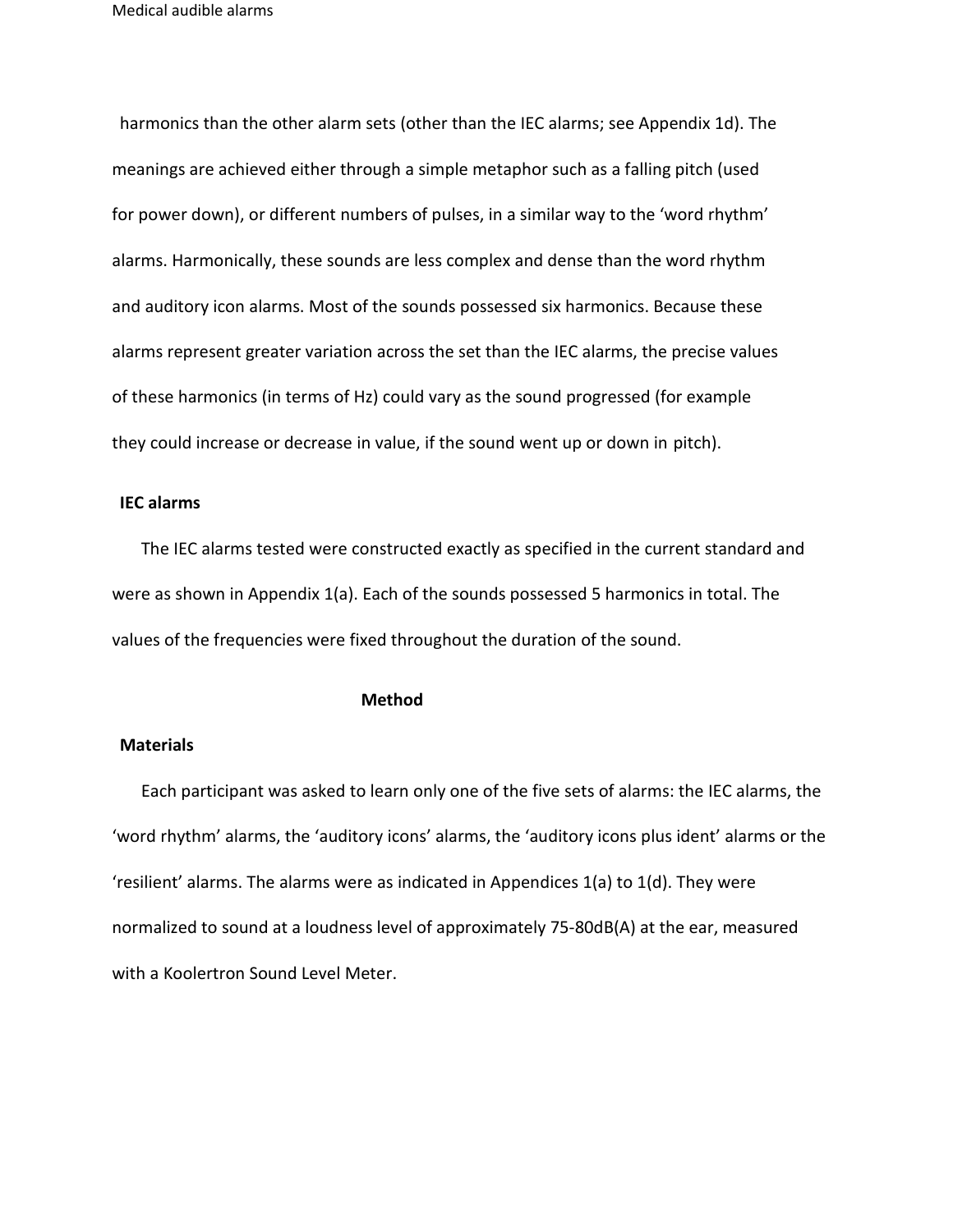## **Participants**

One hundred and ninety-four participants took part in the study. The participants were recruited either from Plymouth University's paid public pool, which has a large age range, or were current Psychology undergraduate students at the University of Plymouth, UK, which typically has a smaller age range. Approximately half of the participants were aged under 21, a quarter under 25 and the rest above 25, spread evenly over the age range to 72 years of age. This pattern was retained for the individual conditions tested, so that the age profile for each of the alarm sets was approximately the same. Forty-four participants took part in the IEC condition, 24 in the word rhythm, 45 in the auditory icon, 44 in the auditory icon plus beacon, and 38 in the resilient condition. Table 1 summarizes the number of participants in each age group for each condition.

|            | 21 or<br>under | $22 - 25$      | $26 - 35$      | 36-45          | 46-55          | 56-65          | Over <sub>65</sub> |
|------------|----------------|----------------|----------------|----------------|----------------|----------------|--------------------|
| Study 1    |                |                |                |                |                |                |                    |
| <b>IEC</b> | 21             | 10             | 3              | 4              | $\overline{2}$ | 1              | $\mathbf{1}$       |
| <b>WR</b>  | 13             | 6              | $\overline{2}$ | $\overline{2}$ | $\mathbf 0$    | $\mathbf{1}$   | $\mathbf 0$        |
| Al         | 24             | 10             | $\overline{4}$ | $\overline{2}$ | 3              | 1              | $\mathbf{1}$       |
| $AI + I$   | 20             | 12             | 6              | $\overline{2}$ | $\overline{2}$ | $\overline{2}$ | $\mathbf 0$        |
| <b>Res</b> | 17             | 11             | 5              | 3              | $\mathbf{1}$   | 1              | $\mathbf 0$        |
|            |                |                |                |                |                |                |                    |
| Study 2    |                |                |                |                |                |                |                    |
| <b>IEC</b> | 10             | $\overline{7}$ | $\overline{2}$ | $\overline{2}$ | $\mathbf{1}$   | $\mathbf{1}$   | $\mathbf 0$        |
| <b>WR</b>  | 12             | 6              | 3              | $\overline{2}$ | $\mathbf{1}$   | 1              | 1                  |
| AI         | 16             | 8              | $\overline{2}$ | $\overline{2}$ | $\mathbf{1}$   | $\mathbf{1}$   | $\mathbf 0$        |
| $AI + I$   | 10             | 6              | $\mathbf 1$    | $\overline{2}$ | $\mathbf{1}$   | 1              | $\mathbf 0$        |
| <b>Res</b> | 13             | 5              | $\overline{2}$ | $\overline{2}$ | $\mathbf 0$    | $\mathbf{1}$   | $\overline{0}$     |

Table 1: Distribution of participants' ages in each of the conditions in each of the two studies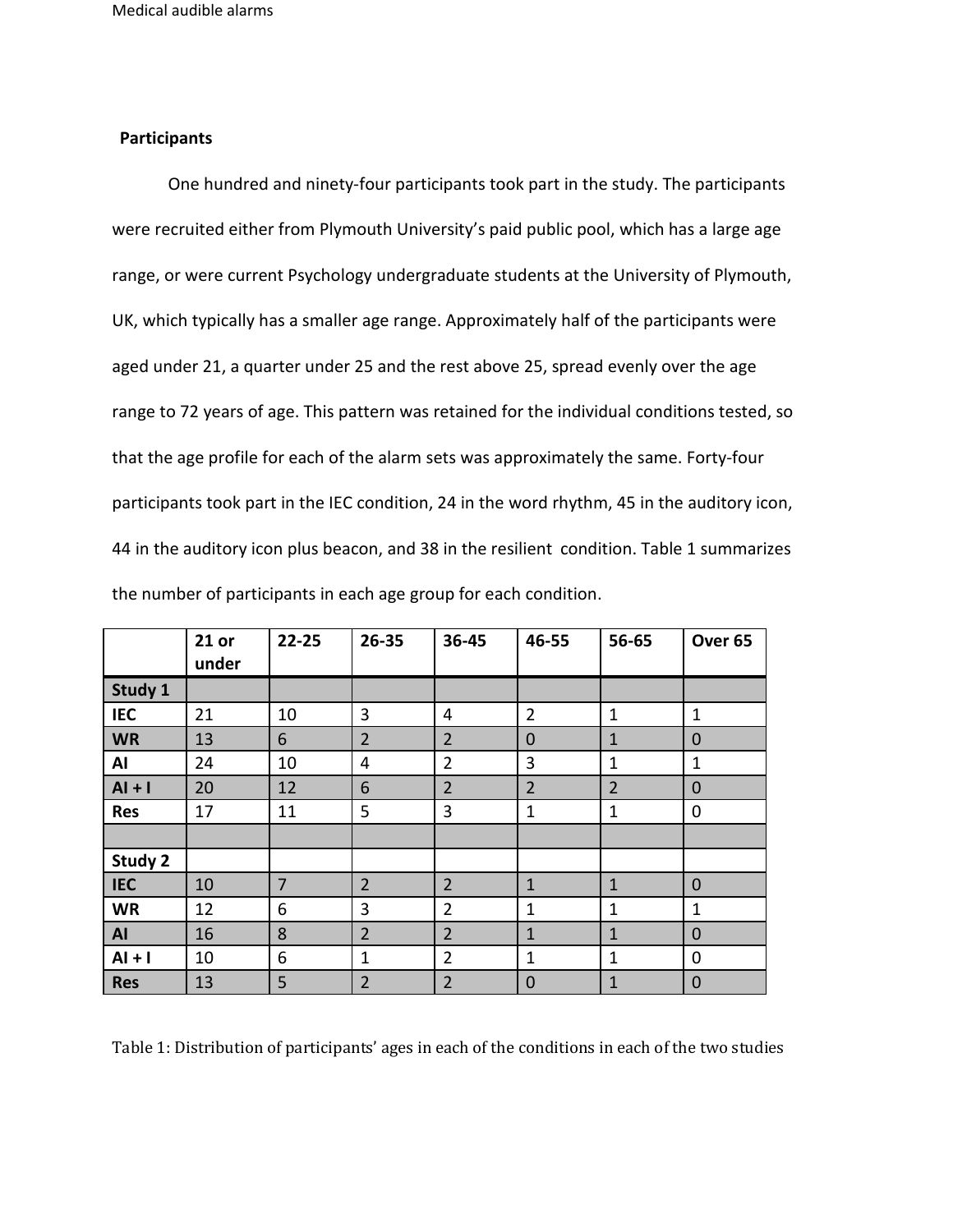This research complied with the British Psychological Society's Code of Ethics and was approved by the Faculty of Health and Human Sciences Research Ethics Committee at Plymouth University, UK. Informed consent was obtained from each participant.

#### **Apparatus**

 Each participant was tested by being seated at a Desktop Viglen DQ67SW computer with a Realtek High Definition Audio 24-bit, 48000 Hz (Studio Quality) sound card. Responses were made on a Philips 221PLPY monitor, and participants listened to the sounds through Behringer HPM 1000 headphones. The sounds were played as .wav files and were presented at a fixed loudness level (75-80db(A) at the ear) for all participants. The computer selected the condition for each of the participants at random, so that the experimenter did not know which condition each participant had been given to perform. As the selection of condition was random, fewer sets of responses were obtained for some conditions than for others.

## **Procedure**

 Each of the participants was required to sit on a chair facing a computer, in their own cubicle area facing a computer screen. They were given a set of headphones to wear before being asked to follow the on-screen instructions when they were comfortable and prepared to start the study. Once they had agreed to participate and had ticked the relevant on-screen responses, they were randomly assigned one of five alarm sets via the computer program and began the study.

Once the participant was ready to start the study, he/she was presented with each of the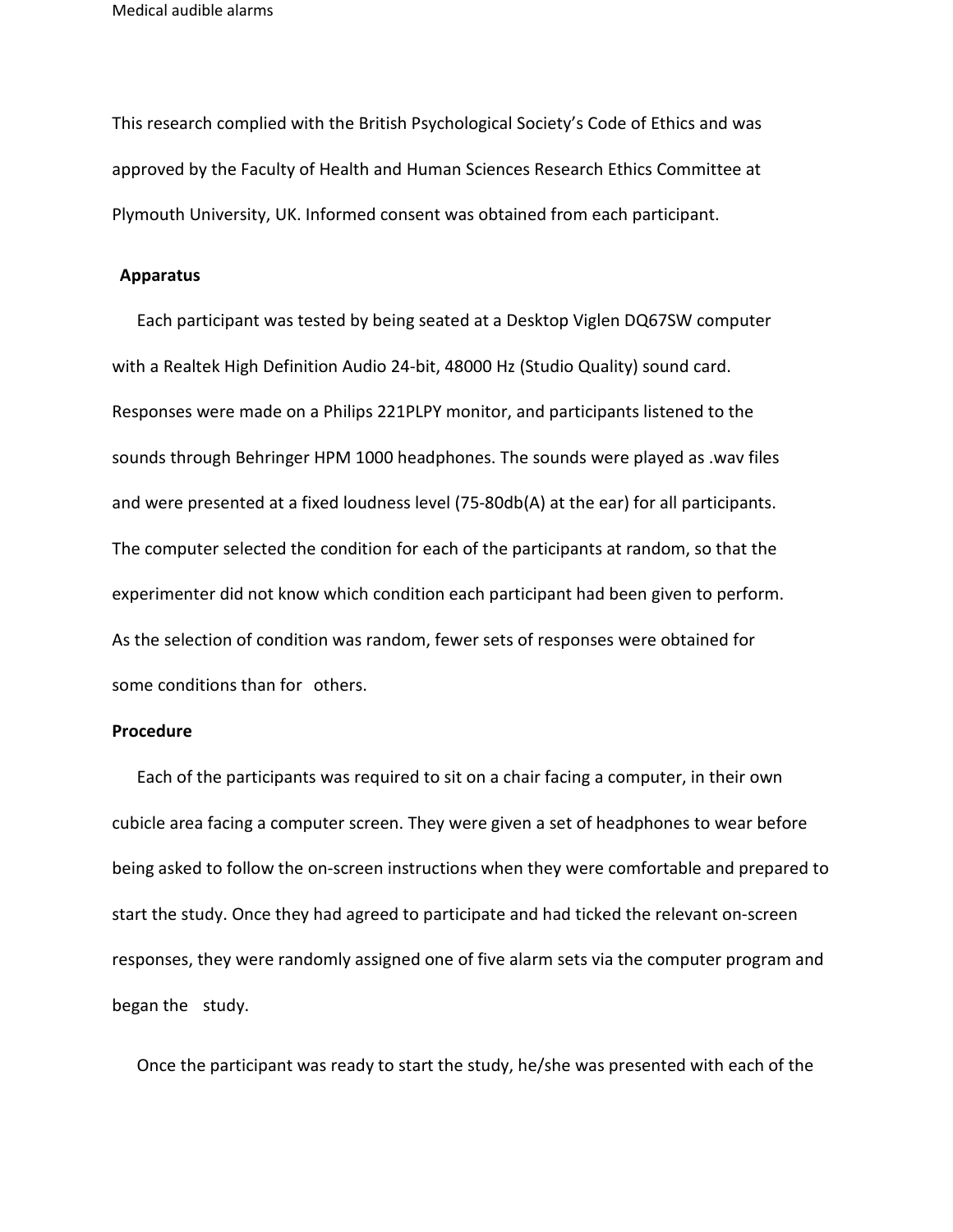ten alarms within their assigned set one by one through the headphones, with the name/ function of each one presented simultaneously on the screen. They were asked to try to remember the sound and its function. Once this was complete, the experiment proper began. In each trial one of the ten alarm sounds was presented to the participant via the headphones. They were asked to click on the appropriate name of the sound (of ten) presented on-screen that they believed to be the correct alarm. If they were correct they moved on to the next trial, where a different alarm was presented and the participant was again asked to select the name of the sound. If they were incorrect, they were informed and presented with the sound and the screen for a second time and asked to respond again. If correct at this second turn, they then moved on to the next trial but if incorrect again they were presented with the sound for a third and final time. If incorrect for a third time they moved on to the next trial and the final response was recorded as incorrect.

 There were ten blocks of trials in which each alarm was heard once, resulting in a total of 100 alarms in each test. The order of the ten alarms in each of the blocks was randomized, as also was the layout of the alarm names on the screen. This was done so that the participant would neither be able to predict which alarm would sound next, or learn to associate specific positions on the screen with the specific alarms.

 Once the test was over, participants were given a debrief to read and were free to leave the study. The procedure took from 30 to 60 minutes depending on condition, as participants responded more quickly and accurately in some conditions than in others.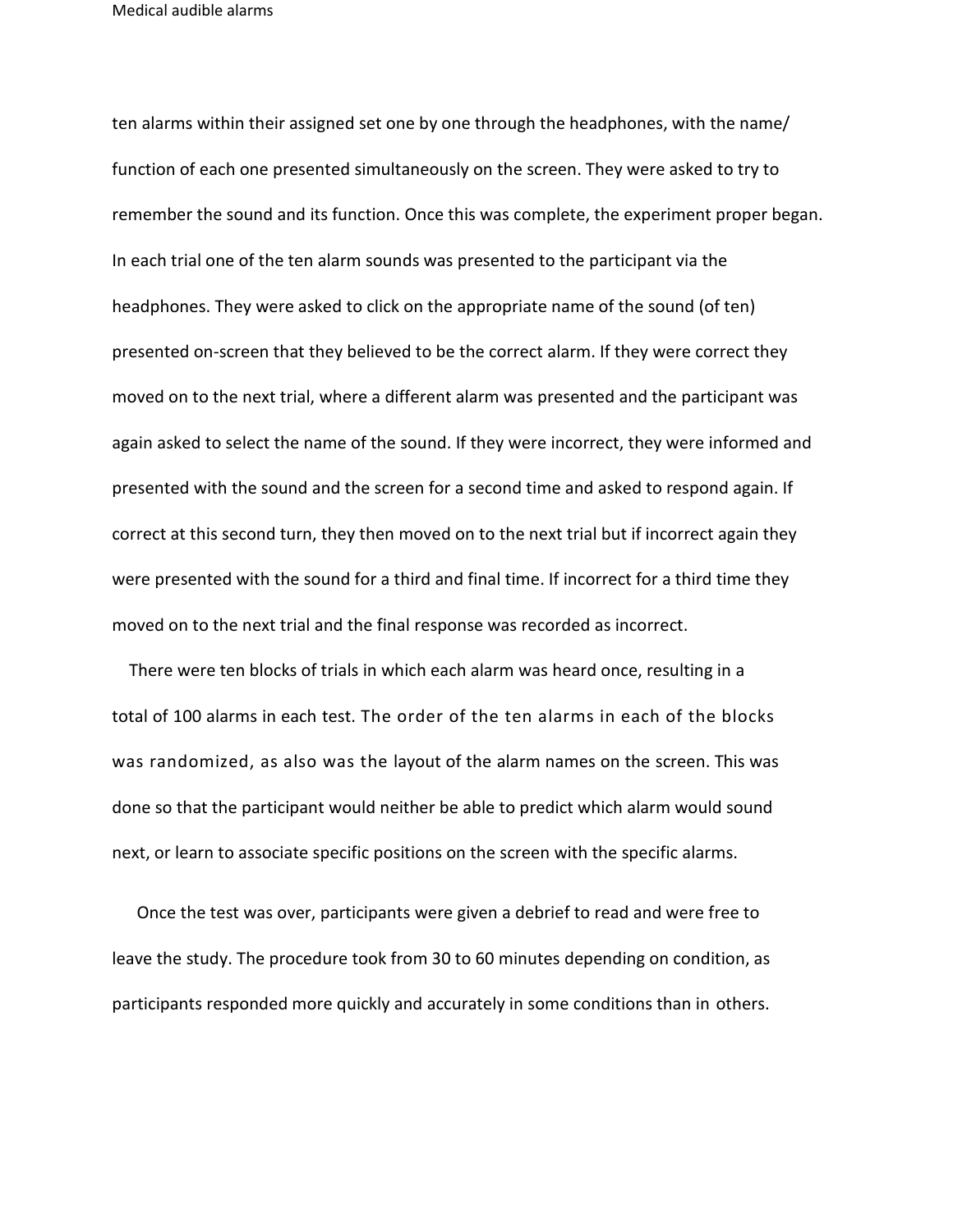#### **Results**

 Each participant heard each of the ten alarms alarm ten times, and had up to three attempts at each sound before moving on to the next sound. The data presented here are the correct/incorrect first time responses only. Initial analyses included responses to all ten sounds (including the Medium and Low priority alarms (MP and LP)). The results showed that performance was very good for these two sounds (almost at 100% throughout, for all five sets of alarms) and so these were removed from the following analyses for the purposes of clarity. The MP and LP sounds were very similar (and in some cases identical) across the five sets, in any case. These alarms also act as a calibration of the responses across the alarm sets, which were heard by different participants.

 An alarm set condition (1-5) x sound (1-8) x block (1-10) mixed analysis of variance was conducted on participants' accuracy of responding to sound sets with condition as a between-subjects factor and sound and learning block as within- subjects factors. The results of this analysis of variance are shown in Table 2. This shows that many of the effects are highly significant. The effect of sound set is highly significant, meaning that some sets of alarms were easier to recognize than others. The effect of block was also significant, meaning that participants got better at recognizing the sounds the more they heard them, as one would expect. The significant effect for 'sound' means that some sounds were easier to recognize than others. There were also a number of interactions.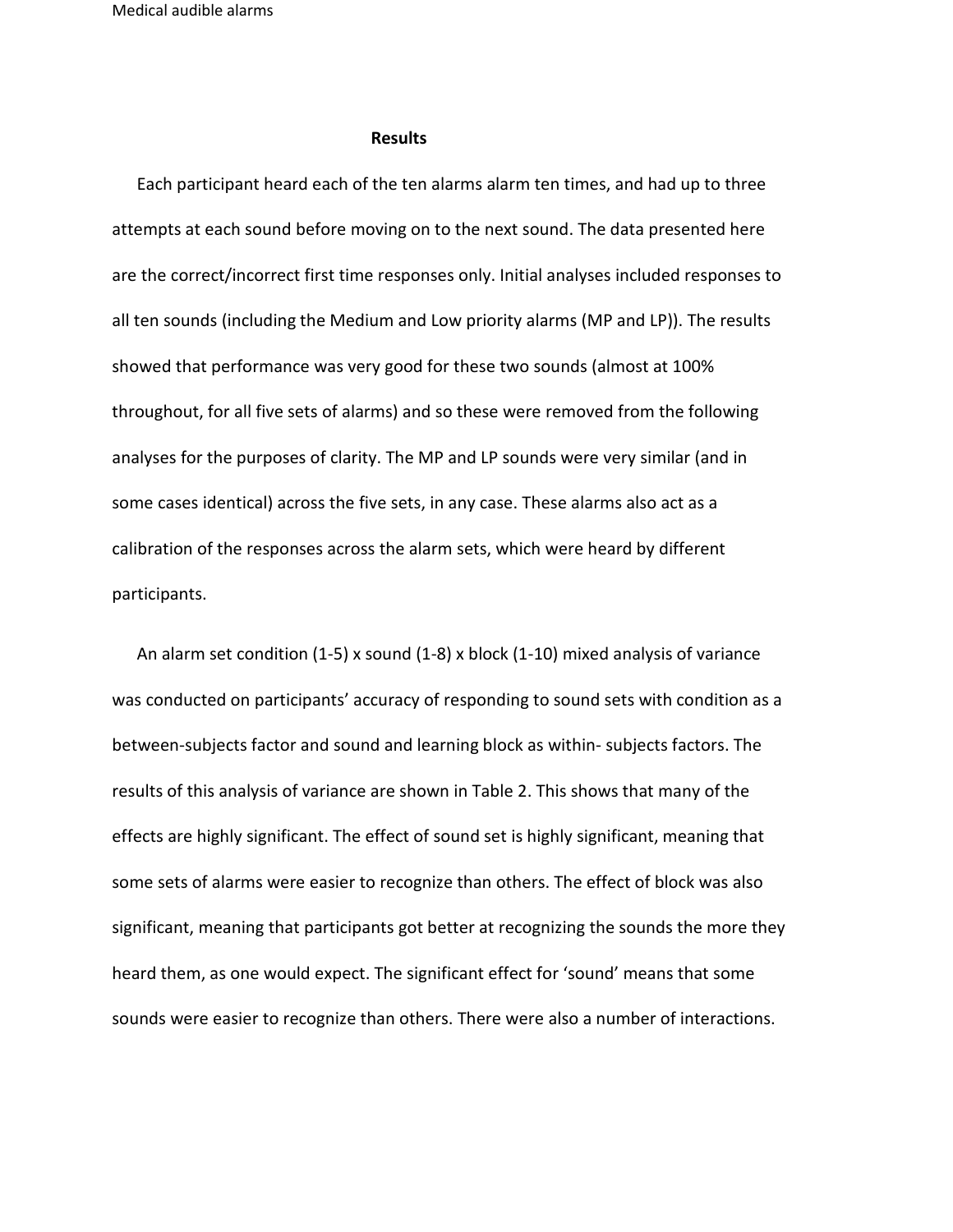I

|   | <b>Effect</b>           | Df        | F     | Probability | $\eta_{p}^{2}$ | <b>Effect size</b> |
|---|-------------------------|-----------|-------|-------------|----------------|--------------------|
|   | 1 Sound set condition   | 4,189     | 77.60 | p<.001      | .622           | Large              |
| 2 | <b>Block</b>            | 9,1701    | 45.07 | p<.001      | .193           | Med                |
| 3 | Sound                   | 7,1323    | 8.96  | p<.001      | .045           | Small              |
|   | 4 Sound set condition x | 36,189    | 1.72  | $p=.005$    | .035           | Small              |
|   | 5 Sound set condition x | 28,189    | 12.83 | p<.001      | .214           | Med                |
| 6 | Block x Sound           | 63,11907  | 1.57  | $p=.003$    | .008           | Small              |
|   | Sound set condition x   | 252,11907 | 1.29  | $p=.001$    | .027           | Small              |

Table 2: Summary of effects found in the mixed 5 (sound set condition) x 8 (sound) x 10 (block) ANOVA conducted to examine participants' accuracy in the learning task in Study 1

2 When many effects are highly significant, as they are in this study, and as is demonstrated by the probability values in Table 2, it is best to examine how large these effect sizes are relative to one another. This is estimated using partial eta squared ( $np^2$ ) which is essentially an estimate of the amount of the variation in accuracy scores accounted for by each effect. Effect sizes using partial eta squared in SPSS are deemed large if they are .41 or larger; medium if .18 or larger; and small if between .08 and less than .18 (c.f. Cohen, 1992, and Fritz, Morris & Richler, 2012, for a discussion of these values; we have used the more conservative estimates adopted by Fritz et al here).

Once the size of the effects is considered three key messages emerge from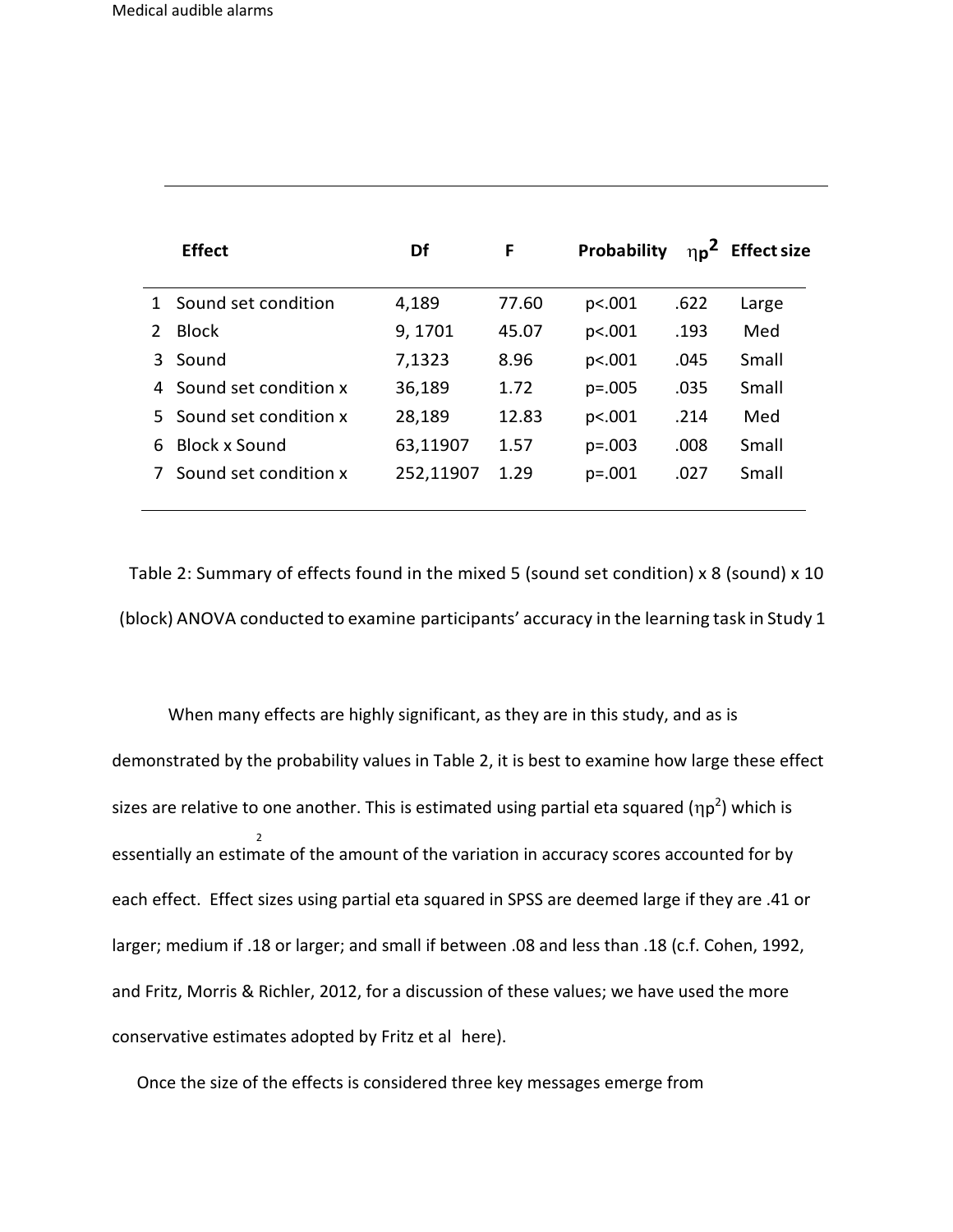this analysis. The first is that the sound set individuals heard has a very large effect on the accuracy with which participants are able to recognize the sounds (effect 1; see Figure 1 and Table 2). Secondly, and perhaps unsurprisingly, individuals steadily improve across blocks of trials (effect 2; see Figure 1 and Table 2). Thirdly, there are variations in the efficacy of the sounds within sound sets (effect 5; see Figure 2 and Table 2). These are discussed in greater detail below.

 Figure 1 shows the percentage correct in each sound condition across the 10 blocks of trials (condition x block interaction; Effect 4, Table 2). It shows that accuracy and overall recognition of the alarm set is poorest for the existing IEC alarms, and best for the two auditory icon conditions, with the word rhythm and the resilient sounds in between.





experimental trials in the recognition task in Study 1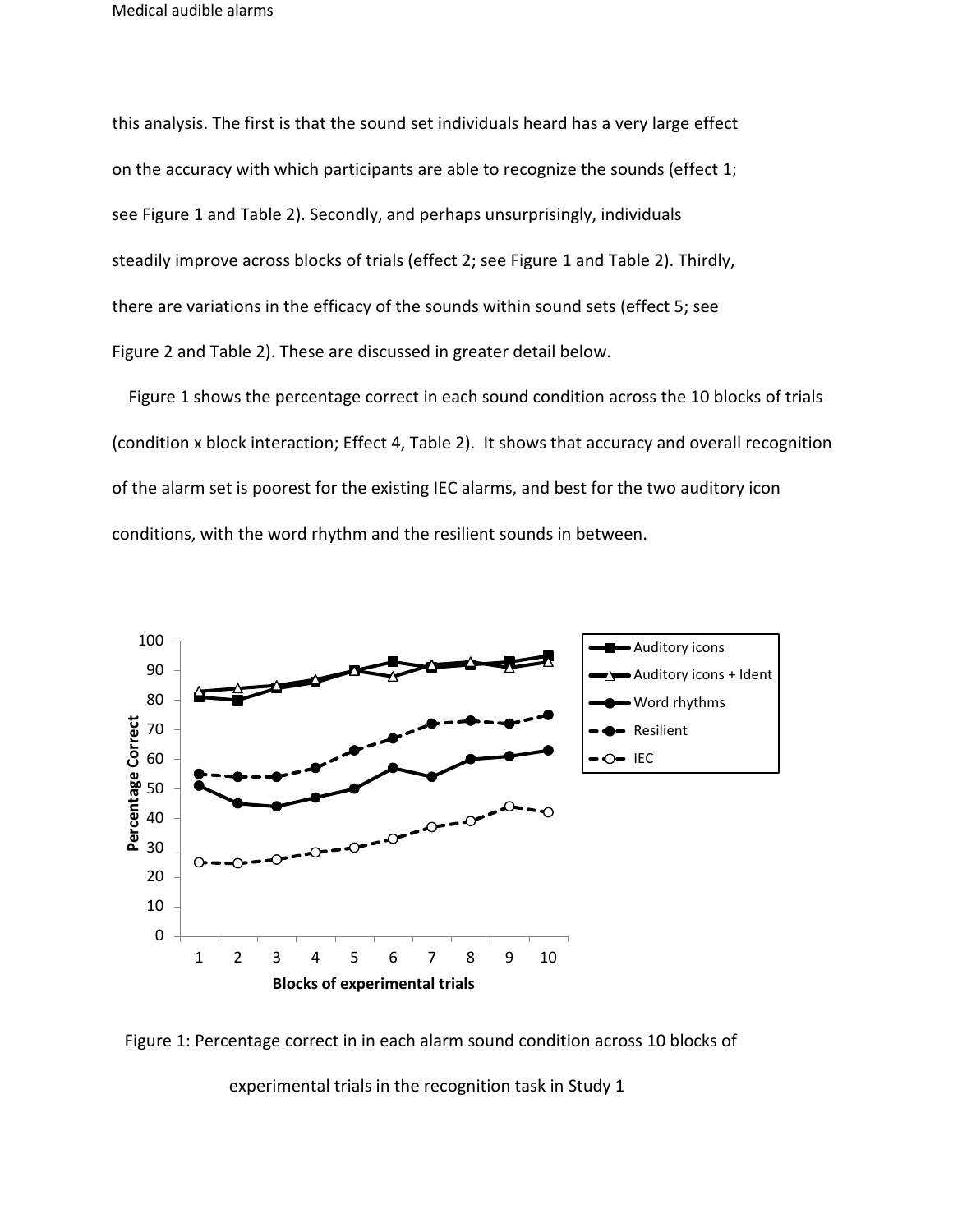Student Newman-Keuls comparisons were carried out to examine the extent to which differences in accuracy between each individual alarm set reached significance (see Howell, 2009 for a discussion of post-hoc comparisons). The comparisons revealed that, while the auditory icon and auditory icon  $+$  ident conditions were recognized equally well (p>.05), all other experimental conditions differed significantly from one another (ps<.05). Performance is highest in the auditory icon conditions and there is very little difference as to whether or not idents are included in the sound. In these conditions, participants can attribute alarm meaning using the metaphors conveyed by the real world sounds used and have high levels of performance from the outset (approximately 80% in block 1) and reach asymptote after approximately 5 trials. Performance in the 'resilient' condition is significantly worse than the auditory icon conditions, but significantly better than the 'word rhythm' condition. Performance in the 'word rhythm' condition is in turn significantly better than in the IEC condition, which is significantly worse than all other conditions.

Figure 1 also demonstrates one other medium-sized effect, which is the effect of block. The figure clearly shows that performance improves as participants hear the alarms repeated; for all conditions, they improve from block 1 to block 10 in a fairly systematic way. The results table (Table 1) shows a small sound set x block interaction, which means that the rate at which participants recognized the sounds varied somewhat across the sound conditions (as can be seen by the relative slopes of the lines in Figure 1, where the word rhythm and resilient sounds in particula diverge with increasing block number). However, Figure 1 also makes it clear that after a single hearing of the sounds, participants were able to name more or fewer at the starting point (block 1) dependent on the sound set condition in which they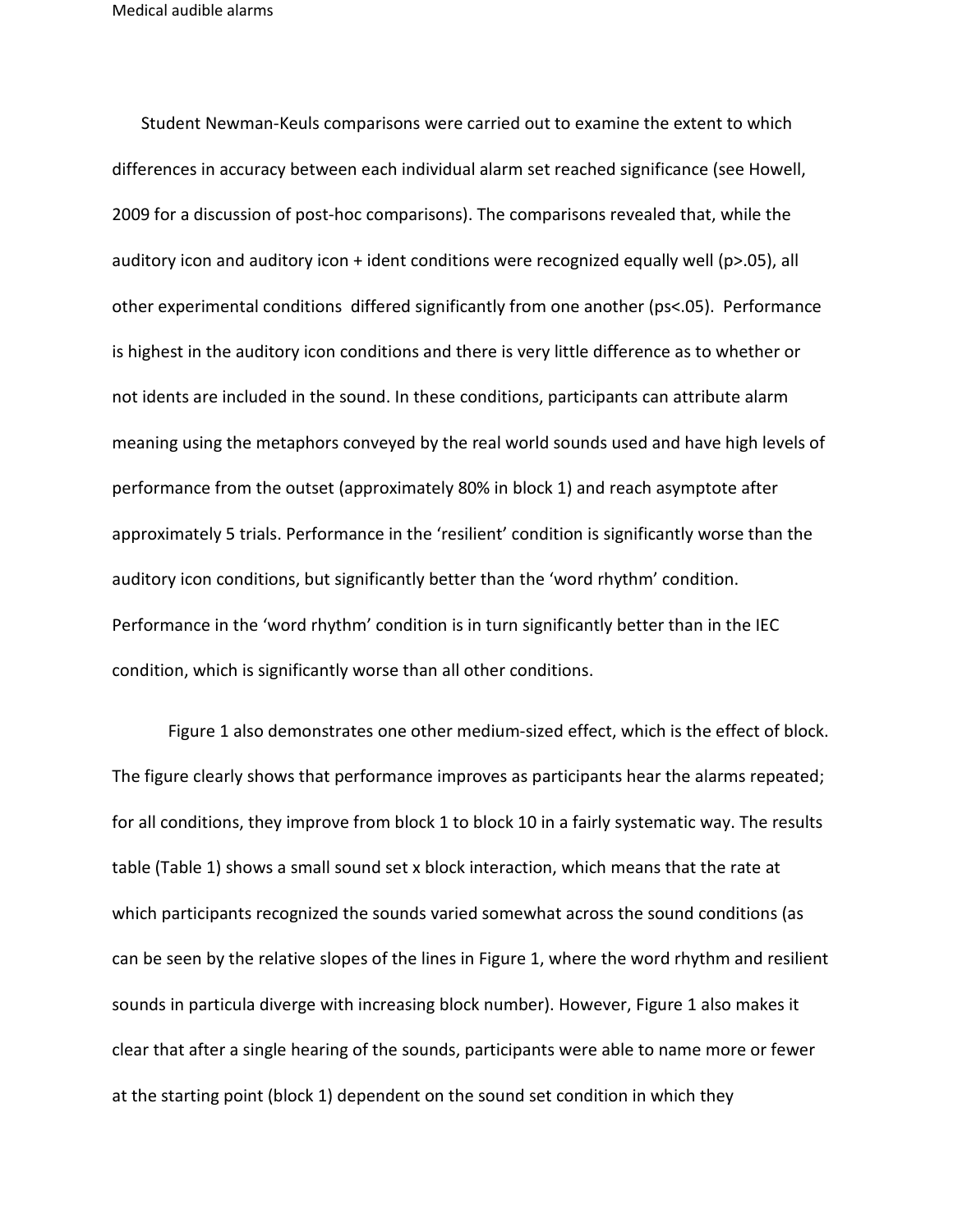participated.

Figure 2 illustrates the efficacy of each sound in each of the sound sets (i.e. the sound x sound set condition interaction; effect 5, Table 2, a medium-sized effect). It shows that while the general trends between sound conditions remain, there are clear differences in the efficacy of individual sounds. Some of the most obvious effects are that the 'general' alarm sound is relatively well understood across conditions, including the IEC condition. Second, the 'power down' sound is particularly effective in the resilient condition and is particularly poor in the word rhythm condition (perhaps because many of the sound functions have 3 syllables). In the word rhythm condition the 'drug administration' sound is particularly effective. And finally, both the auditory icon and auditory icon + ident conditions show very similar variations in efficacy across different sounds, with 'oxygen' being the least effective.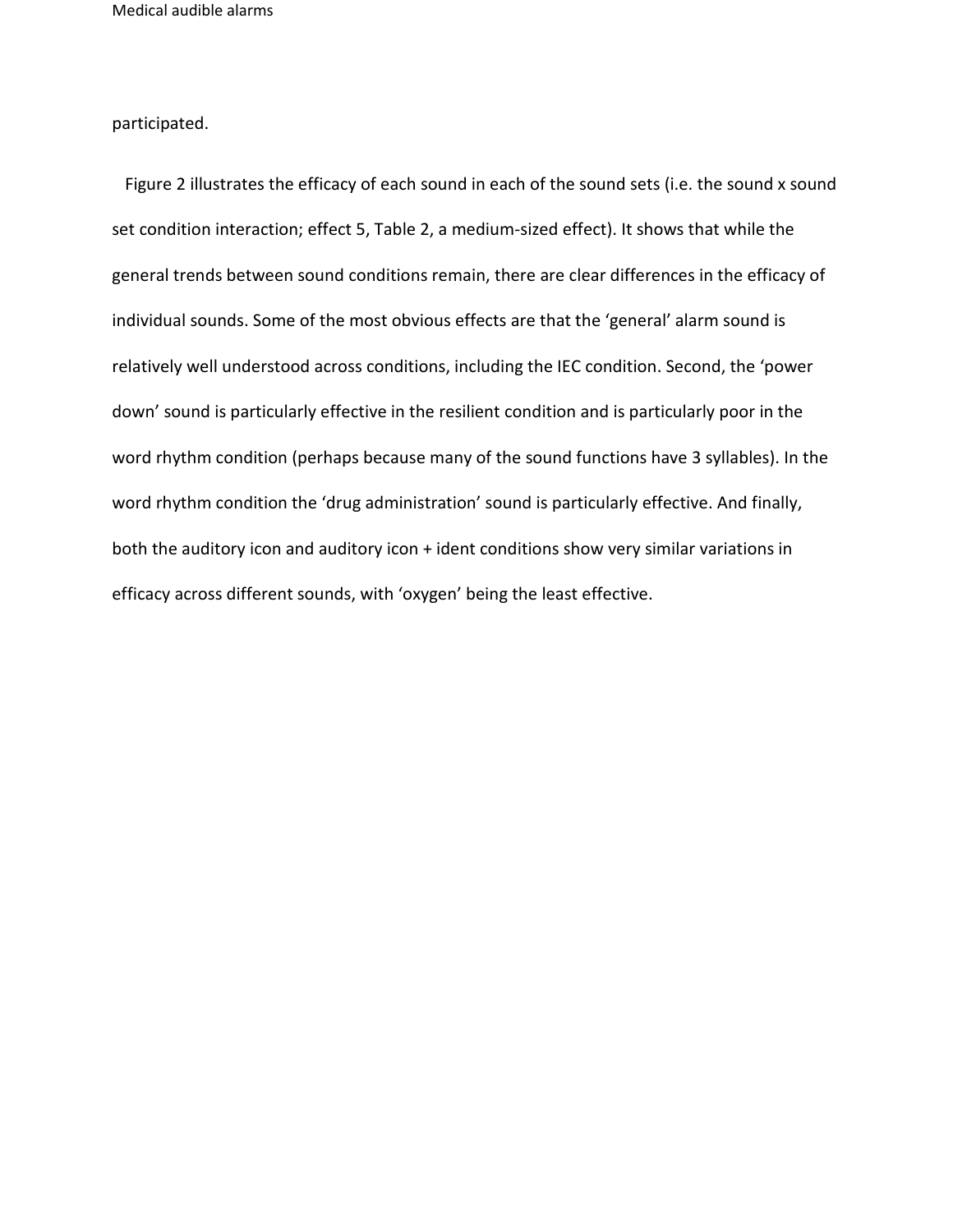

Figure 2: Percentage correct for each sound in each alarm sound condition

in the learning task in Study 1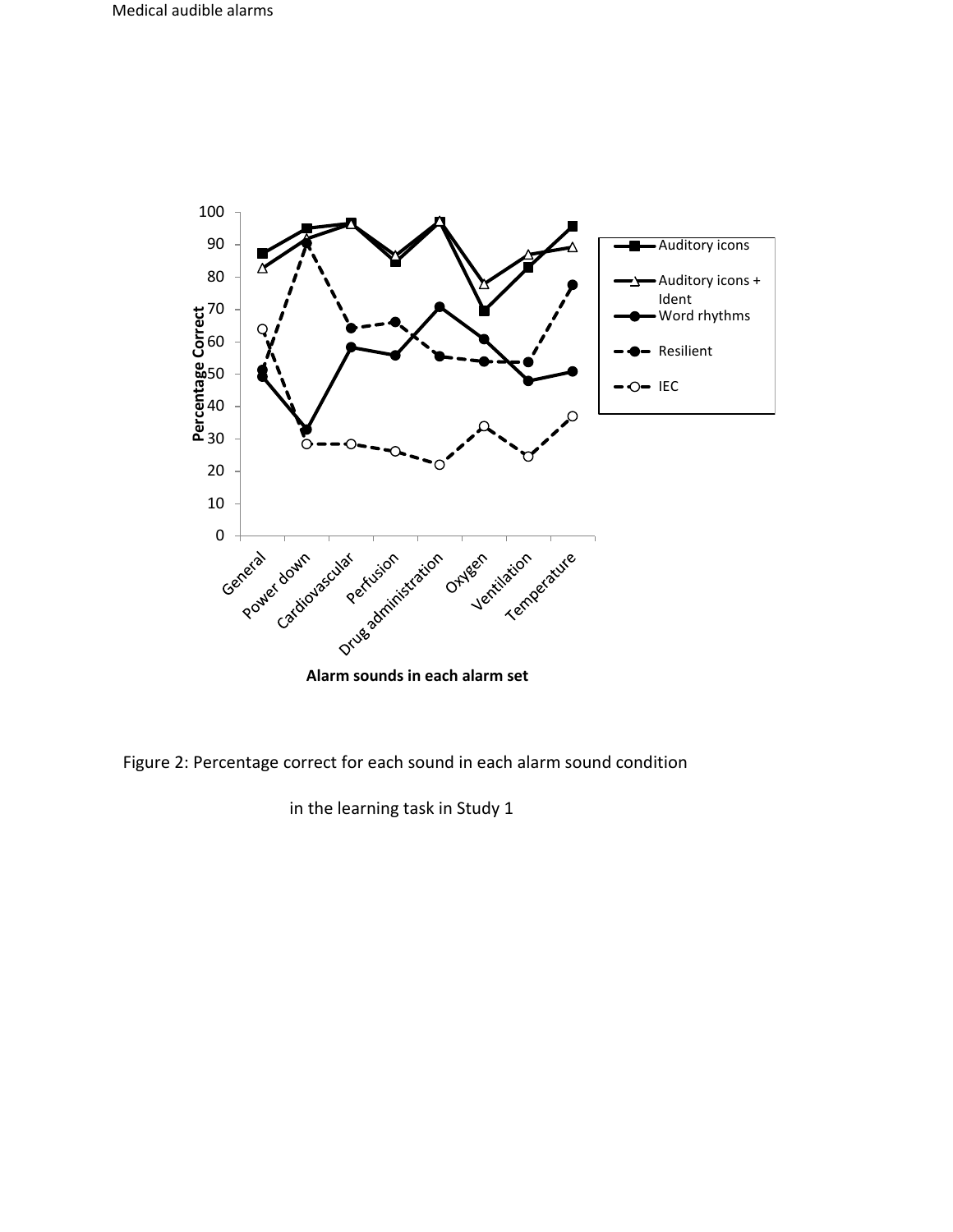The results for the word rhythm and the resilient alarms show more variation than the other sets, whereby specific sounds in each of those two groups were recognized better than others. In the case of the word rhythm alarms, the relatively poor level of performance for 'power down' might be attributed to the fact that it is a three-pulse unit, and may be confused with other three-pulse alarms in this set, which are 'perfusion' and 'oxygen'. For the resilient alarms, both the 'power down' and 'temperature' sounds appeared to be easier to learn than the others, suggesting that a simple pitch sweep may be more effective than differentiating between sounds on the basis of numbers of pulses.

 Perhaps the most striking feature of the sound x sound set interaction is however that none of the sounds in the other three sets outperforms any of the auditory icon or auditory icon + ident alarms. At the other extreme, performance for each of the IEC sounds (other than the general alarm sound) are below performance for all of the sounds in all of the other sets.

#### **Medium and low priority sounds**

 The ease with which medium and low priority sounds were learned was considered in separate analyses because their characteristics differed relatively little between conditions. Responses to the medium priority alarm were at ceiling throughout, with an overall accuracy of 95%, varying between 93-97% correct across trial blocks 1-10 and between 91-97% correct between conditions. As a result, no further analyses were conducted on medium priority recognizability data.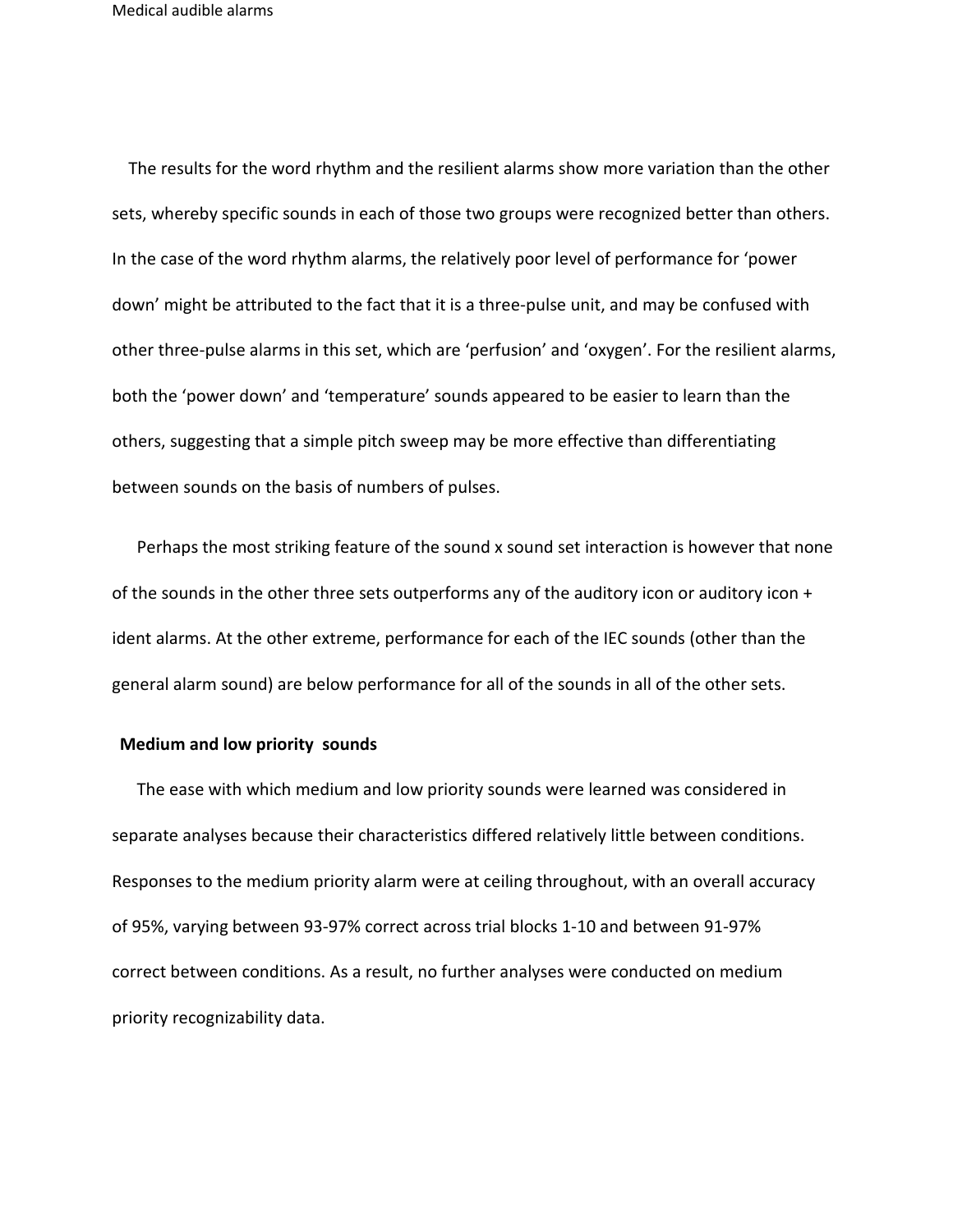2 There was more variation in accuracy with the low priority alarm (overall mean=82.00% SD=24%). This data was therefore subjected to a mixed ANOVA with sound condition (1-5) as a between-subjects factor and blocks of trials (1-10) as a withinsubjects factor. Given the lack of variation in the nature of this alarm between conditions (see Appendix 1a-d), it is not surprising that the effect of condition on accuracy was not significant, F(4,190)=1.28, p=.280,  $\eta p^2$  =.026.Participants did, however, improved in their ability to recognize this alarm across blocks of trials,  $F(9,190)$ =13.56, p <.001,  $\eta_p$  =.067. Table 3 shows how accuracy increased across trials and planned repeated contrasts revealed that mean accuracy differed significantly only between blocks 3 and 4,  $F(1,190) = 11.69$ , p=.001,  $\eta_p = .058$ .

| <b>Block</b>   | Mean | <b>SD</b> |  |
|----------------|------|-----------|--|
| 1              | .70  | .46       |  |
| $\overline{2}$ | .69  | .46       |  |
| 3              | .73  | .45       |  |
| 4              | .84  | .37       |  |
| 5              | .85  | .36       |  |
| 6              | .85  | .36       |  |
| 7              | .88  | .44       |  |
| 8              | .86  | .35       |  |
| 9              | .91  | .28       |  |
| 10             | .91  | .28       |  |
| Total          | .82  | .24       |  |

Table 3: Mean and standard deviations of participants' proportion correct when

responding to the low priority alarm in the learning task in Study 1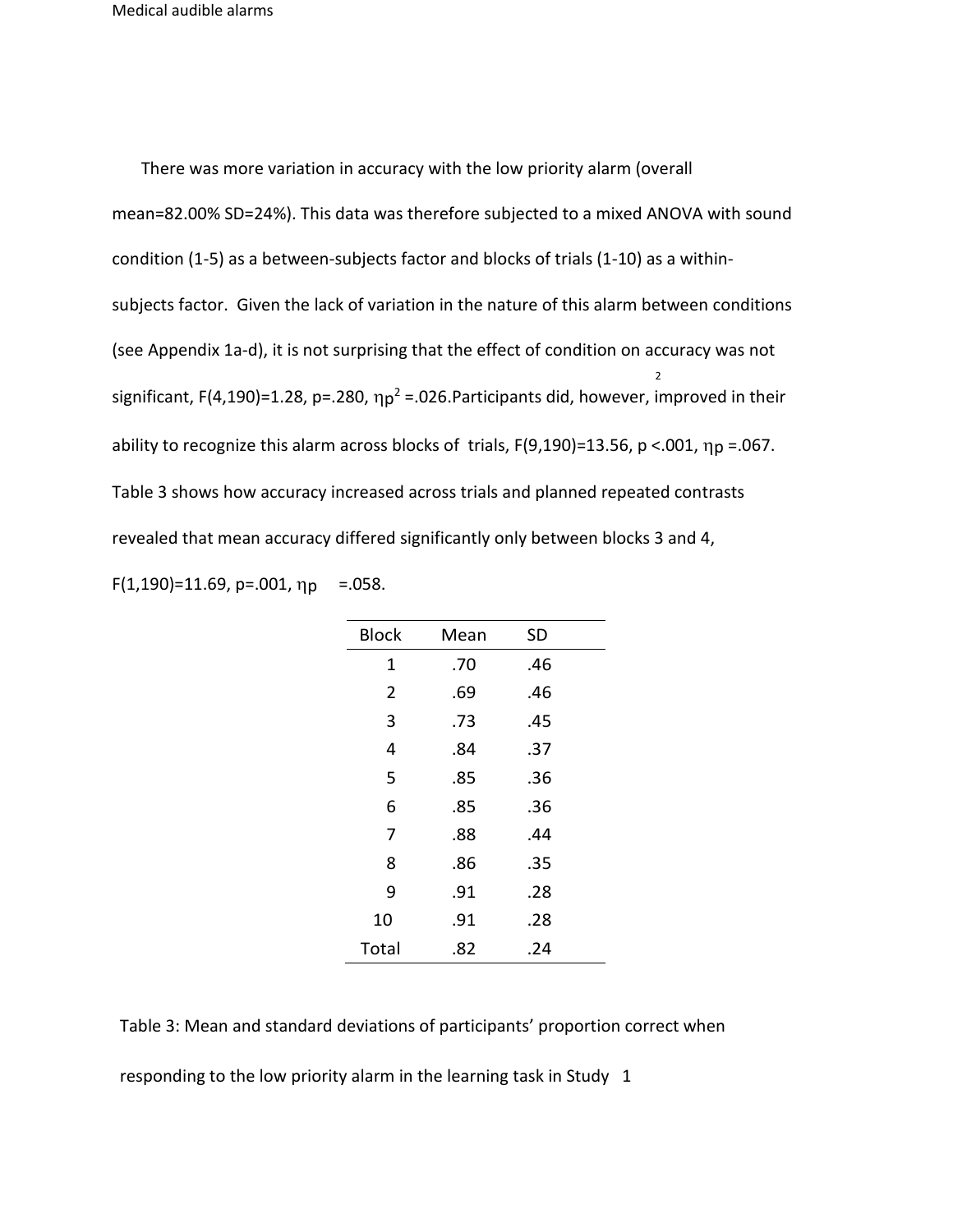#### STUDY 2: LOCALIZATION

 There is value in understanding the degree to which alarms and alarm sets intended for clinical use can be localized. Often, for example in a multibed ICU, it would be useful to be able to use localization cues to quickly and directly identify the relevant bed rather than having to go through some other more indirect route. For example, we detect the direction from which the transporter in the airport with the broadband noise alarm is coming simply by using the auditory cues coming from the vehicle itself, rather than locating it through some secondary mechanism such as an announcement giving a direction, or a visual display. Thus the relative localizability of the alarm sounds is presented as a feature of the benchmarking of the alarms tested in this paper. The localizability issue is also linked with masking, another key psychoacoustic issue.

 Many audible alarms consist of tones with only a single or very few harmonics. These are typically poor auditory alarms, being both hard to localize and offering only weak resistance to masking (Hasanain et al, 2017). If a noise or other sound with the same, or close to, the same frequencies of the alarm signals at the same time and is louder than all or some of the harmonics in the alarm, the alarm will be masked and go unheard. There is thus a 'safety in numbers' principle when considering the harmonic density of an alarm sound. This is recognized in IEC 60601- 1-8 by specifying that the alarms should possess at least four components within the range 300-4000Hz and a lower fundamental, giving the sound at least four, and potentially more, harmonics.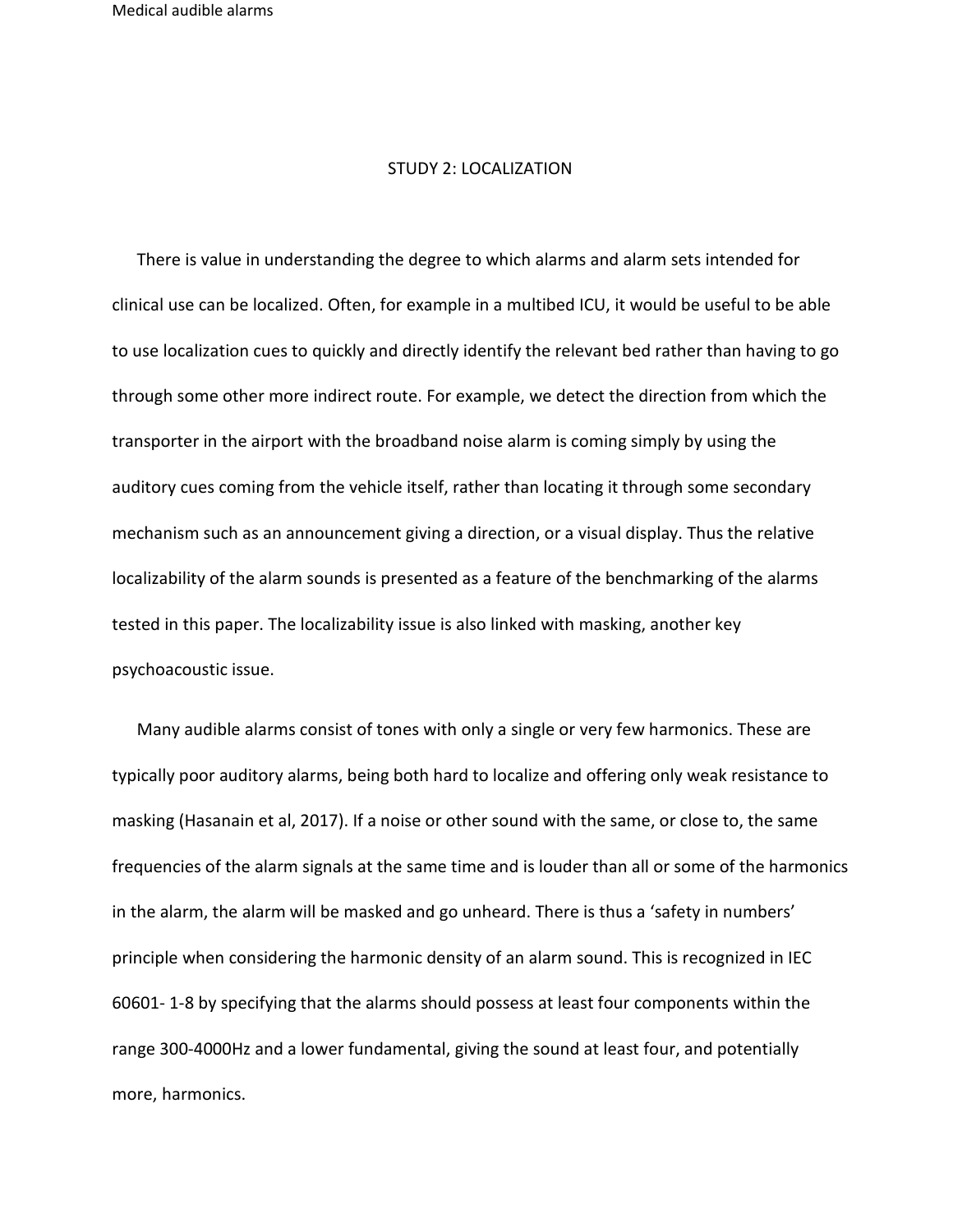A small number of studies have been carried out on the relative localizability of alarm sounds for use in vehicles. Catchpole et al (2004) carried out a set of studies where tonal and broadband noise alarms were arranged in various combinations. They demonstrated that the localizability of white noise performed best, a pure tone performed worst, and noise added to a tone could improve its localizability. Alali (2011) made direct comparisons between tonal and broadband alarms and demonstrated that a tonal alarm had a greater distance range than the broadband alarm (which may or may not be an advantage). Vaillancourt et al (2013) took a number of both objective and subjective measurements from three types of backup (reversing) alarm which varied in their degree of harmonic density – from a tonal alarm with few harmonics, to a multitone alarm with a greater number of harmonics, to a broadband noise alarm with many harmonics. They measured the responses in different listening conditions: without Hearing Protection Devices (HPD); with headphones; and with earplugs. Aside from one or two anomalies the localization data revealed more confusions (front/back and right/left) with the tonal alarms than the multitone alarms, and fewer with the broadband alarms in comparison with the other two types. Thus the available literature on localizability of alarms demonstrates broadly, as theory would suggest, that the greater the harmonic content or denseness of the sounds, the easier they are to localize.

 In the second study, we investigate the localizability of the five sets of alarms using a simple paradigm. Broadly speaking, the auditory icons, auditory icons + ident and word rhythm sounds can be thought of as harmonically complex or dense, and the IEC and the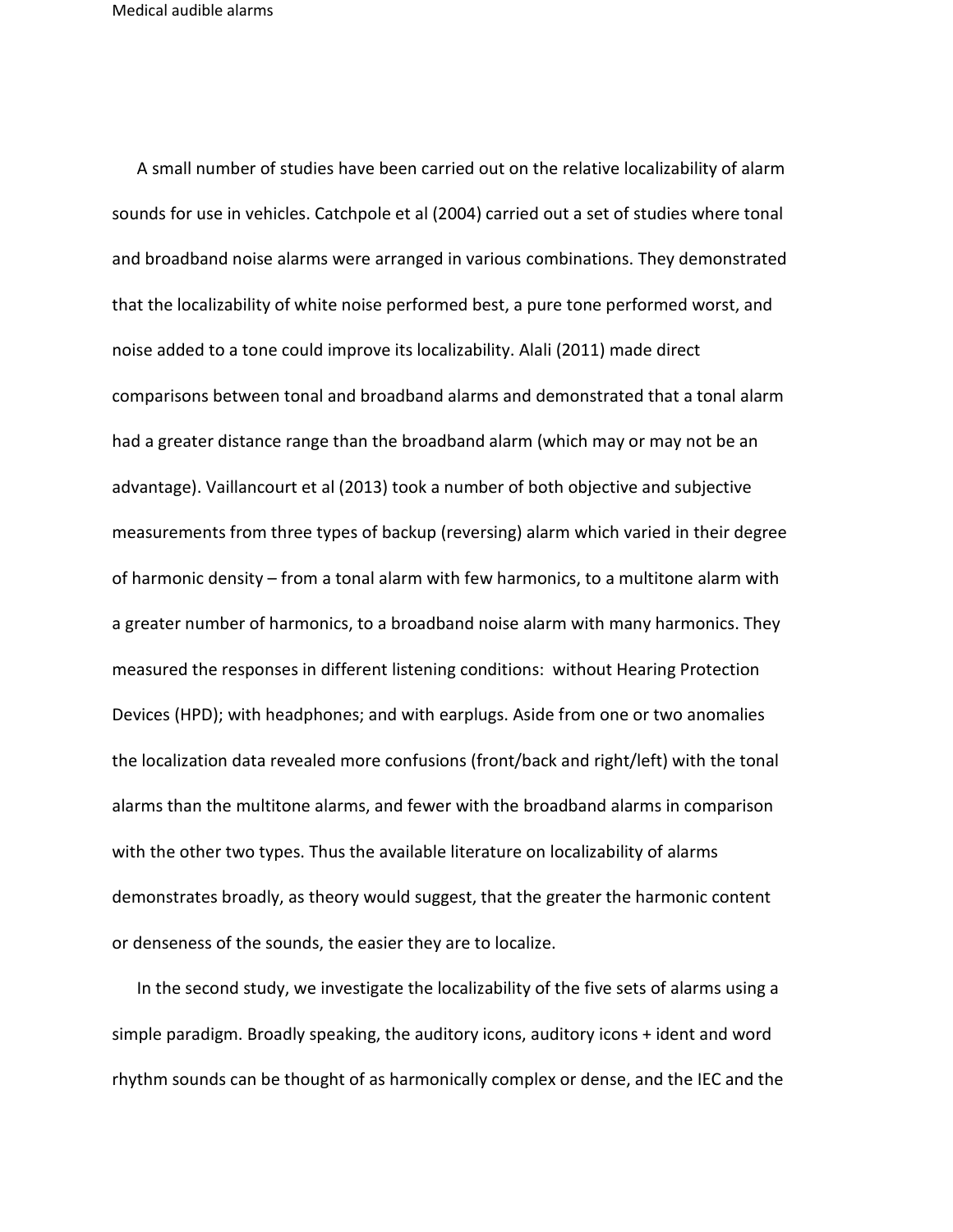resilient alarms can be thought of as simple and harmonically sparse, possessing typically no more than six harmonics (though even these are not as sparse as many alarms currently in use). We would expect this to affect the localizability of the alarm sets whereby the former three sets should be easier to localize than the latter two.

#### **Method**

#### **Materials**

The same five sets of alarms used for Study 1 were used in this study (Appendices 1(a) to 1(d)). We removed the two non-high priority alarms (medium and low priority) from each set as the logic of the speaker set-up was better suited to using eight rather than ten alarms, and also the localizability of medium and low priority alarms is of less interest than the eight high-priority alarms (quick and accurate localizability is logically not important for alarms other than those which are designated high priority).

## **Participants**

A total of 124 participants took part in this study. As the participants were recruited in the same way as Study 1, the age spread of the participants was approximately the same as in this study, with approximately half of the participants being under 21 years of age, approximately a quarter in the age range 21-25 and the rest older, up to a maximum age of 70 years. Twentyseven participants took part in the 'Word rhythm' condition, 23 took part in the 'IEC' condition, 30 took part in the 'Auditory icon' condition, 21 took part in the 'Auditory icon + ident' condition and 23 took part in the 'resilient' condition (Table 1). Al l participants were asked if they possessed any known hearing loss and none reported any.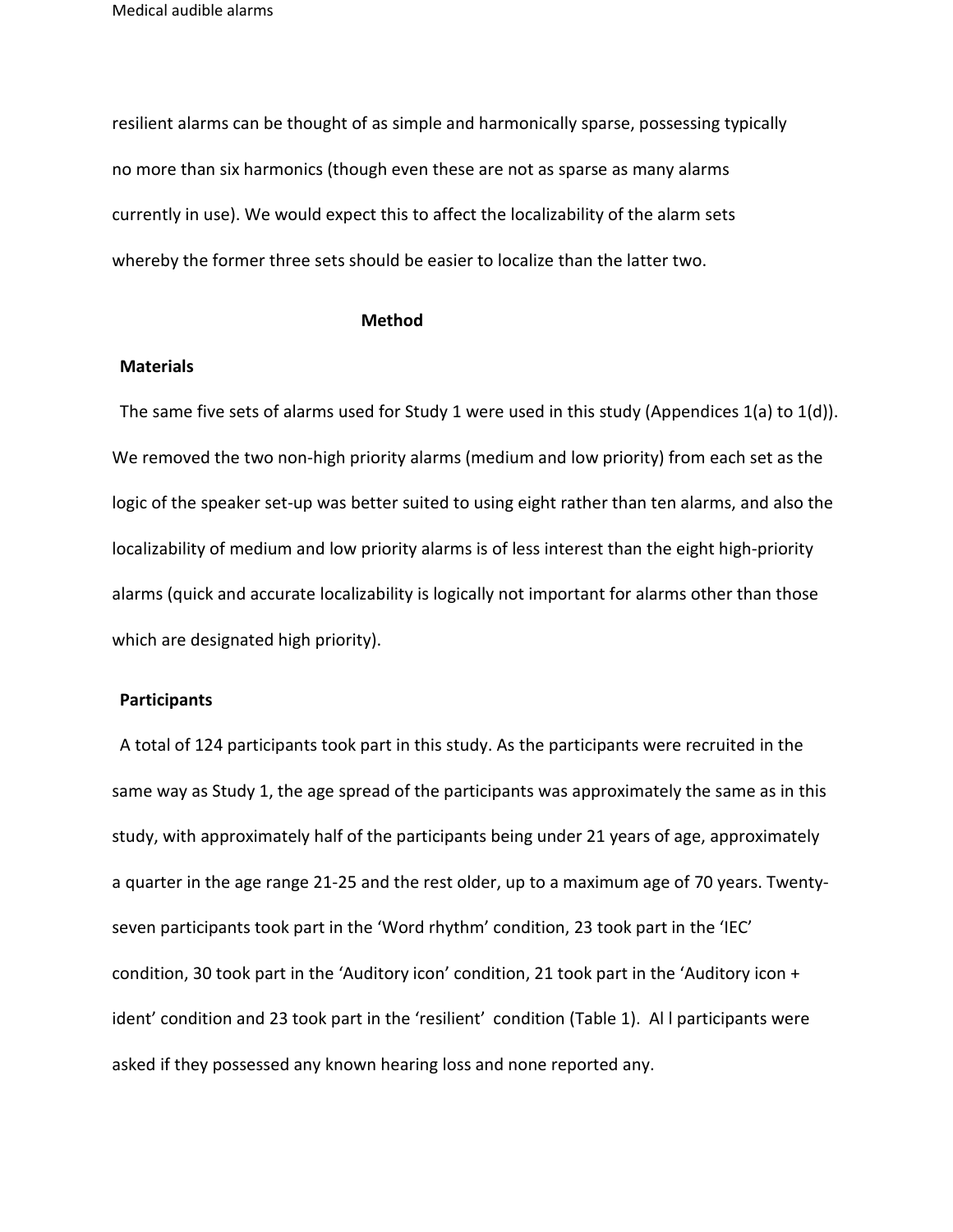#### **Apparatus**

 Eight EasyACC model LX-839 speakers measuring 14.5 x 7.4 x 8.6 cm were each mounted on Amazon Basics 60 inch lightweight camera tripods. These were set around an empty room at 45 degree intervals as shown in Figure 3, with the distances and heights as shown in the figure. A chair for the participant was placed in the middle of the speakers. A customized program was written to run on a Windows tablet. On the tablet, participants saw a reproduction of the layout of the speakers as eight circles equally spaced in a larger circle on the screen. During the study, alarm sounds were heard from each of the speakers on multiple occasions and on each presentation the participant was required to indicate which speaker had sounded by selecting the relevant circle. The speakers were labelled 1 to 8 with speaker 1 being directly in front of the participant and speaker 5 directly behind the participant. A block consisted of 64 trials, with each alarm being played from each speaker once in a block.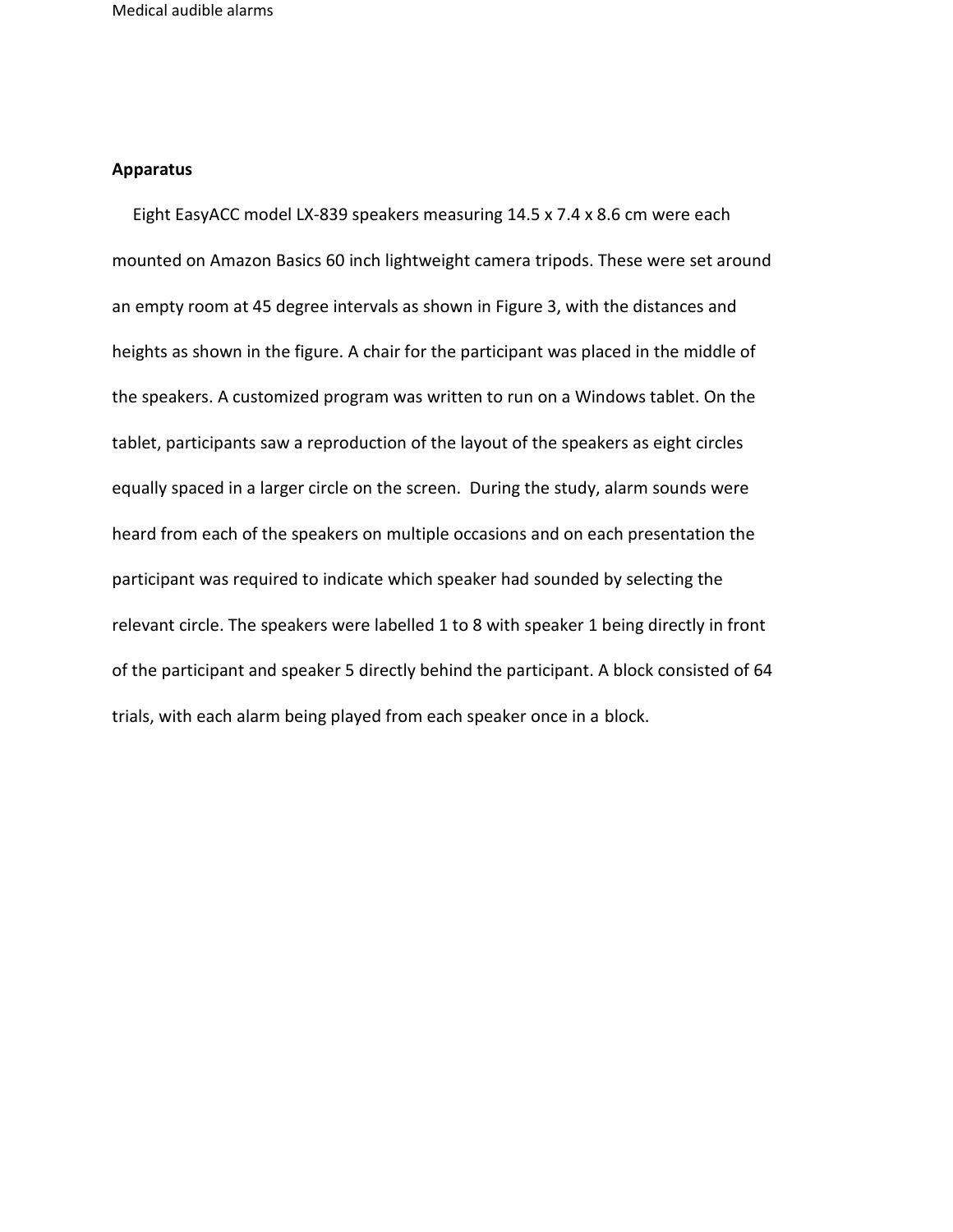

Figure 3: Laboratory configuration for the localisation task in Study 2

## **Procedure**

Participants were seated in the middle of the room, surrounded by the speaker set- up.

They were briefed that they would hear a series of sounds coming from the set of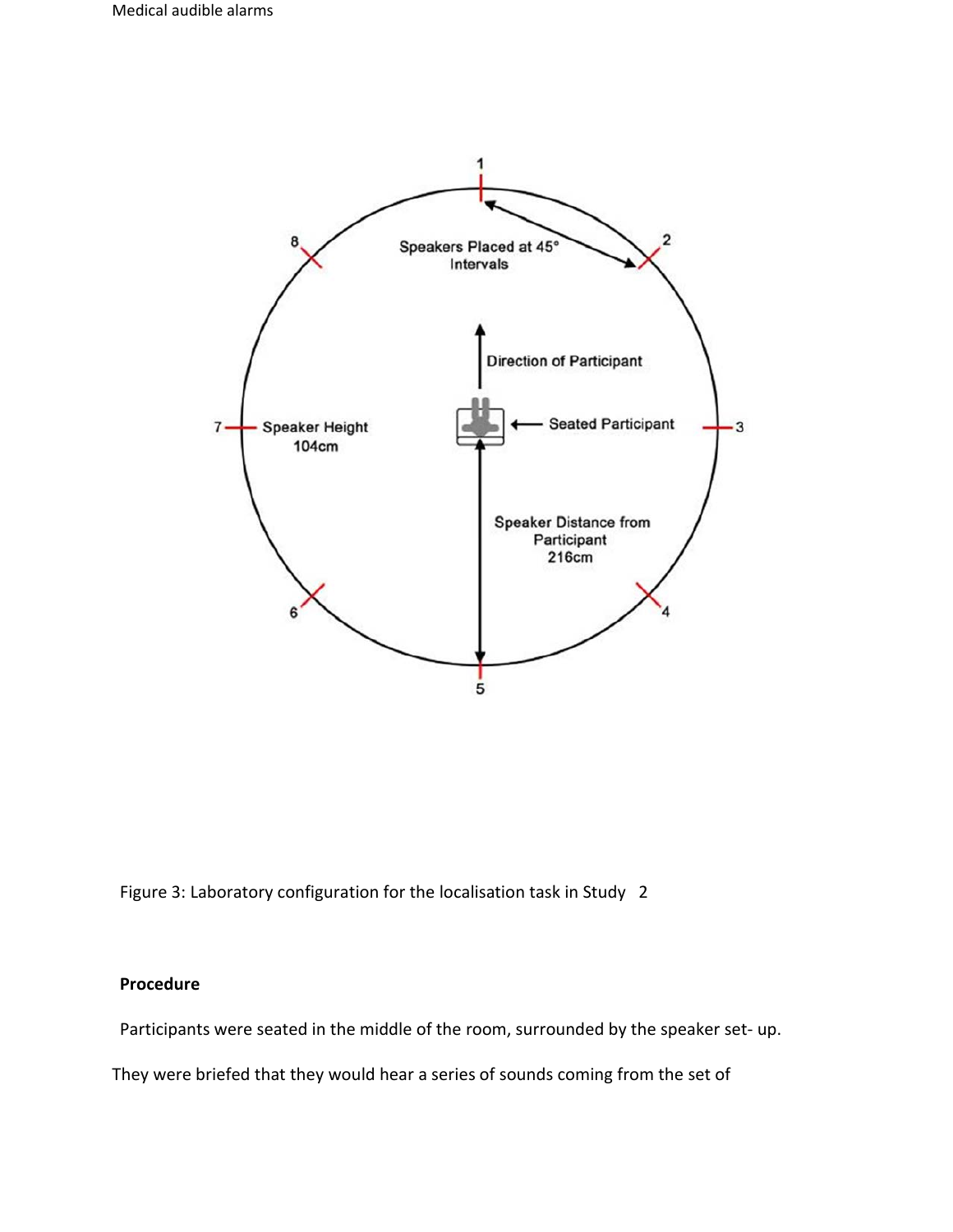speakers, and their task was to indicate which speaker location the sound had come from by touching and responding on the relevant circle on the screen. They were told nothing about the sounds other than that they were possible prototypes for future medical alarms. They were allowed to move and turn their head but were not allowed to stand up or move about the room. This procedure was adopted because we wanted the paradigm in some way to reflect naturally-occurring behavior (one would turn one's head to locate a sound) but not to accentuate the usefulness of loudness variation in localizing a sound by being able to move about in space (i.e. walking). Turning one's head would have some effect on the relative loudness, but little by comparison to being able to move about. After eight practice trials, where each of the eight sounds was heard once, from a different speaker (so all eight speakers were tested in the practice trial) the experiment proper began. Participants heard 64 sounds in a single block, consisting of each sound from each speaker played once. Each participant took part in a total of three blocks of 64 trials, resulting in 192 trials in total. Participants were permitted only one response, and responses were timed out eight seconds after the start of the sound. There was an interval of two seconds between each trial, and a pause of one minute at the end of each block. After the experiment was completed, participants were thanked and debriefed. The whole procedure took from 30 to 45 minutes depending on how quickly participants responded to the alarms, which varied from condition to condition.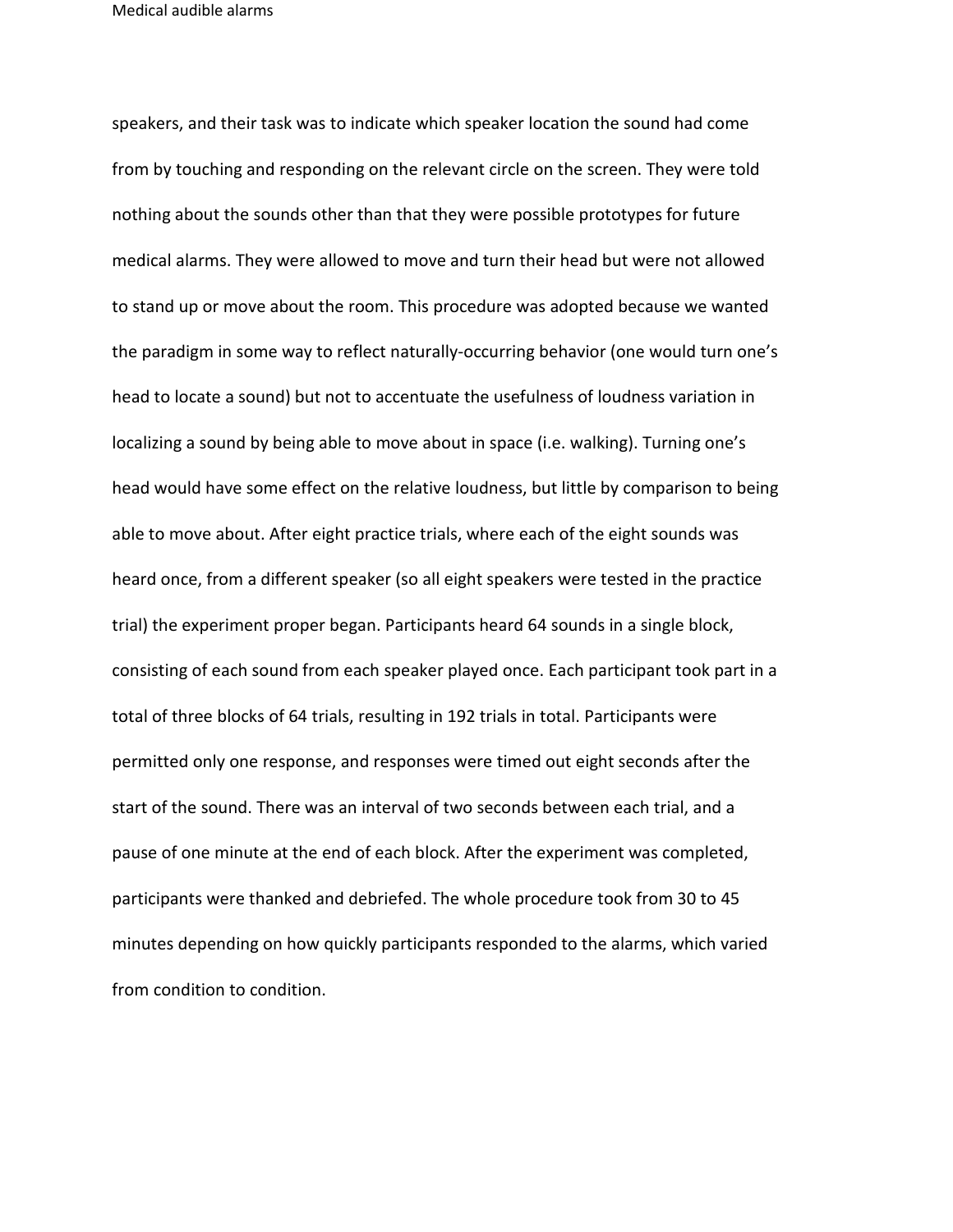### **Results**

 We present both reaction time and accuracy data in this section, as both measures are of ecological relevance to the issue of localizing and responding to alarms. The variables of interest were the sound set, the block (blocks 1, 2 or 3), and the individual sounds within the sets.

### **Localisation Accuracy**

 Participants were scored 1 for every correct response and 0 for every incorrect response, which was then converted to a percentage correct score. A sound set condition  $(1-5)$  x sound  $(1-8)$  x speaker  $(1-8)$  x block  $(1-3)$  mixed analysis of variance was conducted on the percentage correct data. Table 4 summarizes the main effects, interactions, and effect sizes for this data. Three- and 4-way interactions are not included in the table because they were either not significant or only marginally so. Effect sizes for these interactions were also very small, as ceiling effects were observed particularly with respect to speaker positions 1, 2, 7 and 8 (see Figures 4 and 5). Table 3 shows that the main effects of sound set, speaker, and block were notable in terms of effect size, though all of these effects were small (Cohen, 1992; Fritz et al, 2012).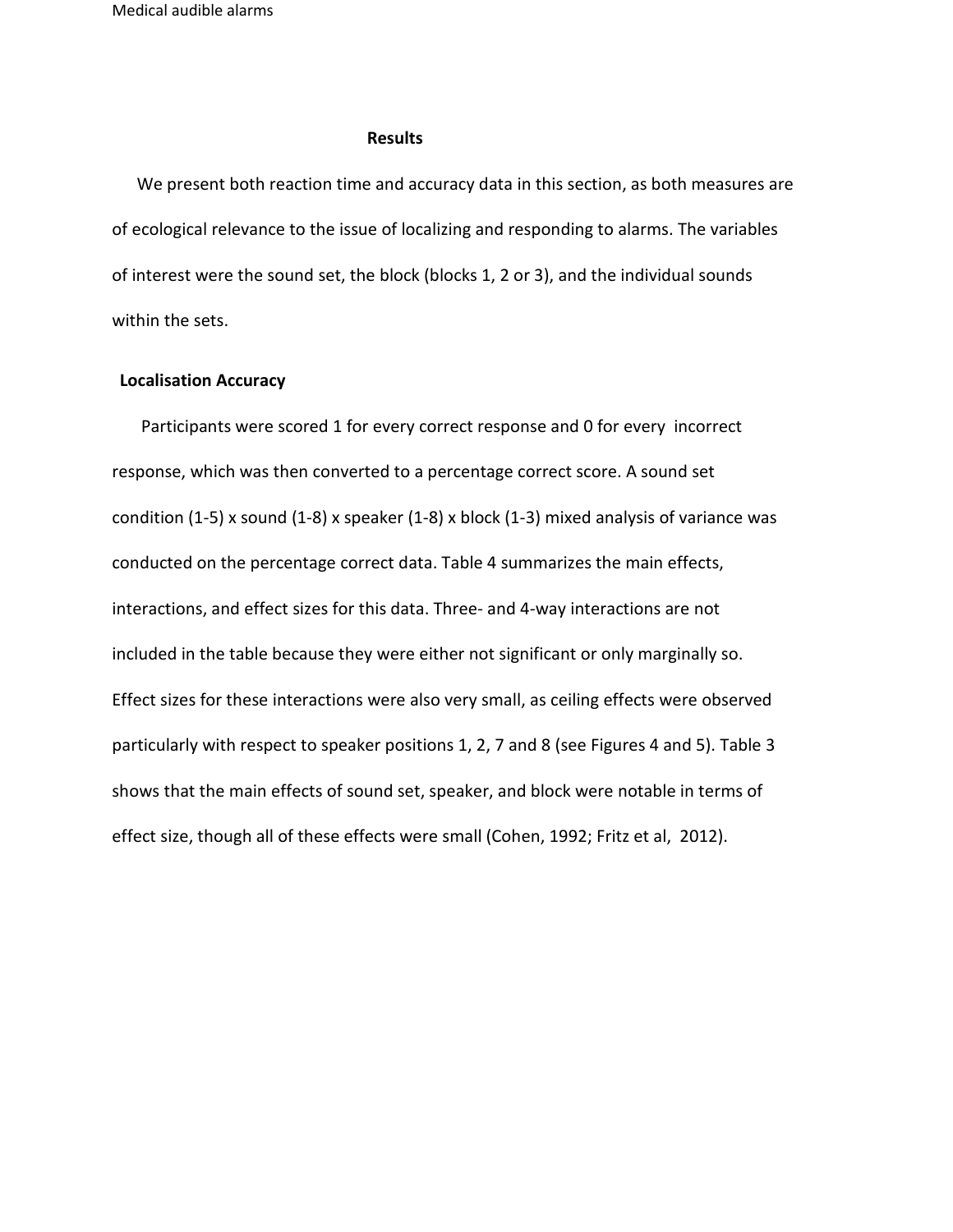|               | <b>Effect</b>            | Df       | F     |          | $\overline{2}$ |       |
|---------------|--------------------------|----------|-------|----------|----------------|-------|
| 1             | Sound set condition      | 4,120    | 6.32  | p<.001   | .174           | Small |
| $\mathcal{P}$ | <b>Block</b>             | 2,240    | 15.27 | p<.001   | .113           | Small |
| 3             | Sound                    | 7,840    | 6.48  | p<.001   | .051           |       |
| 4             | Speaker                  | 7,840    | 20.81 | p<.001   | .148           | Small |
| 5             | <b>Block x Sound</b>     | 14, 1680 | 1.79  | p<.035   | .015           |       |
| 6             | <b>Block x Sound set</b> | 8,240    | 0.82  | $p=.589$ | .026           |       |
| 7             | <b>Block x Speaker</b>   | 14, 1680 | 4.34  | p<.001   | .035           |       |
| 8             | Sound x Speaker          | 49,5831  | 2.02  | p<.001   | .017           |       |
| 9             | Sound x Sound set        | 28,840   | 3.63  | p<.001   | .108           |       |
| 1             | Speaker x Sound set      | 28,840   | 1.48  | $p=.053$ | .047           |       |

Table 4: Summary of primary effects found in the mixed 5(sound set

condition) x 8(sound) x 8(speaker) x 3(block) ANOVA conducted to

examine participants' percentage accuracy in the localization task in

Study 2

A significant effect was found for the alarm set presented (Figure 4(a); effect 1 in Table 3).

Here, responses were more accurate for auditory icons, auditory icons + ident and word

rhythms than they were for the current IEC alarms and the resilient set (Figure 4(a))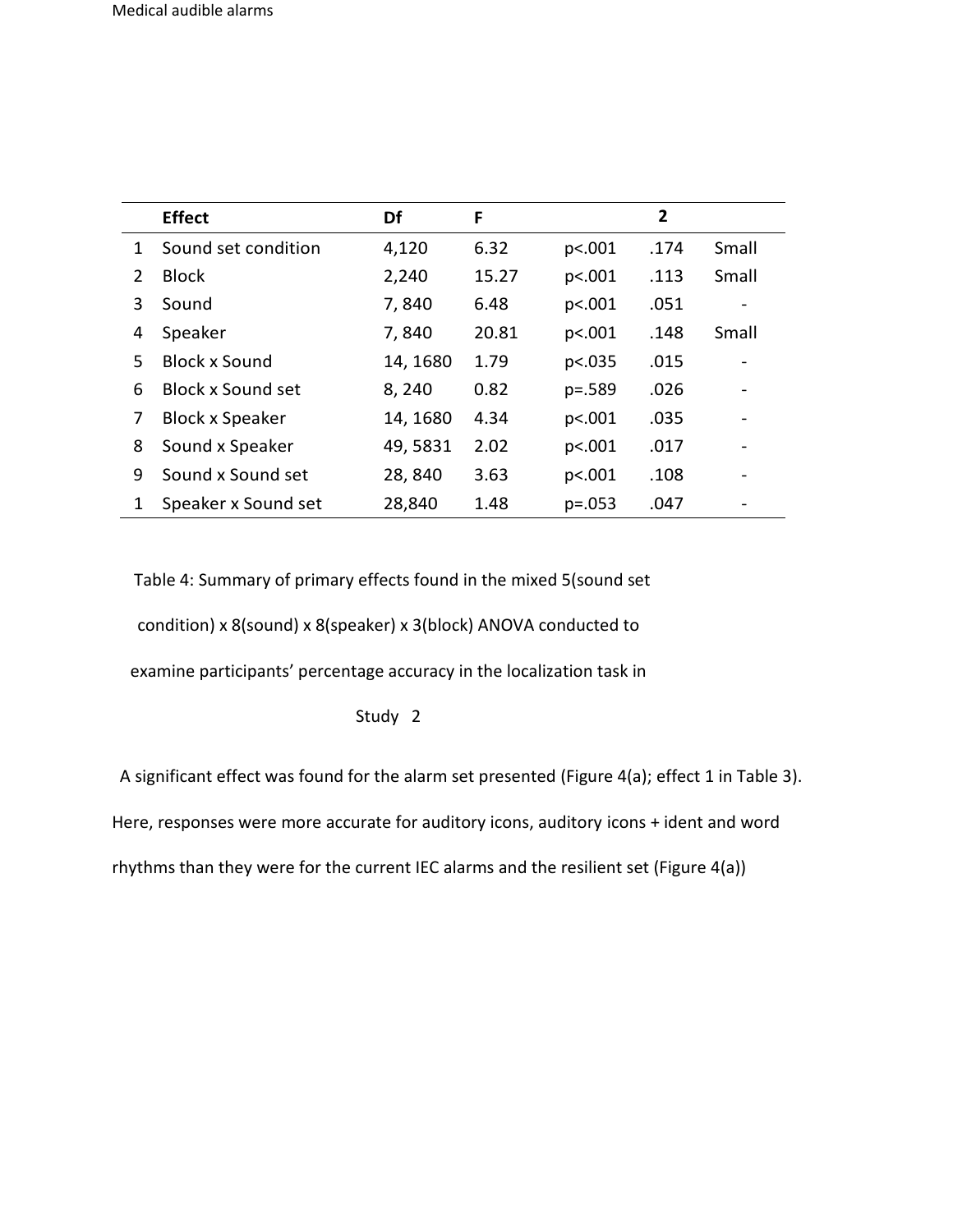

(b) Localization speed

Figure 4: Accuracy (proportion correct) and speed (ms) for each sound set in blocks of experimental trials in the localisation task in Study 2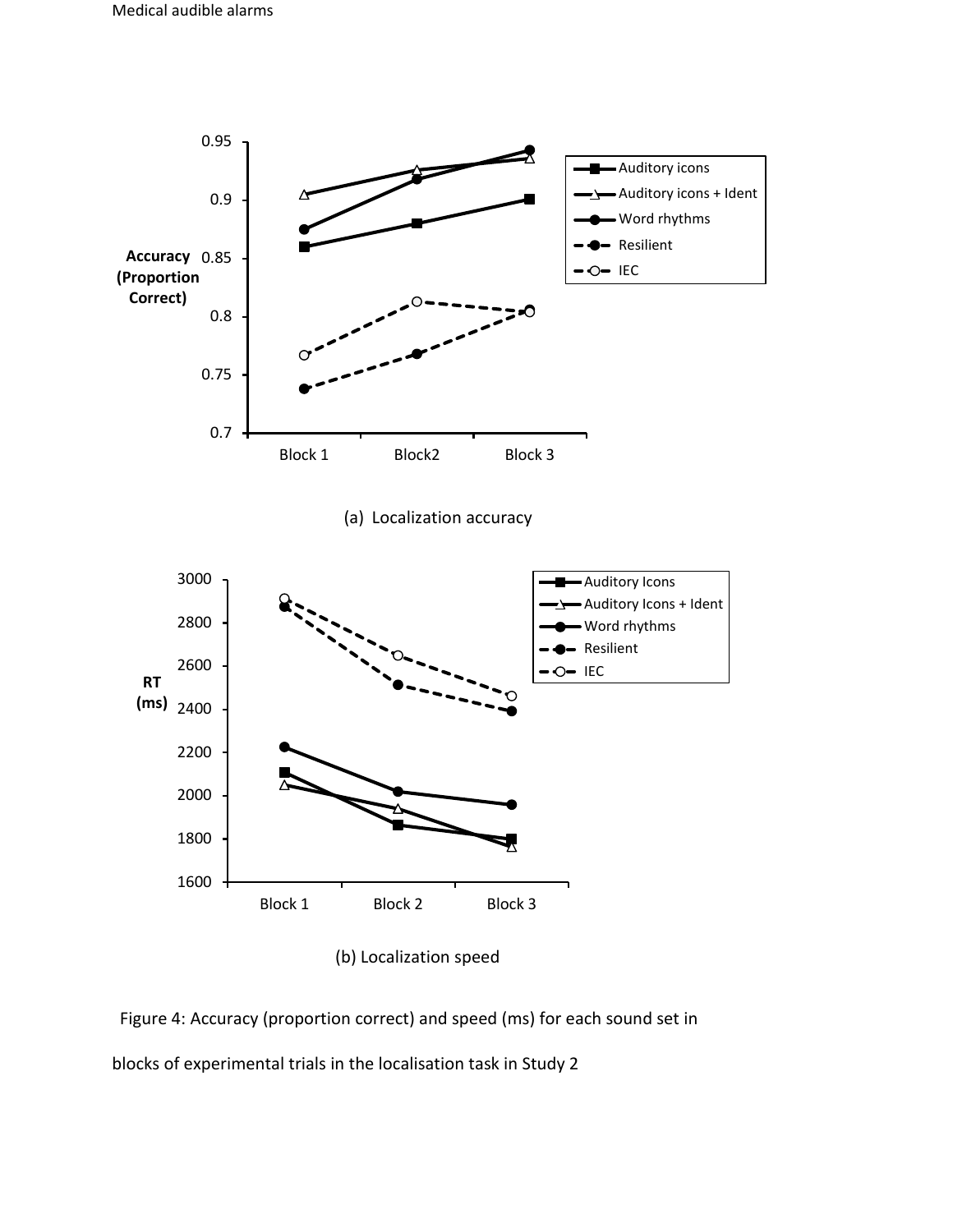Student-Newman-Keuls post-hoc comparisons showed that localization accuracy was at a similarly high level for responses to auditory icons, auditory icons + ident and word rhythms, and that the accuracy of responses to the IEC sounds and resilient sounds were similar to one another  $(p>0.05)$  but significantly lower than for the other sound types (p<.05). The ANOVA also revealed a significant man effect for the position of the speaker (Figure 5(a); effect 4 in Table 4). Here, accuracy was highest for sounds from speaker positions 1, 2, 7 and 8 and poorest for sounds from positions 4, 5, and 6. Thus performance was better when the sounds were in front of or to the side of the participant, rather than behind them (see Figure 3). Planned repeated contrasts were carried out to examine the differences in accuracy observed between speakers in more detail and these are summarized on the right-hand side of Table 6. As might be expected from Figure 5(a), these reveal that localization accuracy differs between speakers 4 and 5, 5 and 6, and 6 and 7.

 Finally, a significant effect was found for block (Table 4, effect 2, Figures 4(a) and 5(a)). Student Newman-Keuls post-hoc comparisons showed that performance was significantly less accurate in block 1 than block 2, and significantly more accurate in block 3 than in either block 1 or block 2 ( $p < 0.05$ ).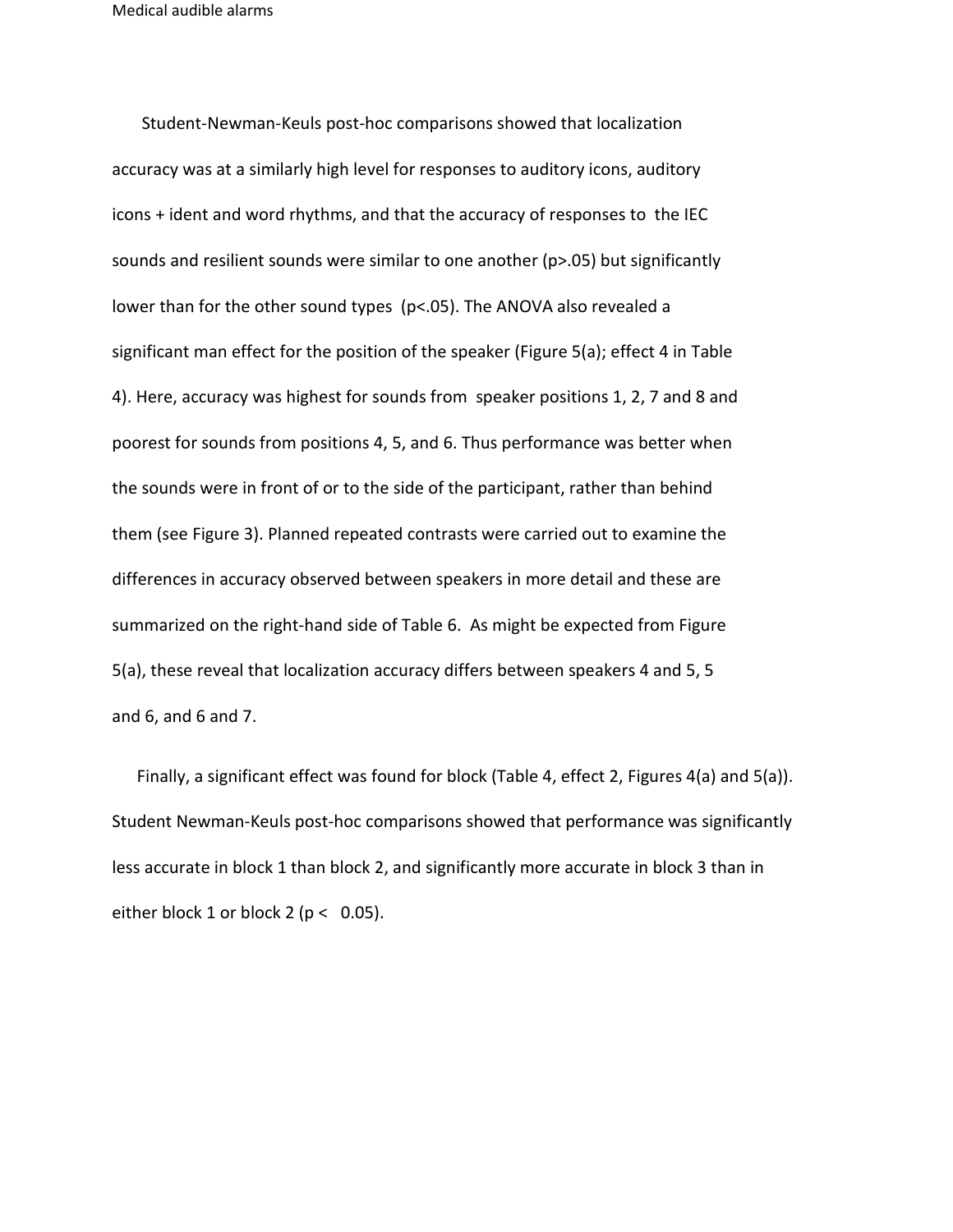

(a) Localization accuracy



(b) Localization speed

Figure 5: Accuracy (proportion correct) and speed (ms) for each of 8 speakers in blocks of experimental trials in the localization task in Study 2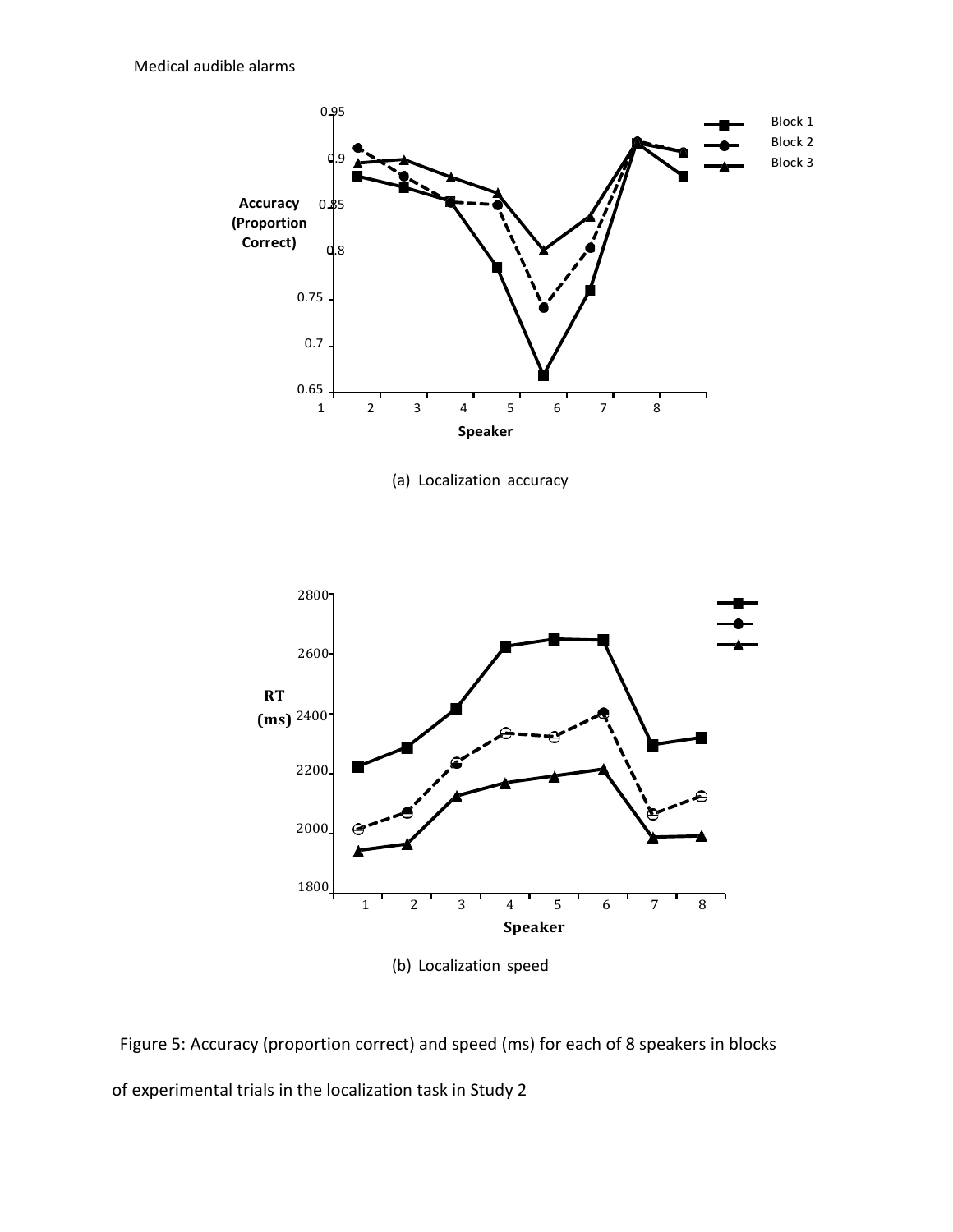## **Localization Speed**

 Where responses were correct, the speed of response was also noted and analyzed. A sound set condition (1-5) x sound (1-8) x speaker (1-8) x block (1-3) mixed analysis of variance of speed of was carried out and the results summarized in Table 4. Note again that 3- and 4 way interactions are not included in Table 5. Generally, these were not significant, or were only marginally so, and effect sizes were very small. Once again, the effect sizes suggest that the three main effects of sound set, block, and speaker dominate the findings, with some effect for the interaction between sound and sound set.

 Reflecting response accuracy, participants responded more quickly to the word rhythm, auditory icon and auditory icon + ident conditions than to the resilient and the IEC alarms. Figure 4(b) shows that participants respond more quickly to the auditory icons, auditory icons + ident, and to the word rhythms but more slowly to the IEC sounds and resilient sounds. Student-Newman-Keuls post-hoc comparisons revealed that localization speed was at a similarly high level for those presented with auditory icons, auditory icons + ident and word rhythm sounds and that the performance of those presented with the IEC sounds and resilient sounds was significantly slower (p<.05). Comparison with Figure 4(a) suggests that slower responses were associated with less accurate responses, so reflect a general performance decrement with the latter two sets rather than a speed-accuracy trade-off.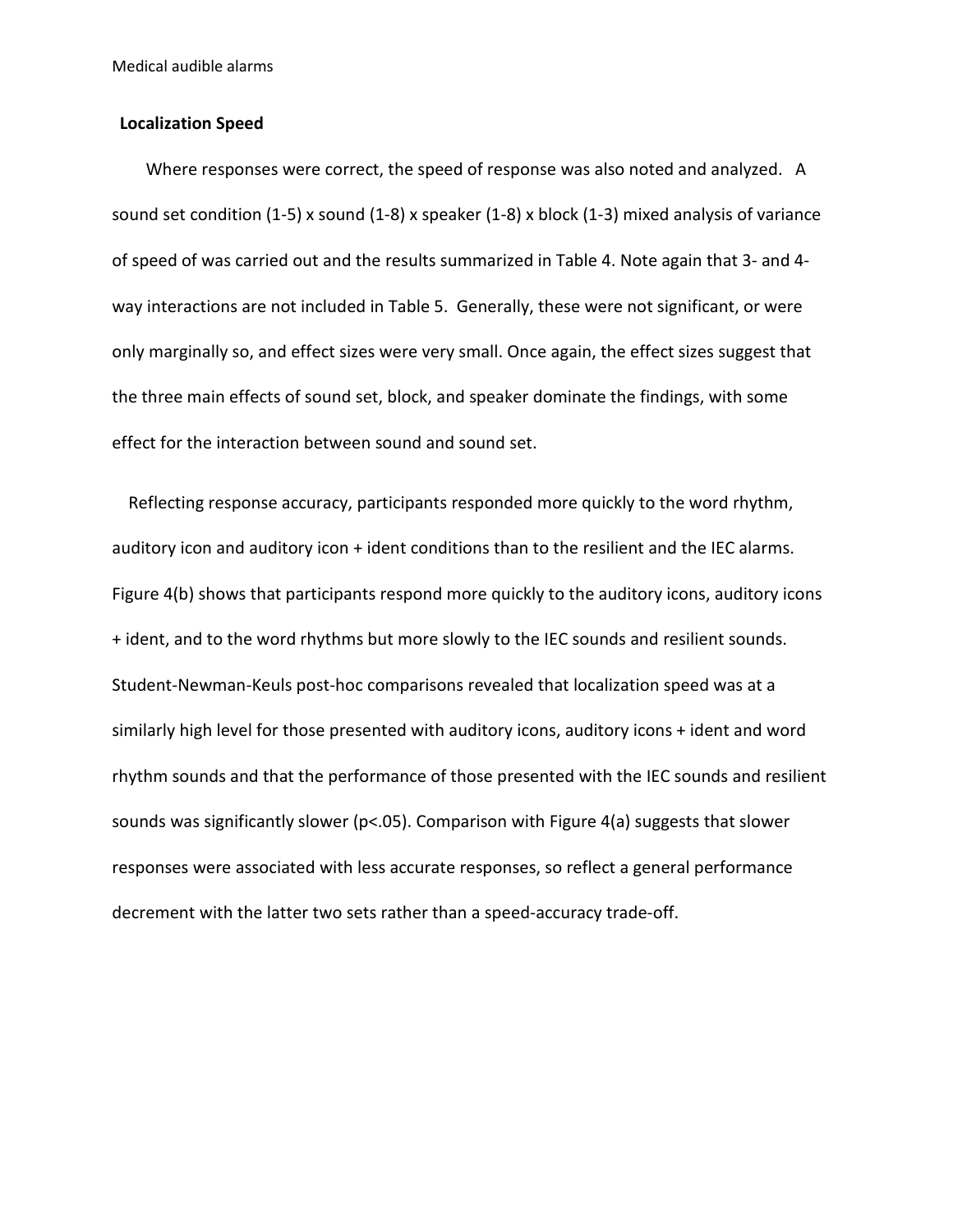| <b>Effect</b> |                                    | Df       | F     | Probability | $\eta_{p}^{2}$ | <b>Effect size</b>       |
|---------------|------------------------------------|----------|-------|-------------|----------------|--------------------------|
| 1             | Sound set condition                | 4, 119   | 7.47  | p<.001      | .201           | Med                      |
| $\mathcal{P}$ | <b>Block</b>                       | 2,238    | 65.43 | p<.001      | .355           | Med                      |
| 3             | Sound                              | 7,833    | 3.45  | $p=.001$    | .029           | $\overline{\phantom{0}}$ |
| 4             | Speaker                            | 7,833    | 40.37 | p<.001      | .253           | Med                      |
| 5.            | <b>Block x Sound</b>               | 14, 1666 | 2.92  | p<.001      | .024           |                          |
| 6             | Block x Sound set condition 8, 238 |          | 1.47  | $p=.169$    | .047           |                          |
| 7             | <b>Block x Speaker</b>             | 14, 1666 | 2.62  | $p=.001$    | .022           |                          |
| 8             | Sound x Speaker                    | 49,5831  | 1.91  | p<.001      | .016           |                          |
| 9             | Sound x Sound set                  | 28,833   | 6.69  | p<.001      | .184           | Small                    |
| 1             | Speaker x Sound set                | 28,833   | 0.98  | $p=.502$    | .032           |                          |

Table 5: Summary of primary effects found in the mixed 5(sound set condition) x 8(sound) x 8(speaker) x 3(block) ANOVA conducted to examine participants'speed of responding (in

ms) in the localisation task in Study 2

Table 5 also indicates a medium-sized effect for position of speaker (see also Figure

5 and Table 5). Figure 5(b) shows that participants responded fastest to speakers in

positions 1, 2, 7 and 8 and relatively poorly to those in positions 4, 5 and

6. Table 6 summarizes the results of the planned repeated contrasts carried out to

examine the differences between speakers in more detail. As might be expected from

Figure 5, these reveal that localization speed differs between speakers 2 and 3, 3 and 4,

and 6 and 7.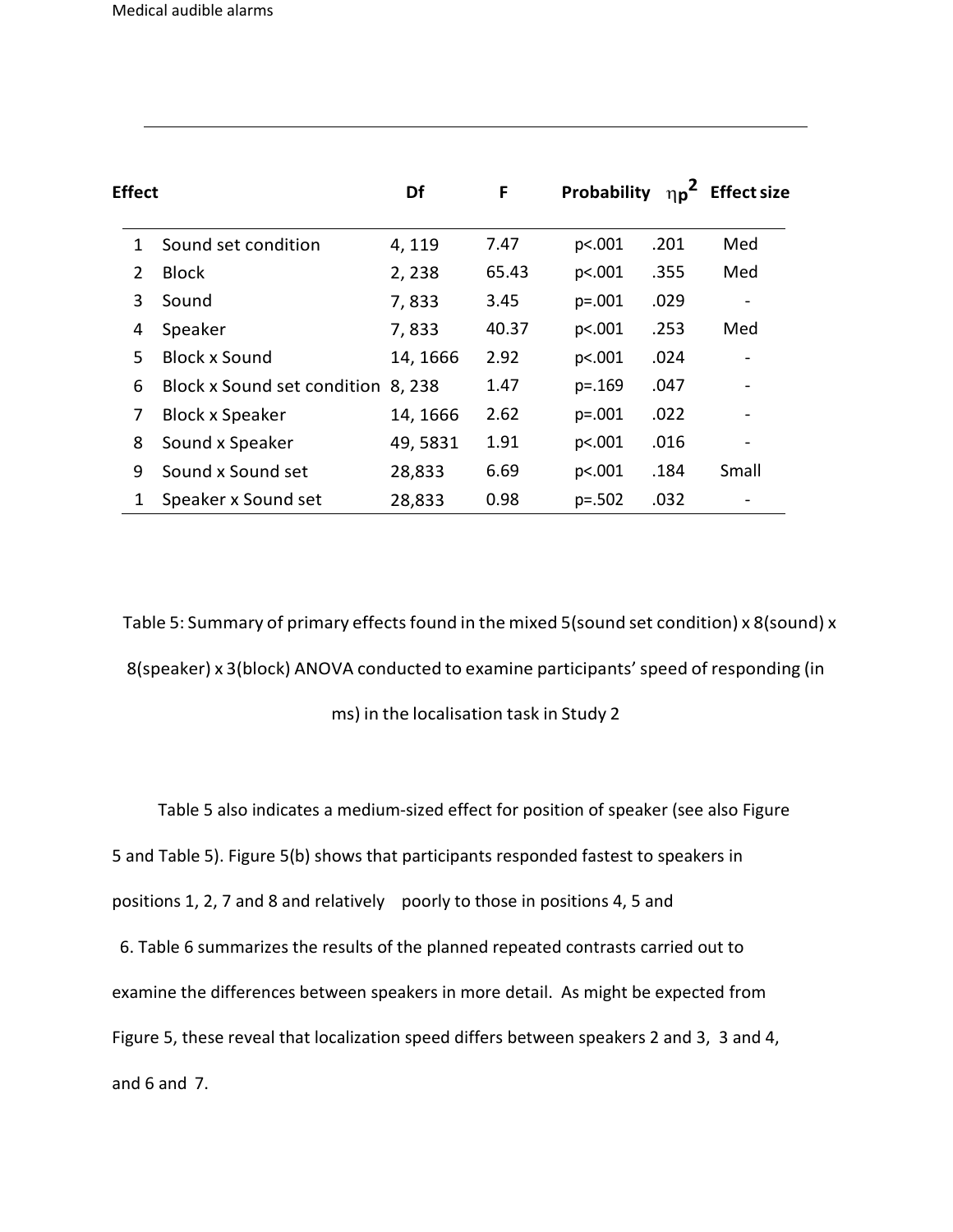|                    |        | Localization speed |                       |       | Localization accuracy |         |
|--------------------|--------|--------------------|-----------------------|-------|-----------------------|---------|
| Speaker comparison | F      | p                  | $\eta_{\mathsf{p}}^2$ | F     | p                     | 2<br>ηp |
| 1 vs 2             | 2.37   | .126               | .020                  | .571  | .452                  | .005    |
| $2$ vs $3$         | 27.73  | .000               | .189                  | 2.22  | .139                  | .018    |
| $3$ vs 4           | 17.39  | .000               | .127                  | 3.73  | .056                  | .030    |
| 4 vs 5             | .191   | .663               | .002                  | 27.80 | .000                  | .188    |
| $5$ vs $6$         | 1.09   | .299               | .009                  | 9.95  | .002                  | .077    |
| 6 vs 7             | 123.30 | .000               | .509                  | 43.60 | .000                  | .266    |
| 7 vs 8             | 1.19   | .278               | .010                  | 2.65  | .106                  | .022    |

Table 6: Summary of planned comparisons examining differences in localization speed and accuracy between speakers in Study 2

 For the accuracy data, performance significantly declined as speaker position progressed from front to back, and then improved as the position progressed from back to front. For reaction time, performance declined significantly earlier on in the speaker sequence, from 2 to 3 and again from 3 to 4. For both accuracy and speed, performance again improves as the speakers progress back around the front from positions 6 to 7. As for the alarm set main effect, both speed and accuracy degrade together.

 Finally, there is a middle-sized significant effect for block (Figures 4(b) and 5(b)). As for the accuracy data, performance was faster in block 2 than in block 1, and faster in block 3 than in either block 2 or block 1 ( $p < 0.05$ ).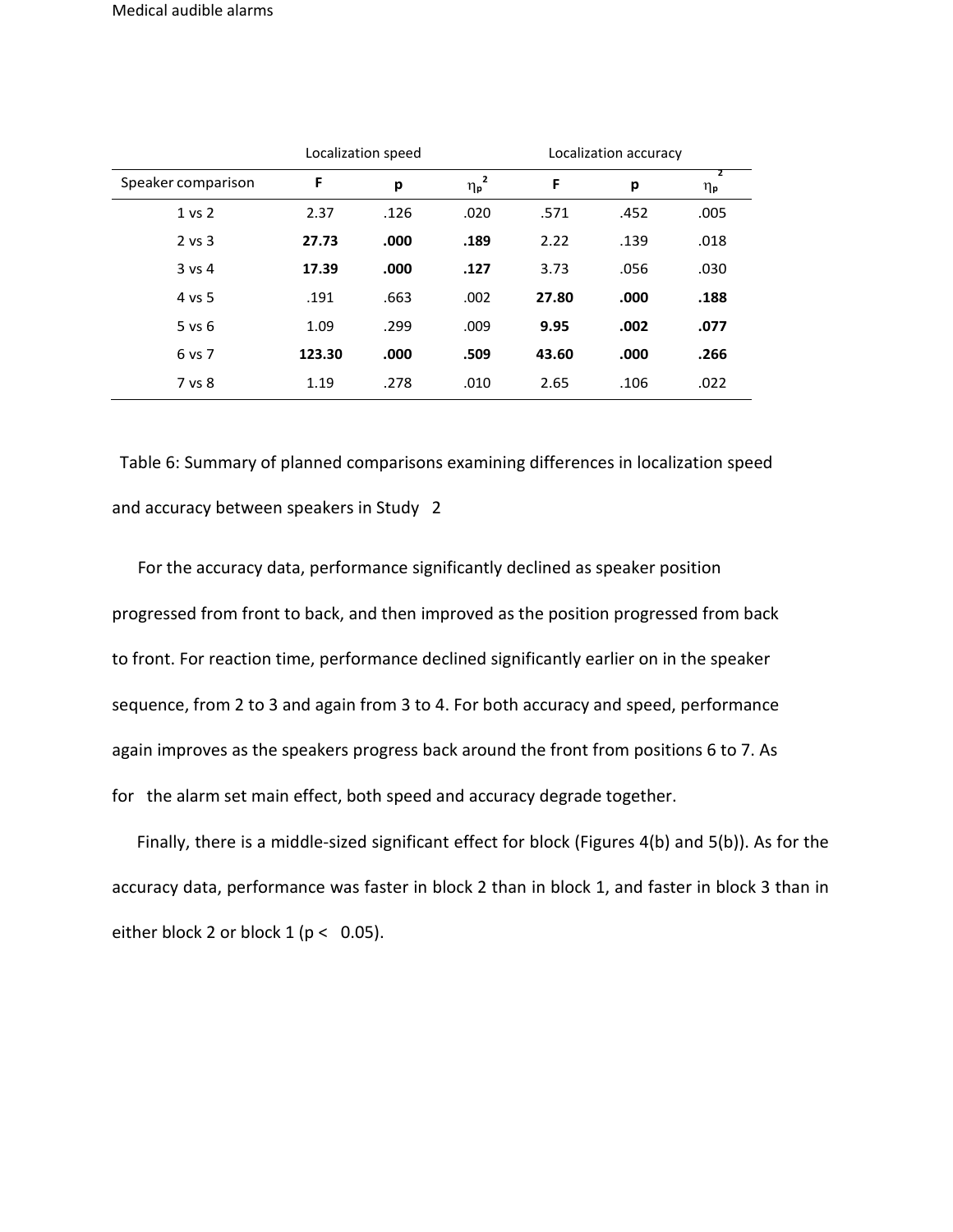## **General Discussion**

 The data presented in this paper provide initial benchmarking data for four sets of alarms that serve as prototypes for replacements for those currently supporting the international standard IEC 60601-1-8. The prototype alarm sets have been compared with the current IEC alarms and for all comparisons except one – that between the localizability of the 'resilient' set and the current IEC set – have been shown to outperform the current alarms.

 In terms of recognizability, all of the four prototype sets are more readily recognized than the current IEC set. However, the data show that some of the sets are more readily recognized than others. The auditory icon sets are more readily recognized than the resilient set, and these are all more readily recognized than the word rhythm sets. Although the level of metaphor or sound-referent link is difficult to conceptualise across these sets in any systematic way (for example, how does one compare a word metaphor – a mnemonic – with a sound that might evoke a visual image?), taken as a whole, what this finding suggests is that the more direct the nature of the metaphor used to represent the function, the easier it is to intuit that association - OR - that some metaphors are better than others (whatever 'better' might mean). This finding is in line with previous research (Keller & Stevens, 2007; Petocz et al, 2008). Alternatively, or in addition, it might be that the ease with which an alarm set can be learned is also governed by the variability within the set (Edworthy et al, 2011).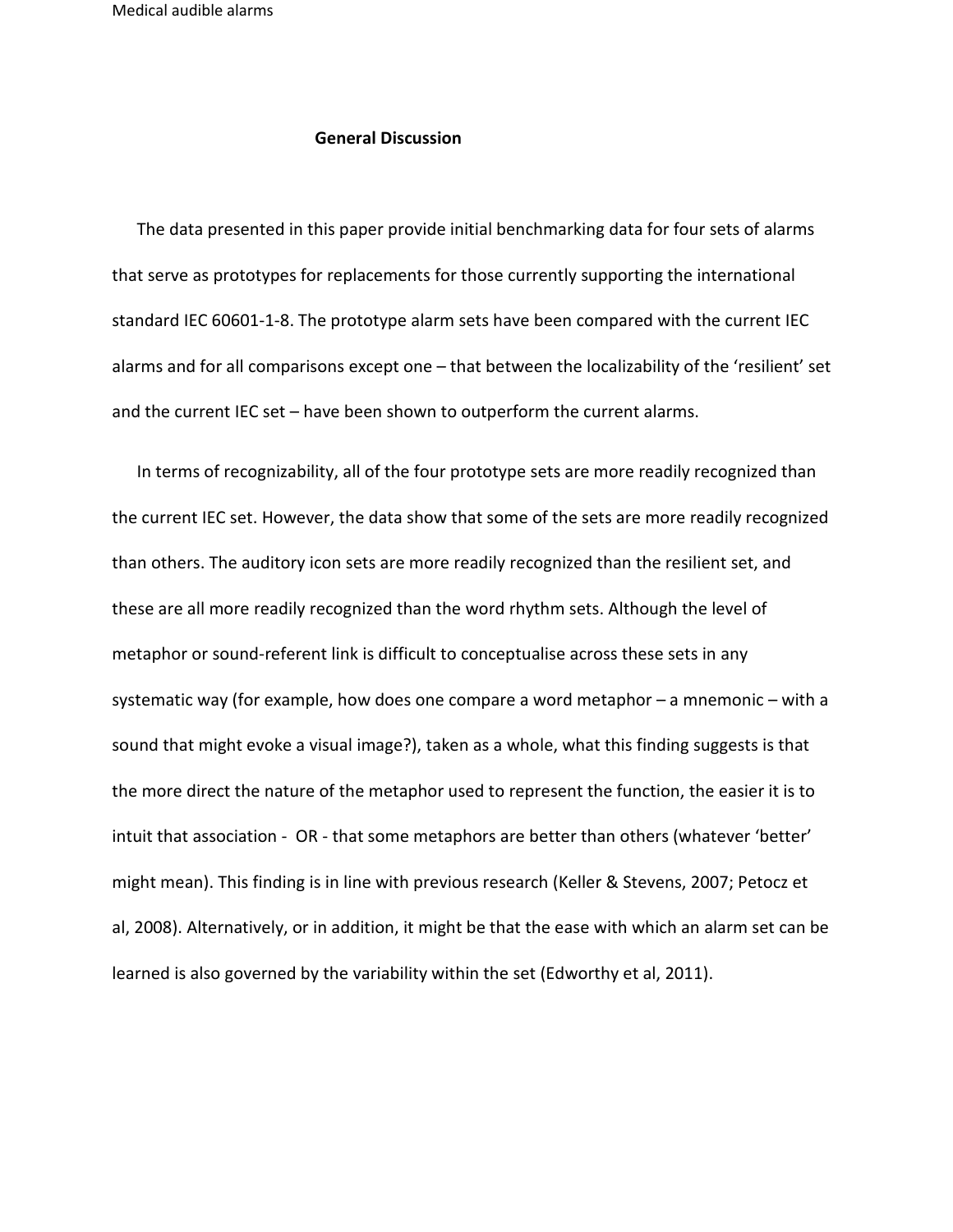Although variability was not systematically controlled in these studies, it is likely that the word rhythm and resilient sets were less varied than the auditory icon sets, and the IEC set is certainly the least varied. The effects of these factors, as well as the nature of how the relationship between sound and meaning change with exposure, are in the process of being investigated further in this laboratory.

The practical outcome of the work presented here is that some types of alarm sounds require next to no exposure in order to be recognized. Of course, the alarm sets represent only one example of each design remit, and there could be other manifestations of the same remits which lead to more, or less, recognizable alarms in comparison. For example, the 'word rhythm' alarms would probably be more difficult for a non-native user of English, and certainly a lot more difficult for people with no facility for the English language. Also, there may be other auditory icons that work less well, or may work better. This topic would benefit from further investigation, though there is some research to guide this topic (Keller and Stevens, 2004).

 Our first study dealt with recognizability rather than with learning explicitly, as participants were presented with the name of each of the sounds only once, at the beginning of the study. Our study suggests that though they were not presented with the name again, performance did improve with each successive block and so some learning did appear to take place for all sets of alarms. Currently in our lab we are looking at how repeated presentation of sounds improves when participants are made aware of the correct answer when their response is incorrect.

The data also reinforce the known effects of harmonic content on localizability. The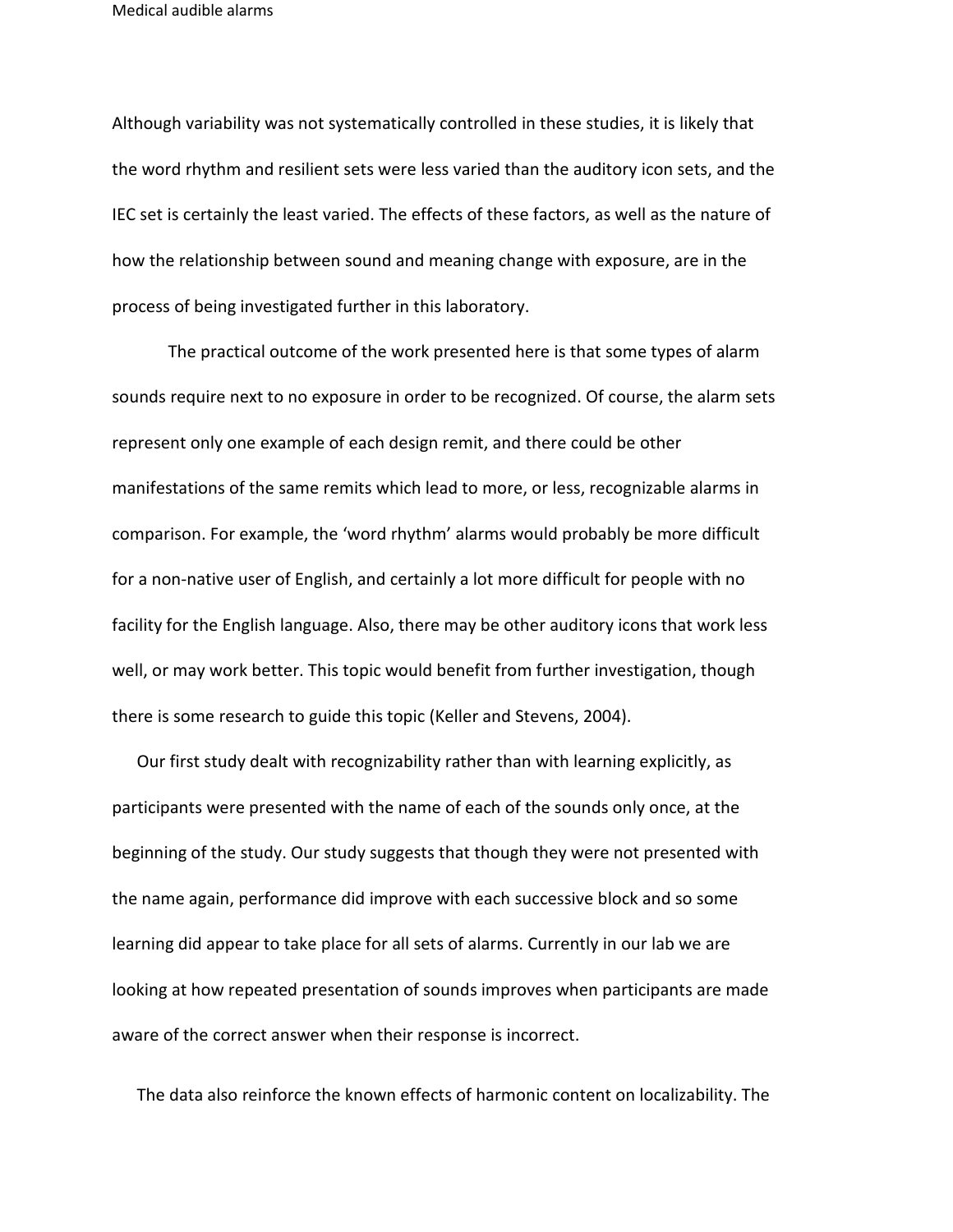three sets with the larger number of harmonics – the two auditory icon sets and the word rhythm set – produced greater accuracy and speed of localization than those with fewer harmonics. The IEC alarms as specified in the standard are required to possess a minimum of five harmonics (and in practice usually do), and the resilient alarms were deliberately designed with fewer harmonics than the other prototype sets. This lower number of harmonics resulted in the reduction of the localizability of those two sets in comparison to the others. These findings are also in line with previous studies, which demonstrate that, all other things being equal, sounds with more harmonics are easier to localize than those with fewer. Another consequence of alarms with more harmonics is that they will be more resistant to masking, making it more difficult to miss alarms when they sound at the same time. In the clinical environment it is often the case that several alarms (either from the same piece of equipment, or from different pieces of equipment) tend to signal at the same time because they are indicating a problem which can often have more than one dimension (for example, an increase of heart rate along with an increase in temperature) and so there is often a risk that one alarm will mask, or will be masked by, another. Testing of the prototype sounds in scenarios where they may be masked is one line of enquiry that should be pursued in the next set of tests.

 Related to the issue of masking is the issue as to how far the alarm sounds might travel in a typical clinical environment. This feature of the alarm sounds has yet to be tested, and it is important to know how any new alarm sounds will work in this respect as carers are often working at some physical distance from a patient needing care (they may, for example, be in a different room). However, as a general rule, lower frequencies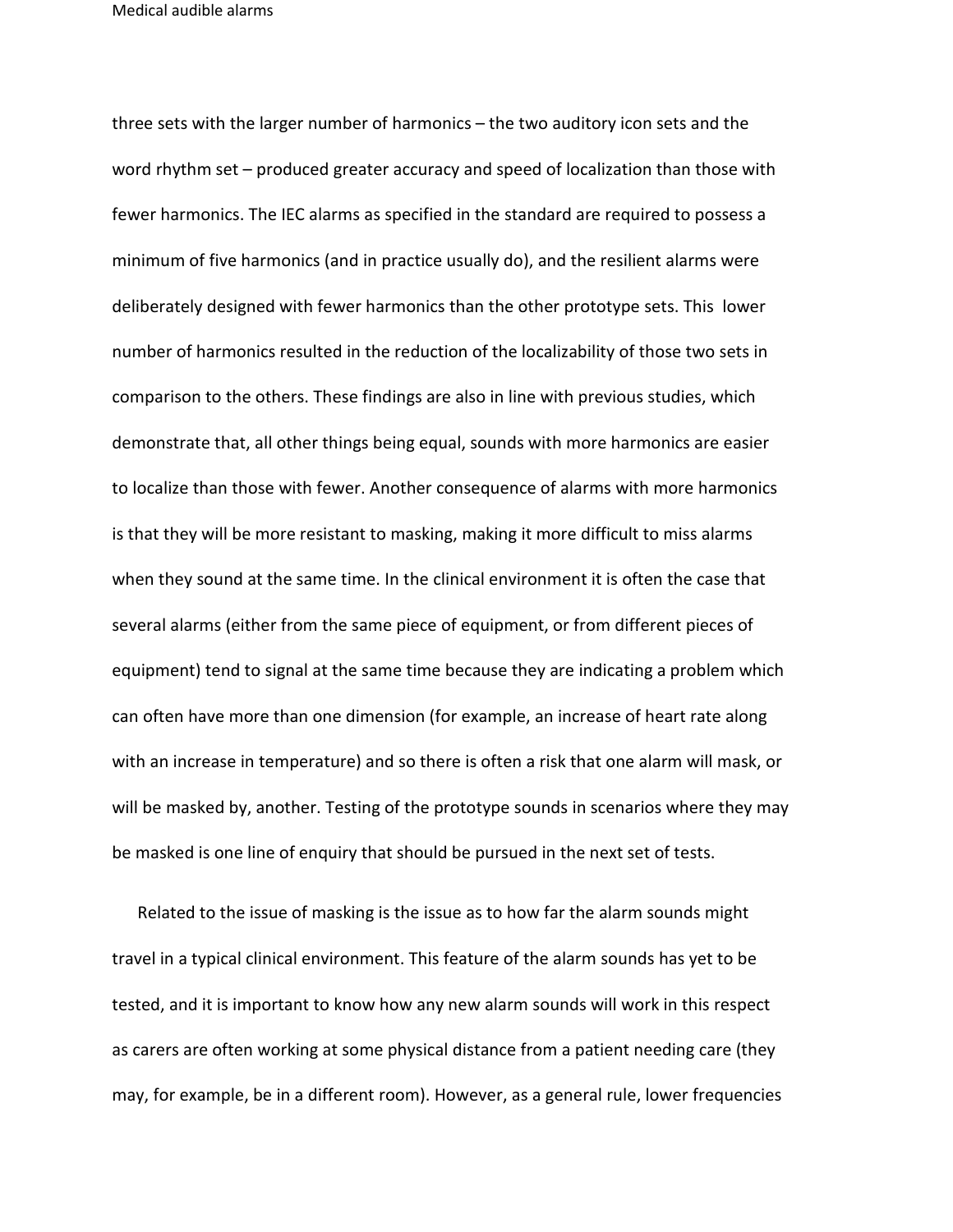travel further so any sound with many harmonics, particularly of lower frequency, should travel at least as well as harmonics of existing, typically high-frequency, alarm sounds.

 One important caveat that it is important to note is that our participants were generally younger in age than a typical sample of clinicians (see Table 1). Because the young have minimal hearing loss in comparison with older adults, this is likely to have inflated the responses obtained here in comparison to that which a professional clinical population might produce. We might expect there to be some differences between our participant population and a more age-diverse clinical population as hearing in general declines with age, particularly with higher frequency sounds. A further attraction of using auditory icons is that their spectra is usually fairly wide, often with plenty of low-frequency energy (depending on the sound used), rendering them potentially more resistant to potential inaudibility as a function of age. The participants tested here were also not clinically trained, and it is clearly important to test these sounds with clinical populations during the next phases.

 Another aspect of our studies which requires some discussion is that we used a randomized method of selecting participants in each of the conditions, rather than a counterbalanced method. We selected this method because we did not want experimenters to be aware of which of the conditions each participant was undertaking in case they gave clues to participants as to how easy or difficult the task would be. The consequence of this method is that different numbers of participants were tested in each of the five conditions. While this is not a problem (as we had sufficient participants in each of the conditions) a future refinement which combines a counterbalanced method with blinded experimenters would be a methodological improvement.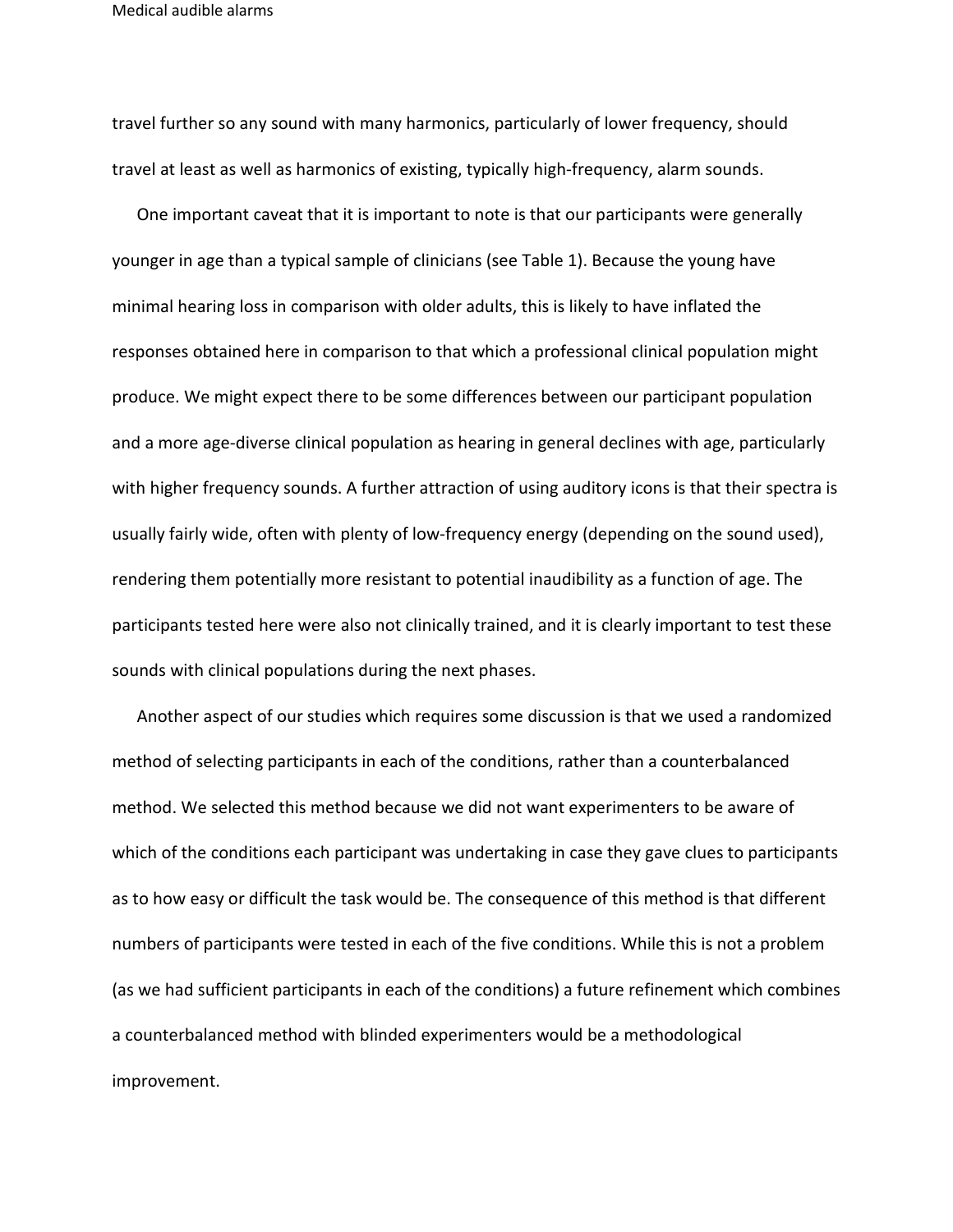The benefit of having auditory alarms which are easier to recognize and localize seem fairly obvious in an environment which is typically high-workload, safety-critical, and both mentally and emotionally demanding. This paper presents the first step in benchmarking prototype replacement alarm sounds for IEC 60601-1- 8 and has already gone beyond the data currently available for the existing alarm sounds, which provide data only on learnability. Here we have provided data also on localizability.

 There is no standardized or agreed method of evaluating auditory alarms, although parts of the process (for example, that of eliciting from respondents what sorts of sounds might make the 'best' alarm sounds; Edworthy & Stanton, 1995) have been suggested in the past. The next steps in developing and evaluating some or all of these alarm sets will be part of a program of work which will include testing in simulated environments where the audible alarms can be readily inserted into simulated medical scenarios (Bennett et al 2015; Bennett & McNeer, 2012; McNeer et al, 2016), and testing in an appropriate dual-task paradigm (Stevenson et al, 2013). The designs can also be incorporated into a model-checking approach to masking. which should ultimately be able to establish potential masking between the IEC alarms, other non-alarm sounds, and other medical device alarm sounds in a clinical environment (Hasanain et al, 2017).

 A final issue which may need further refinement is the use of the eight categories specified in Kerr's (1985) original exposition of the categories used as the basis for the alarms, which is used as the basis of not only the current alarms but the prototypes put forward here. In the approach developed by Kerr, alarm sounds are associated with possible causes of tissue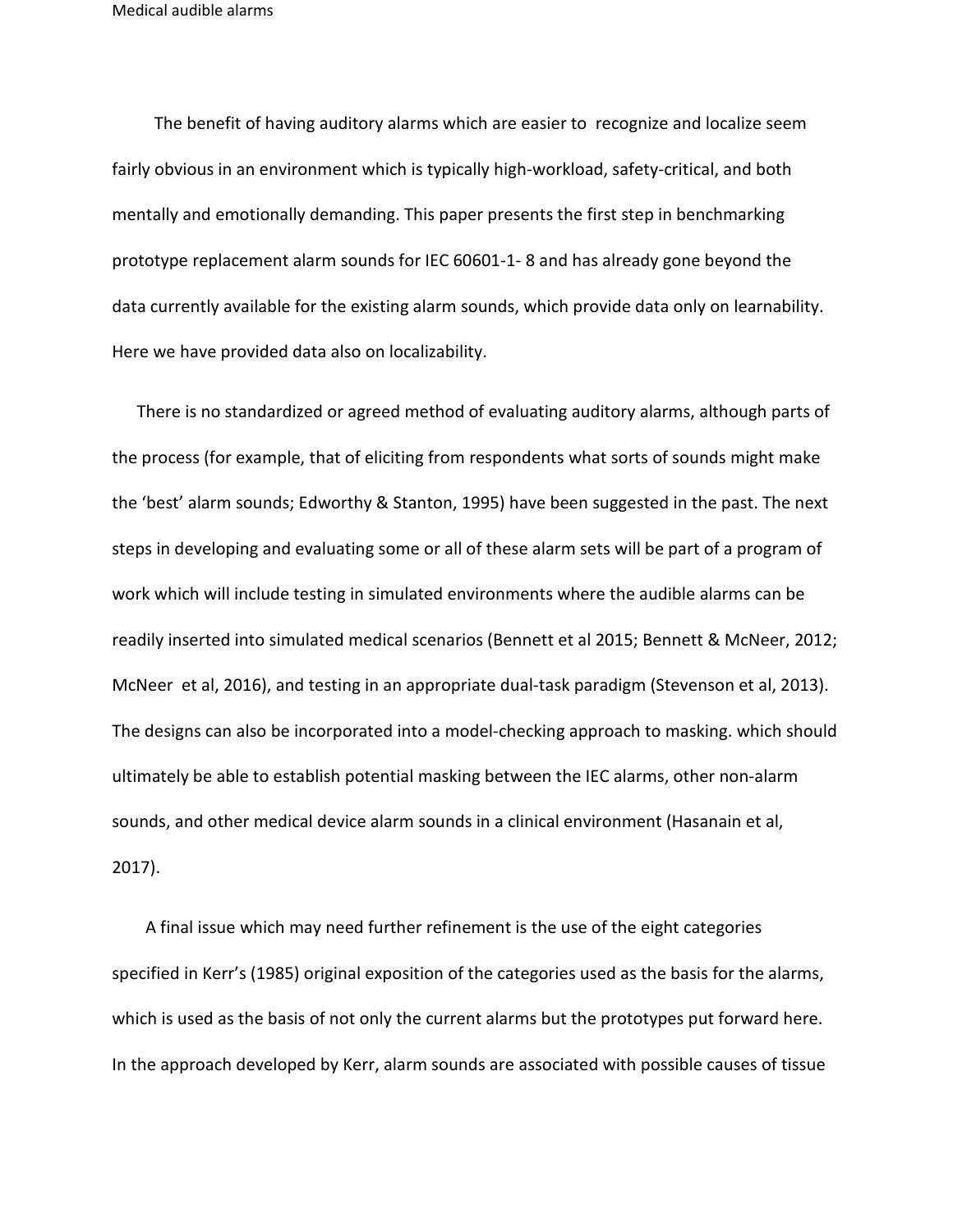damage. This means that different alarm sounds are associated with the underlying physiological functions, rather than equipment. The implication of this therefore is that a 'cardiovascular' sound, for example, could be produced by more than one piece of equipment. It also means that some pieces of equipment could produce alarms from more than one category. How these multiple alarms for the same function might be presented and subsequently detected and recognized by the clinician is a topic on which there is very little research, and indeed the categories themselves have come under scrutiny (Edworthy et al, 2017). The work presented in this paper simply addresses the design of the alarm sounds themselves, and the principles that surround that design process. Having established that auditory icons are easier to recognize than other classes of alarm sound (and that there are differences between other types of potential alarm sound), the more practical issues as to how the alarms might function in a clinical environment, and new ways of thinking about how alarm situations might be classified, can be developed. For example, one of the key features of Kerr's thinking was that alarm sounds should be restricted to 8-10 maximum, because of the known learning problems with abstract alarms. If the ease of recognizing auditory icons extends to larger numbers of sounds (and more recent (and this) evidence suggests that it does), then it might not be necessary to restrict the number of alarms used so dramatically. However, proliferation should probably be avoided as the potential for masking is likely to be increased if there is the potential for a larger number of categories. At the point of writing we simply do not know whether there is an optimal number of alarms based on the desire for alarm information on the one hand, and the desire to avoid masking problems, on the other.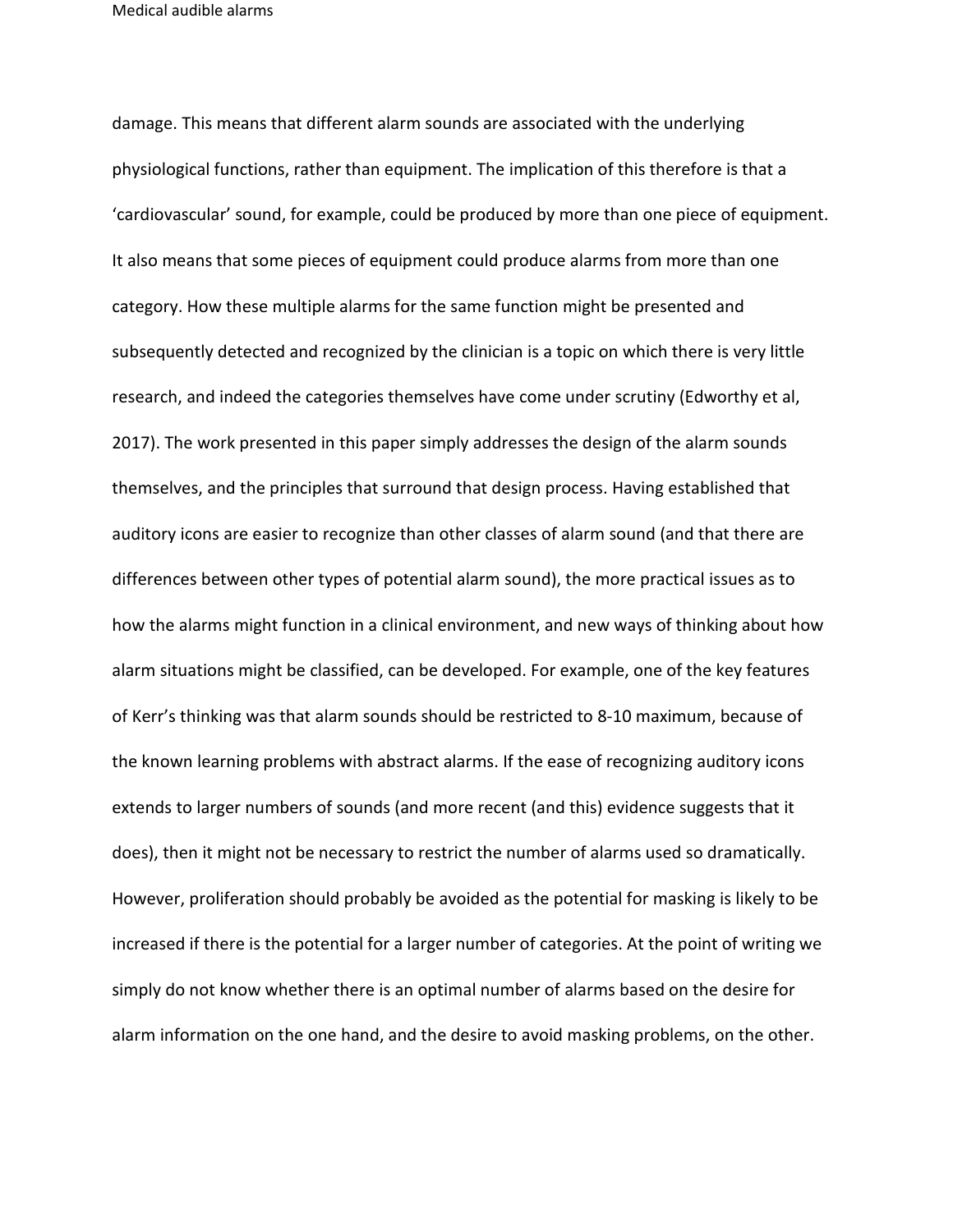## **Key points:**

• This work represents the first phase of benchmarking medical auditory alarms intended to replace those currently specified in the standard as the alarms currently supporting the standard are known to be difficult to learn and retain

• Four sets of audible alarms were designed to match the eight functions (plus

medium and low priority) specified in a global medical device standard, IEC 60601-1-8

The four prototype sets were designed to have acoustic variability across the set, and to use different ways of representing a link between alarms and their functions

All prototype sets were easier to recognize than the current set, with auditory icons

## performing best

• All (aside from a simple set) were also easier to localize than the current set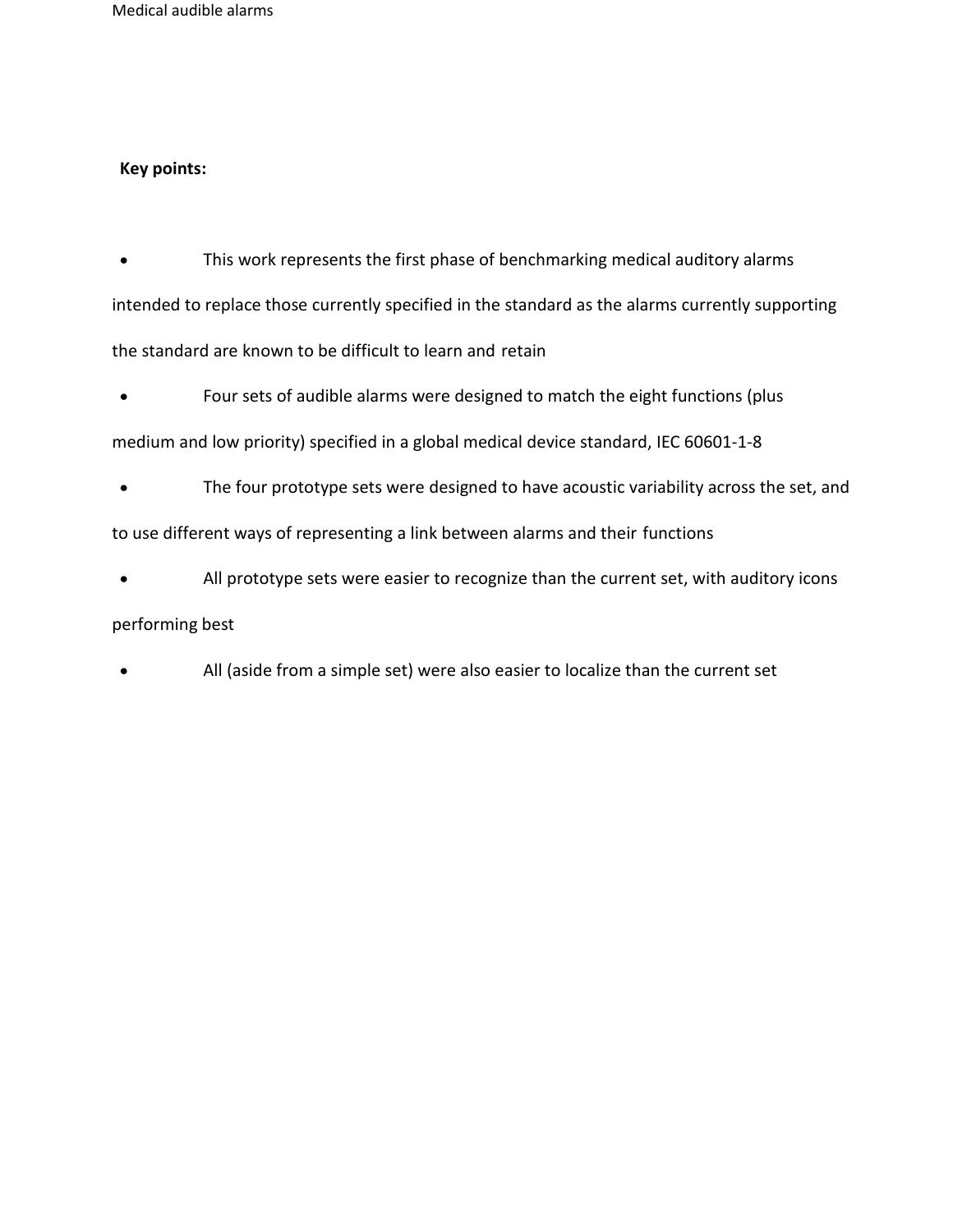## **References**

Arrabito, G. R., Mondor, T. A., & Kent, K. J. (2004). Judging the urgency of non-verbal auditory alarms: A case study. Ergonomics, 47(8), 821-840.

Alali KA. (2011) Azimuthal Localization and Detection of Vehicular Backup Alarms Under Electronic and Non-electronic Hearing Protection Devices in Noisy and Quiet Environments. Ph.D. thesis. Blacksburg, Virginia, USA: Virginia Polytechnic Institute and State University; 2011.

Belz, S. M., Robinson, G. S., & Casali, J. G. (1999). A new class of auditory warning signals for complex systems: Auditory icons. Human Factors: The Journal of the Human Factors and Ergonomics Society, 41(4), 608-618.

Bennett, C. L., & McNeer, R. R. (2012). PT-SAFE: A software tool for development and annunciation of medical audible alarms. Anesthesia & Analgesia, 114(3), 576-583.

Bennett, C. L., Dudaryk, R., Ayers, A. L., & McNeer, R. R. (2015). Simulating environmental and psychological acoustic factors of the operating room. The Journal of the Acoustical Society of America, 138(6), 3855-3863.

Blauert, J. (1997) Spatial hearing. Boston: MIT Press

Block Jr, F. E. (2008). "For if the trumpet give an uncertain sound, who shall prepare himself to the battle?"(I Corinthians 14: 8, KJV). Anesthesia & Analgesia, 106(2), 357- 359.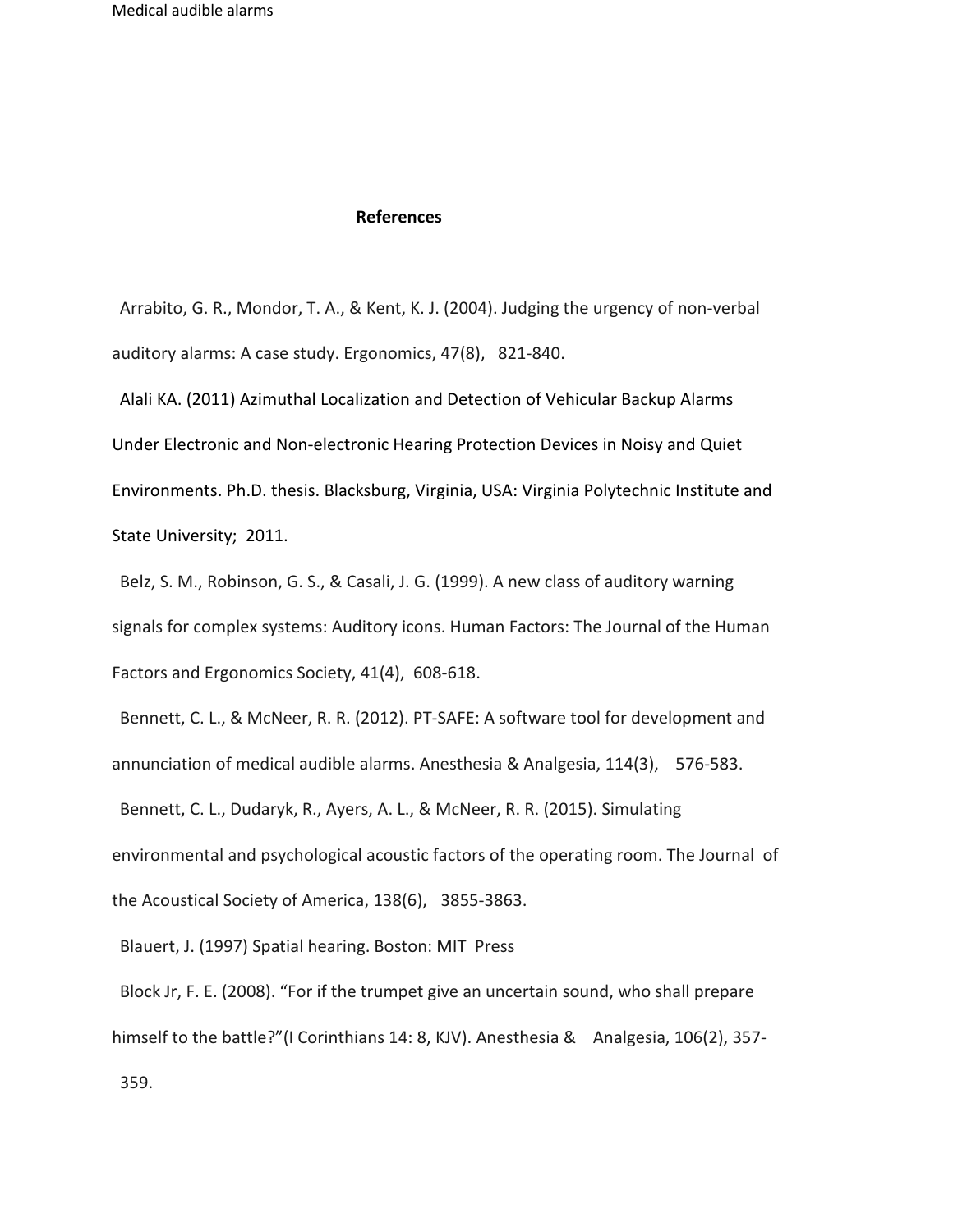Block FE, Rouse JD, Hakala M, Thompson CL. (2000) A proposed new set of alarm sounds which satisfy standards and rationale to encode source information. J Clin Monit Comp, 16:541– 6

Catchpole, K. R., McKeown, J. D., & Withington, D. J. (2004). Localizable auditory warning pulses. Ergonomics, 47(7), 748-771.

Cohen, J. (1992). A power primer. Psychological bulletin, 112(1), 155.

Drew, B. J., Harris, P., Zègre-Hemsey, J. K., Mammone, T., Schindler, D., Salas-Boni, R., ... & Hu, X. (2014). Insights into the problem of alarm fatigue with physiologic monitor devices: a comprehensive observational study of consecutive intensive care unit patients. PloS one, 9(10), e110274.

Edworthy, J (2017) Ch. 23: Designing Auditory Alarms. In Information Design: Research and Practice (Ed Black, A, Luna, P, Lund, O & Walker, S), 377-390. London: Routledge. Edworthy, J., Hellier, E., Titchener, K., Naweed, A., & Roels, R. (2011). Heterogeneity in auditory alarm sets makes them easier to learn. International Journal of Industrial

Ergonomics, 41(2), 136-146.

Edworthy, J., Loxley, S., & Dennis, I. (1991). Improving auditory warning design: Relationship between warning sound parameters and perceived urgency. Human Factors: The Journal of the Human Factors and Ergonomics Society, 33(2), 205-231

Edworthy, J., Page, R., Hibbard, A., Kyle, S., Ratnage, P., & Claydon, S. (2014). Learning three sets of alarms for the same medical functions: a perspective on the difficulty of learning alarms specified in an international standard. Applied ergonomics, 45(5),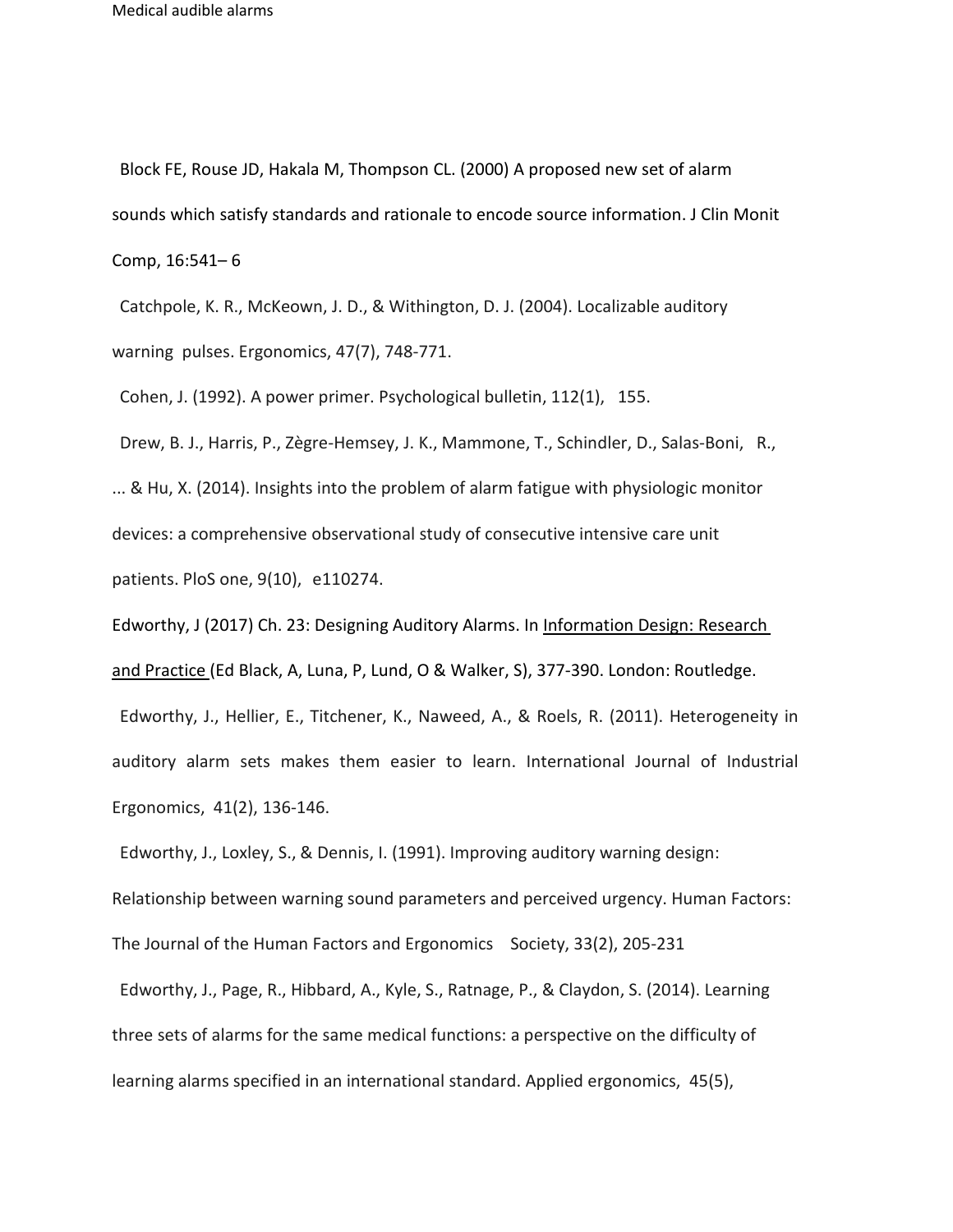1291-1296.

Edworthy, J., & Stanton, N. (1995). A user-centred approach to the design and evaluation of auditory warning signals: 1. Methodology. Ergonomics,38(11), 2262- 2280.

Finley, G. A., & Cohen, A. J. (1991). Perceived urgency and the anaesthetist: responses to common operating room monitor alarms. Canadian Journal of Anaesthesia, 38(8), 958- 964.

Fritz, C. O., Morris, P. E., & Richler, J. J. (2012). Effect size estimates: current use,

calculations, and interpretation. Journal of Experimental Psychology: General, 141(1), 2. Guillaume, A., Pellieux, L., Chastres, V., & Drake, C. (2003). Judging the urgency of nonvocal auditory warning signals: perceptual and cognitive processes. Journal of experimental psychology: Applied, 9(3), 196.

Graham, R. (1999). Use of auditory icons as emergency warnings: evaluation within a vehicle collision avoidance application. Ergonomics, 42(9), 1233-1248.

Haas, E. C., & Casali, J. G. (1995). Perceived urgency of and response time to multi- tone and frequency-modulated warning signals in broadbandnoise. Ergonomics, 38(11), 2313- 2326.

Haas, E. C., & Edworthy, J. (1996). Designing urgency into auditory warnings using pitch, speed and loudness. Computing & Control Engineering Journal,7(4), 193-198.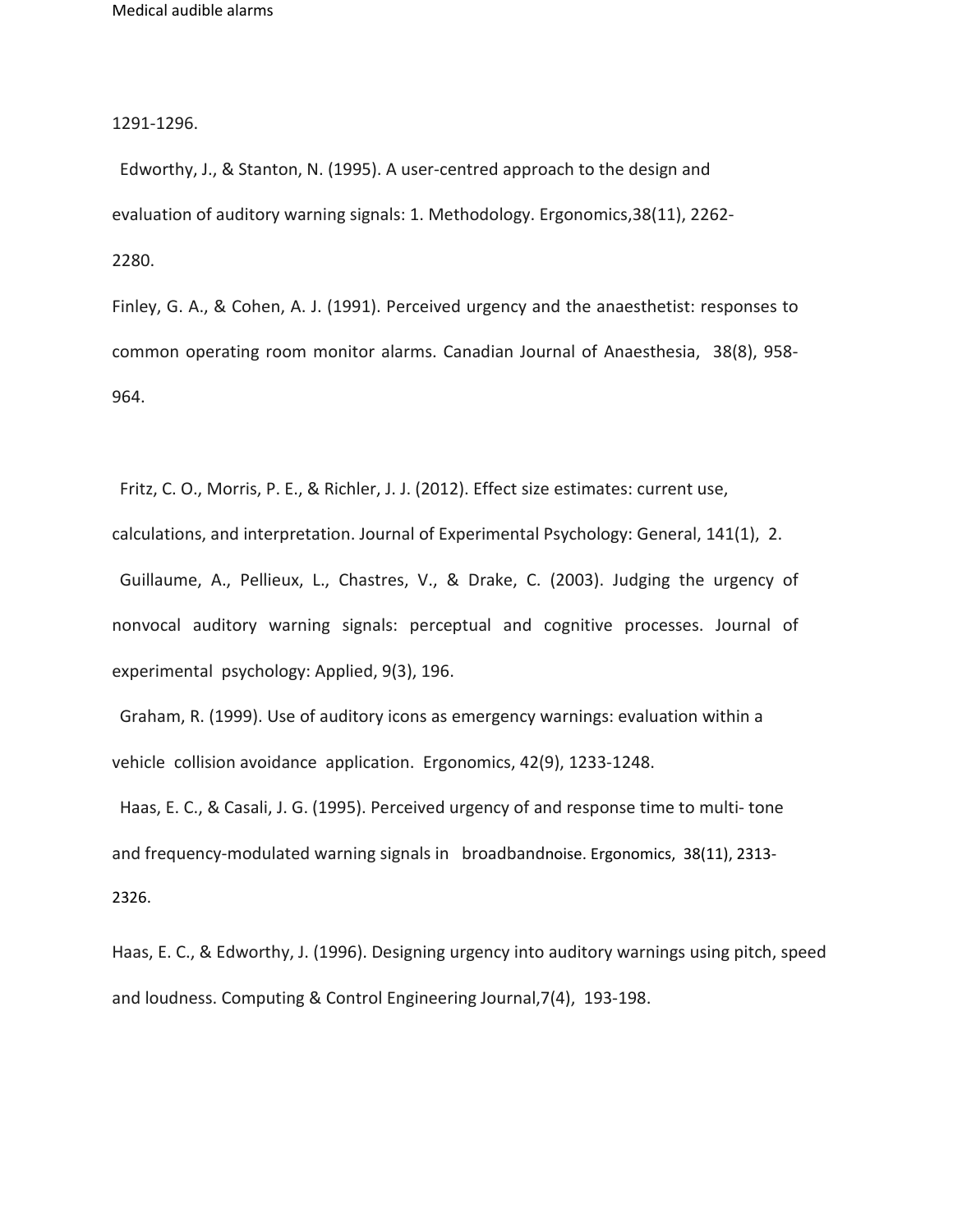Hasanain, B., Boyd, A. D., Edworthy, J., & Bolton, M. L. (2017). A formal approach to discovering simultaneous additive masking between auditory medical

alarms. Applied Ergonomics, 58, 500-514.

Hellier, E. J., Edworthy, J., & Dennis, I. (1993). Improving auditory warning design:

Quantifying and predicting the effects of different warning parameters on perceived

urgency. Human Factors: The Journal of the Human Factors and Ergonomics

Society, 35(4), 693-706.

Howell, D. C. (2012). Statistical methods for psychology. Cengage Learning. International Electrotechnical Commission. (2006, 2012). IEC 60601-1-8: Medical electrical equipment–General requirements, tests and guidance for alarm systems in medical electrical equipment and medical electrical systems.

Keller, P., & Stevens, C. (2004). Meaning from environmental sounds: types of signal-referent relations and their effect on recognizing auditory icons. Journal of experimental psychology: Applied, 10(1), 3.

Kerr JH. Warning devices. Br J Anaesth 1985;57:696 –708

Kerr, J. H., & Hayes, B. (1983). An "alarming" situation in the intensive therapy unit. Intensive care medicine, 9(3), 103-104.

Lacherez, P., Seah, E. L., & Sanderson, P. (2007). Overlapping melodic alarms are almost indiscriminable. Human Factors: The Journal of the Human Factors and Ergonomics Society, 49(4), 637-645.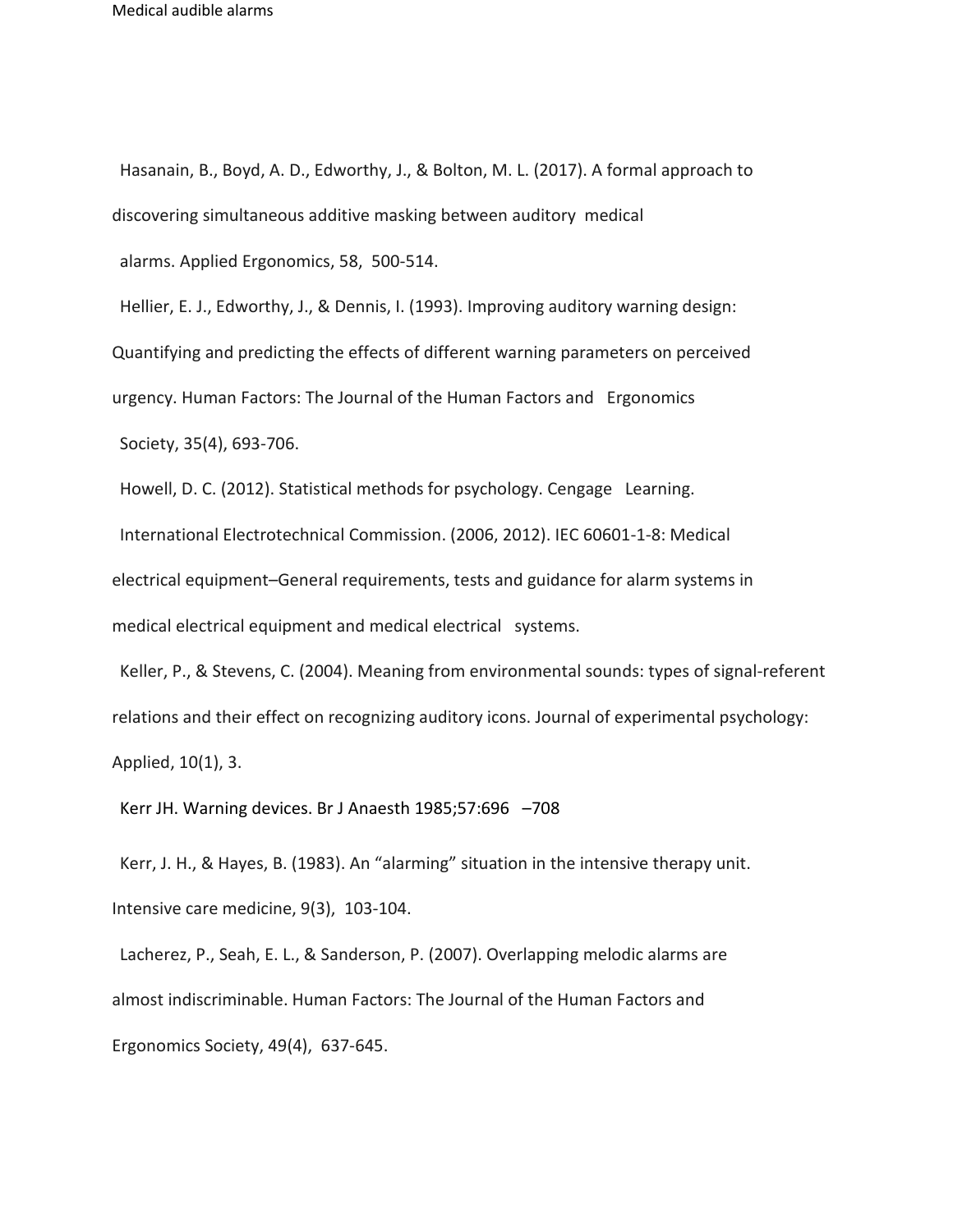Leung, Y. K., Smith, S., Parker, S., & Martin, R. (1997). Learning and retention of auditory warnings. Proceedings of the International Community for Auditory Display, 1997. <http://www.icad.org/Proceedings/1997/LeungSmith1997.pdf>

McNeer, R. R., Bennett, C. L., & Dudaryk, R. (2016). Intraoperative noise increases perceived task load and fatigue in anesthesiology residents: a simulation-based study. Anesthesia & Analgesia, 122(6), 2068-2081.

Momtahan, K. L. (1991). Mapping of psychoacoustic parameters to the perceived urgency of auditory warning signals. National Library of Canada= Bibliothèque nationale du Canada.

Patterson, RD (1982) Guidelines for auditory warnings systems on civil aircraft. Civil Aviation Authority paper 82017: Civil Aviation Authority.

Patterson RD, Edworthy J, Shailer MJ, Lower MC, Wheeler PD (1986) Alarm sounds for medical equipment in intensive care areas and operating theatres. Report No. AC598: Institute of Sound and Vibration Research, Southampton, UK.

Perry, N. C., Stevens, C. J., Wiggins, M. W., & Howell, C. E. (2007). Cough once for danger: Icons versus abstract warnings as informative alerts in civil aviation. Human Factors: The Journal of the Human Factors and Ergonomics Society, 49(6), 1061- 1071. Petocz, A., Keller, P. E., & Stevens, C. J. (2008). Auditory warnings, signal-referent relations, and natural indicators: re-thinking theory and application. Journal of experimental psychology: Applied, 14(2), 165.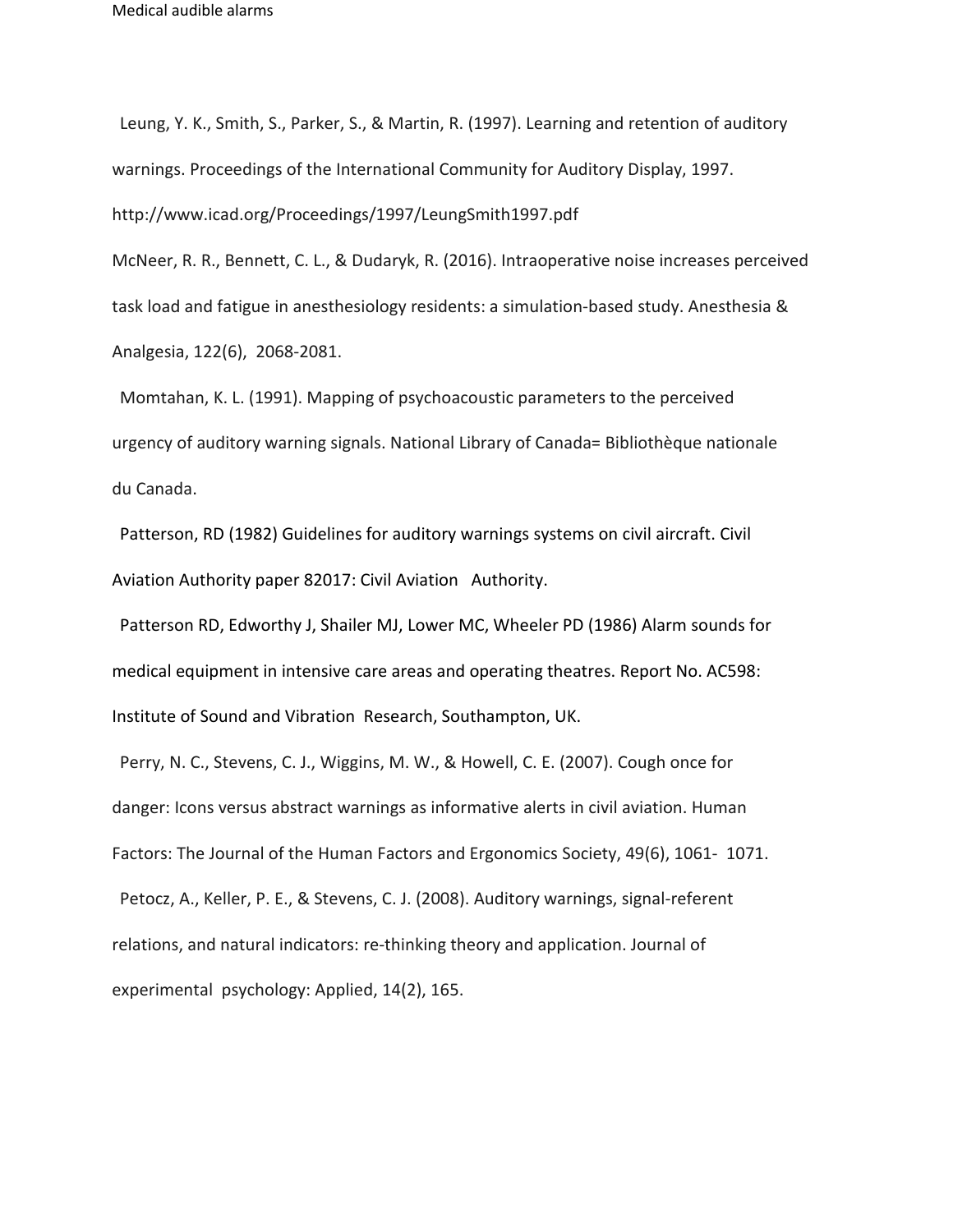Sanderson, P. M., Wee, A., & Lacherez, P. (2006). Learnability and discriminability of melodic medical equipment alarms. Anaesthesia, 61(2), 142-147.

Stephan, K. L., Smith, S. E., Martin, R. L., Parker, S. P., & McAnally, K. I. (2006). Learning and retention of associations between auditory icons and denotative referents: Implications for the design of auditory warnings. Human Factors, 48(2), 288-299.

Stevenson, R. A., Schlesinger, J. J., & Wallace, M. T. (2013). Effects of divided attention and operating room noise on perception of pulse oximeter pitch changes; A laboratory study. The Journal of the American Society of Anesthesiologists, 118(2), 376-381.

Ulfvengren, P. (2003). Associability: A comparison of sounds in a cognitive approach to auditory alert design. Human factors and aerospace safety, 3(4), 313-331.

Vaillancourt, V., Nélisse, H., Laroche, C., Giguère, C., Boutin, J., & Laferrière, P. (2013). Comparison of sound propagation and perception of three types of backup alarms with regards to worker safety. Noise and Health, 15(67), 420.

Wee, A. N., & Sanderson, P. M. (2008). Are melodic medical equipment alarms easily learned?. Anesthesia & Analgesia, 106(2), 501-508.

Zwicker, E., & Fastl, H. (2013). Psychoacoustics: Facts and models (Vol. 22). Springer Science & Business Media.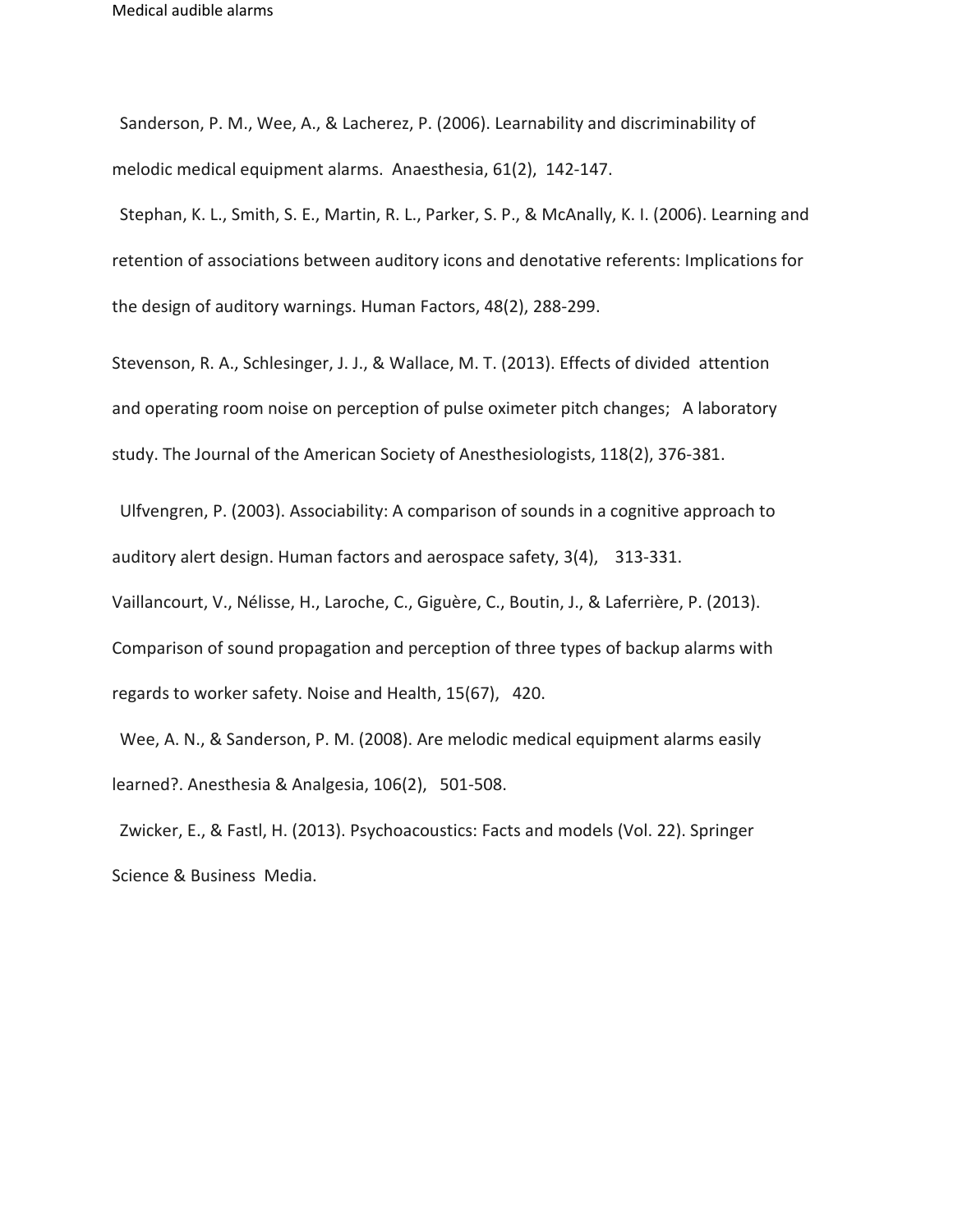Appendix 1: Characteristics of alarm sounds in each sound set

**Function of Alarm Alarm Characteristics** General **A** burst of three regularly spaced pulses (each pulse ranging between 100ms – 300ms), followed by a burst of two regularly spaced pulses in the following pattern:  $c$  c  $c$  – c c Power down A burst ofthree regularly spaced pulses(each pulse ranging between 100ms – 300ms), followed by a burst of two regularly spaced pulses in the following pattern:  $C$  c  $c - C$  c Cardiovascular A burst ofthree regularly spaced pulses(each pulse ranging between 100ms – 300ms), followed by a burst of two regularly spaced pulses in the following pattern:  $c e g - g C$ Perfusion **A** burst of three regularly spaced pulses (each pulse ranging between 100ms – 300ms), followed by a burst of two regularly spaced pulses in the following pattern:  $c$  f#  $c - c$  f# Drug Administration A burst ofthree regularly spaced pulses(each pulse ranging between 100ms – 300ms), followed by a burst of two regularly spaced pulses in the following pattern:  $C d g - C d$ Oxygen A burst of three regularly spaced pulses (each pulse ranging between 100ms – 300ms), followed by a burst of two regularly spaced pulses in the following pattern:  $C b a - g f$ Ventilation A burst ofthree regularly spaced pulses(each pulse ranging between 100ms – 300ms), followed by a burst of two regularly spaced pulses in the following pattern:  $c$  a f – a f Temperature A burst ofthree regularly spaced pulses(each pulse ranging between 100ms – 300ms), followed by a burst of two regularly spaced pulses in the following pattern:  $C d e - f g$ Medium priority The first three pulses of the general alarm played at a lower pitch and a slower speed  $(c - c - c)$ Low priority **Hostess** 'ding-dong': a two pulse unit: e--c

Appendix 1a: IEC 60601-1-8 High Priority Alarm Characteristics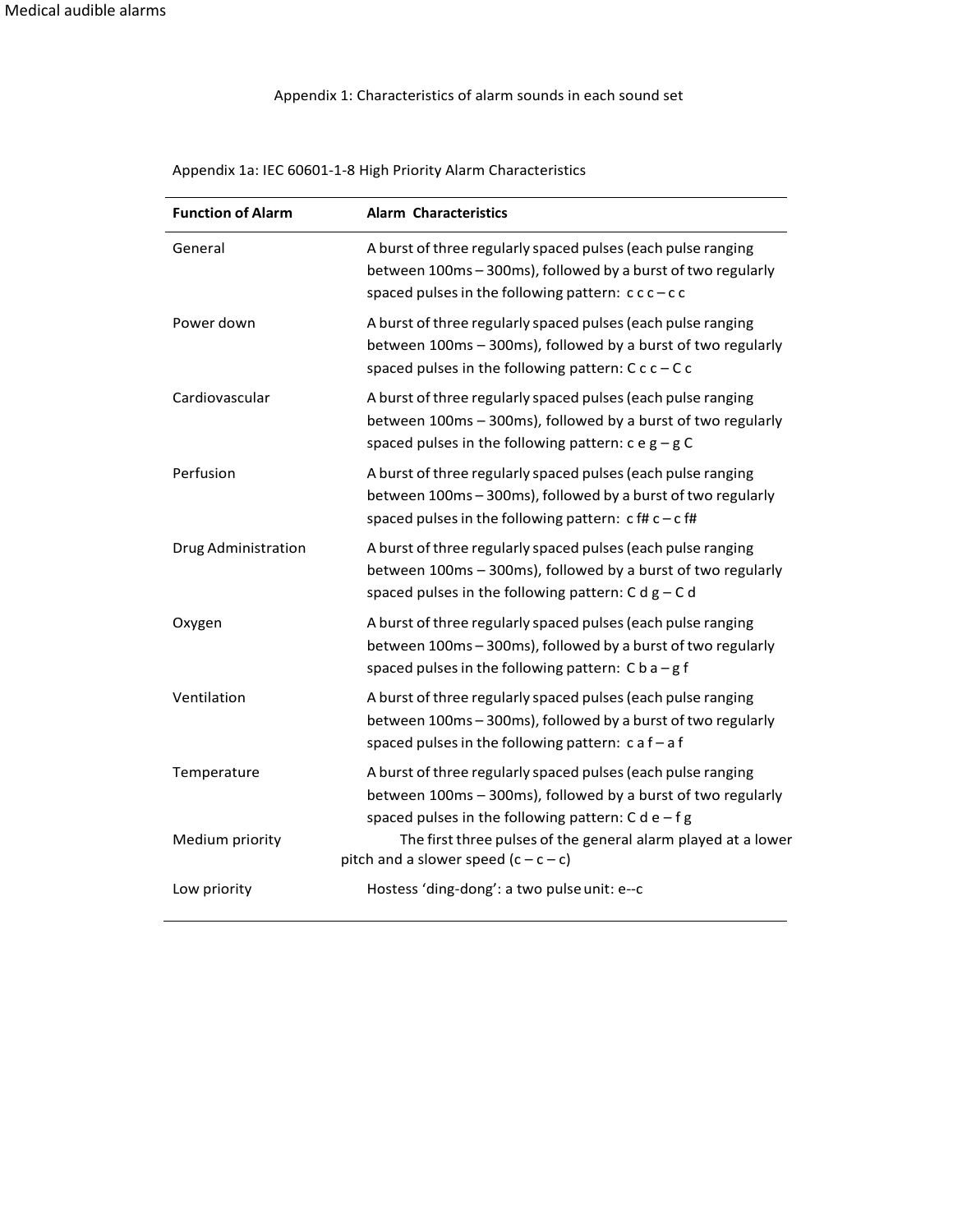$\overline{a}$ 

# Appendix1b: Word Rhythm Alarm Characteristics

| <b>Function of Alarm</b> | <b>Alarm Characteristics</b>                                                                                                                                                                                     |
|--------------------------|------------------------------------------------------------------------------------------------------------------------------------------------------------------------------------------------------------------|
| General                  | Updated version of the current IEC60601-1-8 general alarm,<br>including the same temporal pattern. The basic pulse structure<br>is a three-note major triad chord (G3-B3-D4) with the lowest<br>$F0$ 196Hz (G3). |
| Power down               | A three-pulse burst, made more harmonically complex by<br>overlapping a musical fourth on to the original. C5-G4-Bb4 in<br>an irregular rhythm                                                                   |
| Cardiovascular           | A burst containing six pulses, made more harmonically<br>complex by overlapping a musical fifth on to the original. D4-<br>E4-C4-G4-C4-C4 pattern in an irregular rhythm                                         |
| Perfusion                | A three-pulse burst, made harmonically more complex by<br>overlapping a musical fourth on to the original. G4-C5-F4<br>pattern in an irregular rhythm                                                            |
| Drug Administration      | A burst containing six pulses, made more harmonically<br>complex by overlapping a musical fourth on to the original. D5-<br>C5-C5-Bb4-D5-Bb4 pattern in an irregular rhythm                                      |
| Oxygen                   | A burst containing three pulses. C5-G4-G4 in an irregular<br>rhythm                                                                                                                                              |
| Ventilation              | A four-pulse burst with a fixed pitch of G3, with an irregular<br>rhythm                                                                                                                                         |
| Temperature              | A four-pulse burst, made more harmonically complex by<br>overlapping a musical fifth on to the original. G4-B4-D5-A4<br>with an irregular rhythm                                                                 |
| Medium priority          | A four-pulse burst constructed as a two-tone chord G3-B3).<br>Regularly spaced with xylophone quality                                                                                                            |
| Low priority             | Single-tone version of Medium priority sound                                                                                                                                                                     |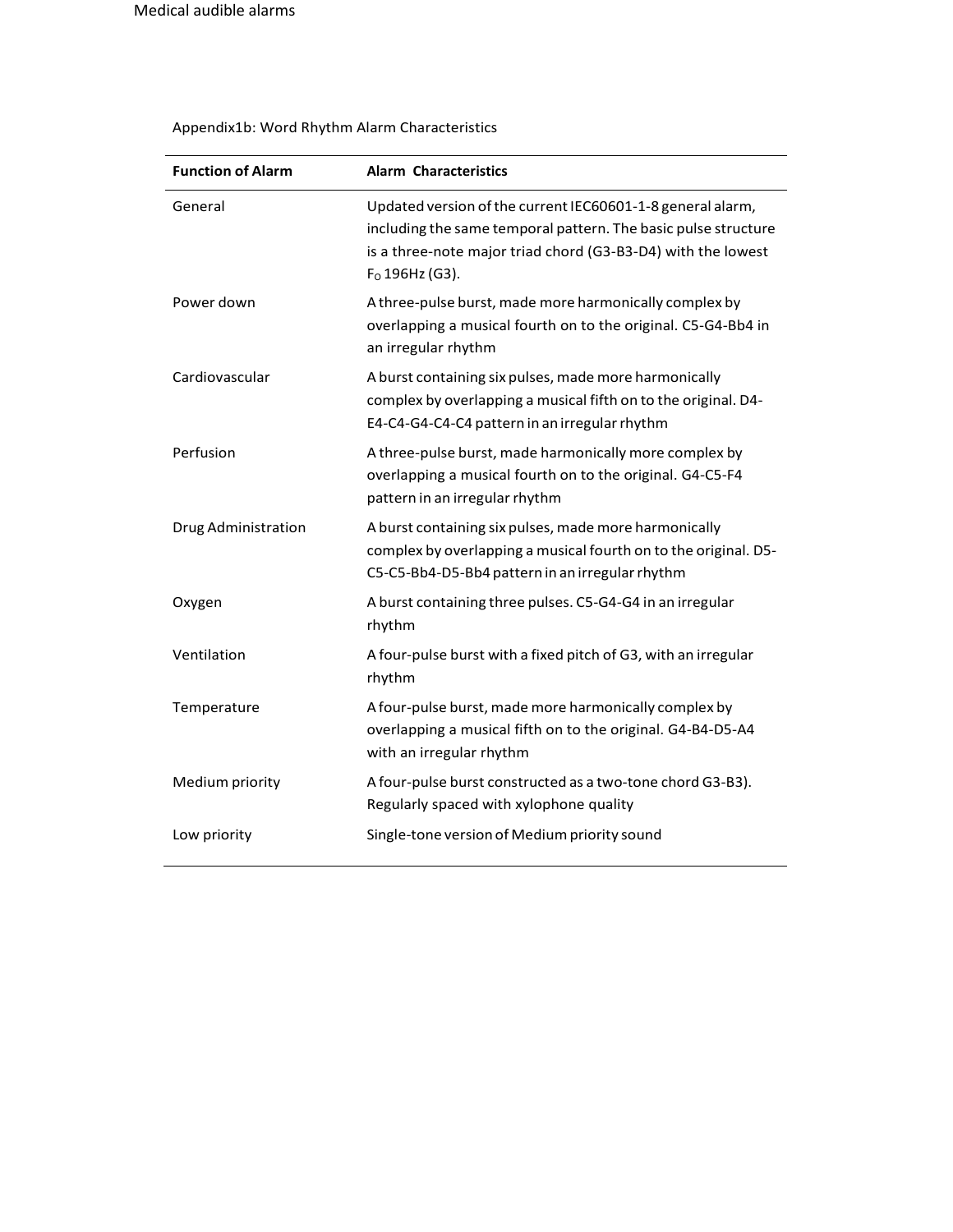| <b>Function of Alarm</b> | <b>Alarm Characteristics</b>                                                                                                                                                        |
|--------------------------|-------------------------------------------------------------------------------------------------------------------------------------------------------------------------------------|
| General                  | A faster version of the current 5-pulse IEC60601-1-8 general<br>alarm. Repeated once, with a total of 10 pulses each lasting<br>70ms within the bursts. Pitch is A4                 |
| Power down               | A burst of three regularly spaced pulses (each pulse ranging<br>between 100ms - 300ms), followed by a burst of two regularly<br>spaced pulses in the following pattern: $C c - C c$ |
| Cardiovascular           | A 'heartbeat' sound with no discernible frequency. Six pulses<br>formed from 3 2-pulse units indicating 3 heartbeats                                                                |
| Perfusion                | A 'water bubbling' sound, 2 pulses each approximating 2<br>seconds in length                                                                                                        |
| Drug Administration      | The sound of a continuously rattling 'pillbox'                                                                                                                                      |
| Oxygen                   | The sound of an aerosol, 4 pulses each spaced 600ms apart                                                                                                                           |
| Ventilation              | The sound of a single deep breath out                                                                                                                                               |
| Temperature              | The sound of 'frying on a stove top'                                                                                                                                                |
| Medium priority          | Simple 3-pulse tone at A3, 100ms pulse length with 50ms<br>between pulses                                                                                                           |
| Low priority             | Single pulse version of Medium priority, longer                                                                                                                                     |

## Appendix 1c: Auditory Icon Alarm Characteristics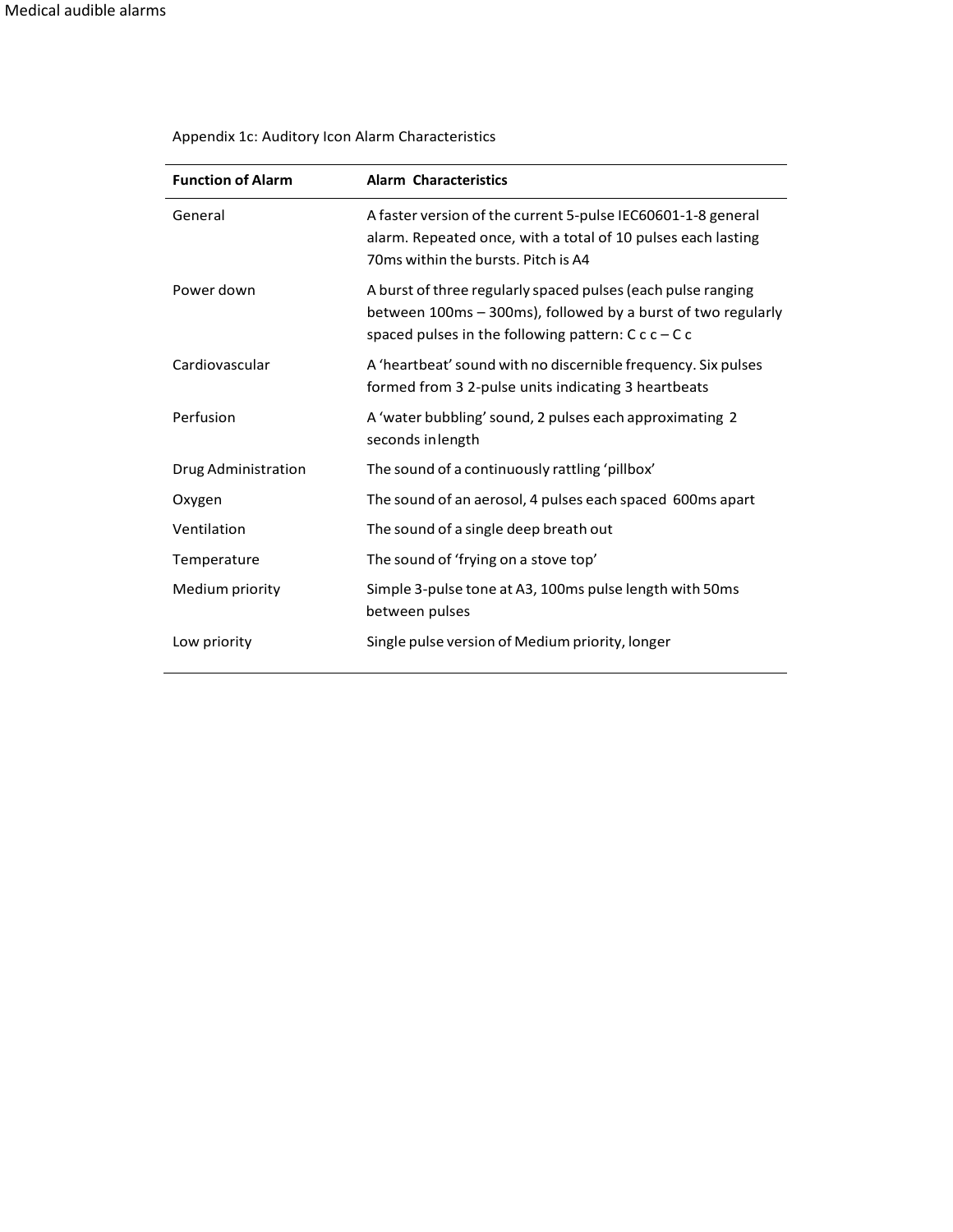| <b>Function of Alarm</b> | <b>Alarm Characteristics</b>                                                                                                                                           |
|--------------------------|------------------------------------------------------------------------------------------------------------------------------------------------------------------------|
| General                  | A faster version of the current 5-pulse<br>IEC60601-1-8 general alarm. Repeated once,<br>with a total of 10 pulses each<br>lasting 70ms within the bursts. Pitch is A4 |
| Power down               | A 2000ms tone starting at F4, falling to Bb3                                                                                                                           |
| Cardiovascular           | A 6-pulse burst ('Car-di-o-vas-cu-lar) with a pitch change<br>between pulses 3 and 4. Tone based on E4,<br>pulses 200ms in length with 100ms gaps                      |
| Perfusion                | 6 x 2-pulse oscillating sound based on C5,<br>each oscillation lasting approximately<br>350ms                                                                          |
| Drug Administration      | A 3-pulse burst. Each pulse has a pitch shift of 7 semitones<br>starting on G4. 500ms pulse length with 350ms gaps                                                     |
| Oxygen                   | 2 x 3-pulse burst (Ox-y-gen), tone based<br>on C#5 with 0.3ms/0.2ms0.2<br>first/second/third syllables                                                                 |
| Ventilation              | 2x a 4-pulse burst ('Ven-ti-la-tion'), tone based<br>on F#5, with 0.2/0.2/0.3/0.2<br>first/second/third/fourth syllables                                               |
| Temperature              | A 2000ms tone starting at F4, rising to A4                                                                                                                             |
| Medium priority          | Simple 3-pulse tone at A3, 100ms pulse length with 50ms<br>between pulses                                                                                              |
| Low priority             | Single pulse version of Medium priority, longer                                                                                                                        |